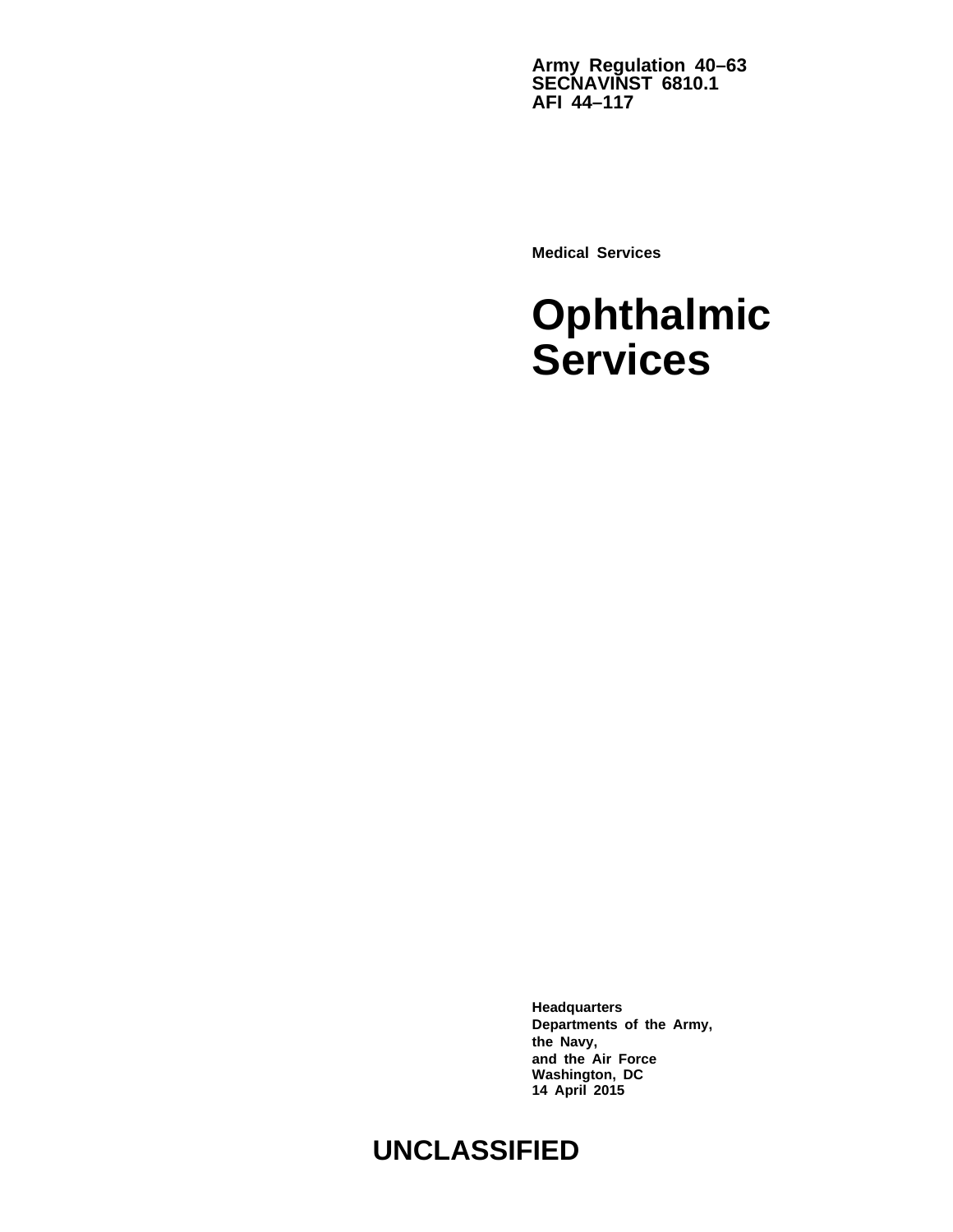# *SUMMARY of CHANGE*

AR 40–63/SECNAVINST 6810.1/AFI 44–117 Ophthalmic Services

This is a major revision, dated 14 April 2015--

- o Updates responsibilities (para 1-4).
- o Introduces the Optical Fabrication Enterprise and the Optical Fabrication Advisory Board (para 1-5).
- o Updates eligibility and reason for issuing spectacles by military optical laboratories (para 1-6 and table 1-1).
- o Provides updates to information that specifically addresses frames, lenses, and lens treatments available through military optical laboratories into a new chapter (chap 2).
- o Adds Frame of Choice as an additional frame benefit (para 2-2).
- o Adds detailed information pertaining to Military Combat Eye Protection/ Ballistic Protective Eyewear information, to include ordering instructions for prescription inserts (para 2-5*b*).
- o Updates the procedures for obtaining eyewear (chap 3).
- o Incorporates instructions for preparing DD Form 771 (paras 3-3 and 3-8).
- o Introduces the Spectacle Request Transmission System used across the Department of Defense for electronic ordering of eyewear (para 3-3*b*).
- o Introduces the G-Eyes Web-based interface to Spectacle Request Transmission System that is available to deployed military personnel in specific locations to allow them to directly reorder eyewear without having to travel to a medical treatment facility (para 3-3*d*).
- o Incorporates the procedures on furnishing spectacles to the National Guard and Reserve into chapter 3 (para 3-8).
- o Updates the Contact Lens Services chapter to reflect current clinic and service policies on the issue, provision, and wear of contact lenses (chap 4).
- o Adds a new program responsibilities chapter for the ordering site, the optical fabrication laboratory, and the Spectacle Request Transmission System Program (chap 5).
- o Adds a new deployment guidance chapter for both military operations and humanitarian missions (chap 6).
- o Adds an policy on detailing the eligibility codes for use in the Spectacle Request Transmission System (app B).
- o Adds an Internal Control Evaluation (app C).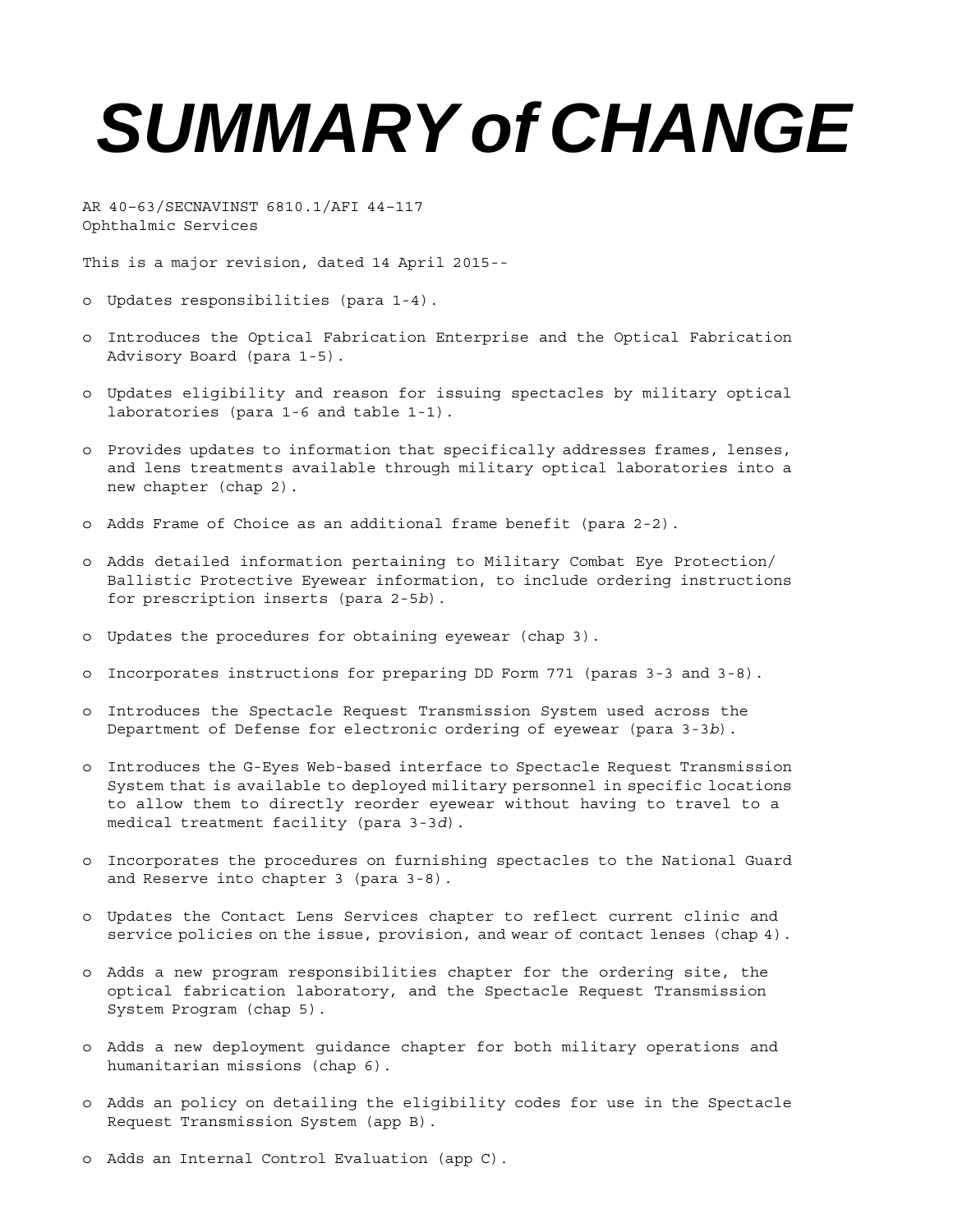**Headquarters Departments of the Army, the Navy, and the Air Force Washington, DC 14 April 2015**

# **\*Army Regulation 40–63 \*SECNAVINST 6810.1 \*AFI 44–117**

**Effective 14 May 2015**

**Medical Services**

# **Ophthalmic Services**

By Order of the Secretary of the Army, Navy, and Air Force:

**RAYMOND T. ODIERNO** General, United States Army Chief of Staff

Official:

**RAY MABUS** Secretary of the Navy

Deputy Surgeon General

 $0\,\mathrm{K}$ 8

**GERALD B. O'KEEFE** Administrative Assistant to the Secretary of the Army

waiver requests will be endorsed by the

MARK A. EDIGER, Major General, USAF, MC, CFS

**History.** This publication is a major revision.

**Summary.** This regulation has been revised to update the policies and responsibilities for providing ophthalmic services in a Joint Services environment.

**Applicability.** This regulation applies to all activities of the Active Army, the Army National Guard/Army National Guard of the United States, the U.S. Army Reserve, Navy ships and stations having medical department personnel, and the Air Force.

**Proponent and exception authority.** The proponent of this regulation is The Surgeon General. The proponent has the authority to approve exceptions or waivers to this regulation that are consistent with controlling law and regulations. The proponent may delegate this approval authority, in writing, to a division chief within the proponent agency or its direct reporting unit or field operating agency, in the grade of colonel or the civilian equivalent. Activities may request a waiver to this regulation by providing justification that includes a full analysis of the expected benefits and must include formal review by the activity's senior legal officers. All

commander or senior leader of the requesting activity and forwarded through their higher headquarters to the policy proponent. Refer to AR 25–30 for specific guidance.

**Army internal control process.** This regulation contains internal control provisions in accordance with AR 11–2 and identifies key internal controls that must be evaluated (see appendix C). Evaluation of these key internal controls by other DOD components is strongly encouraged. If other DOD components elect not to evaluate key internal controls identified in appendix C, then evaluation of internal controls must be accomplished in accordance with DODI 5010.40. Air Force compliance items are identified by a Tier waiver authority number  $(T-0)$ , which designates the proponent of this regulation as approval authority for waiver requests.

**Supplementation.** Supplementation of this regulation and establishment of command and local forms are prohibited without prior approval from The Surgeon General (DASG-PM-NC), 7700 Arlington Boulevard, VA 22042–5143.

**Suggested improvements.** Users are invited to send comments and suggested improvements on DA Form 2028 (Recommended Changes to Publications and Blank Forms) directly to The Surgeon General (DASG-HS), 7700 Arlington Boulevard, Falls Church, VA 22042–5143. Air Force users are invited to send comments and suggested improvements on AF Form 847 (Recommendations for Change of Publication) through channels to Headquarters, AFMSA, 7700 Arlington Blvd., Falls Church, VA 22041–5143. Navy and Marine Corps users may send recommendations for changes through their chain of command.

**Distribution.** This publication is available in electronic media only and is intended for command levels A, B, C, D, and E for the Active Army, the Army National Guard/Army National Guard of the United States, the U.S. Army Reserve, Navy ships and stations, and the Air Force having medical department personnel.

\*This regulation supersedes AR 40–63/NAVMEDCOMINST 6810.1/AFR 167–3, 1 January 1986. AR 40–63/SECNAVINST 6810.1/AFI 44–117 • 14 April 2015 i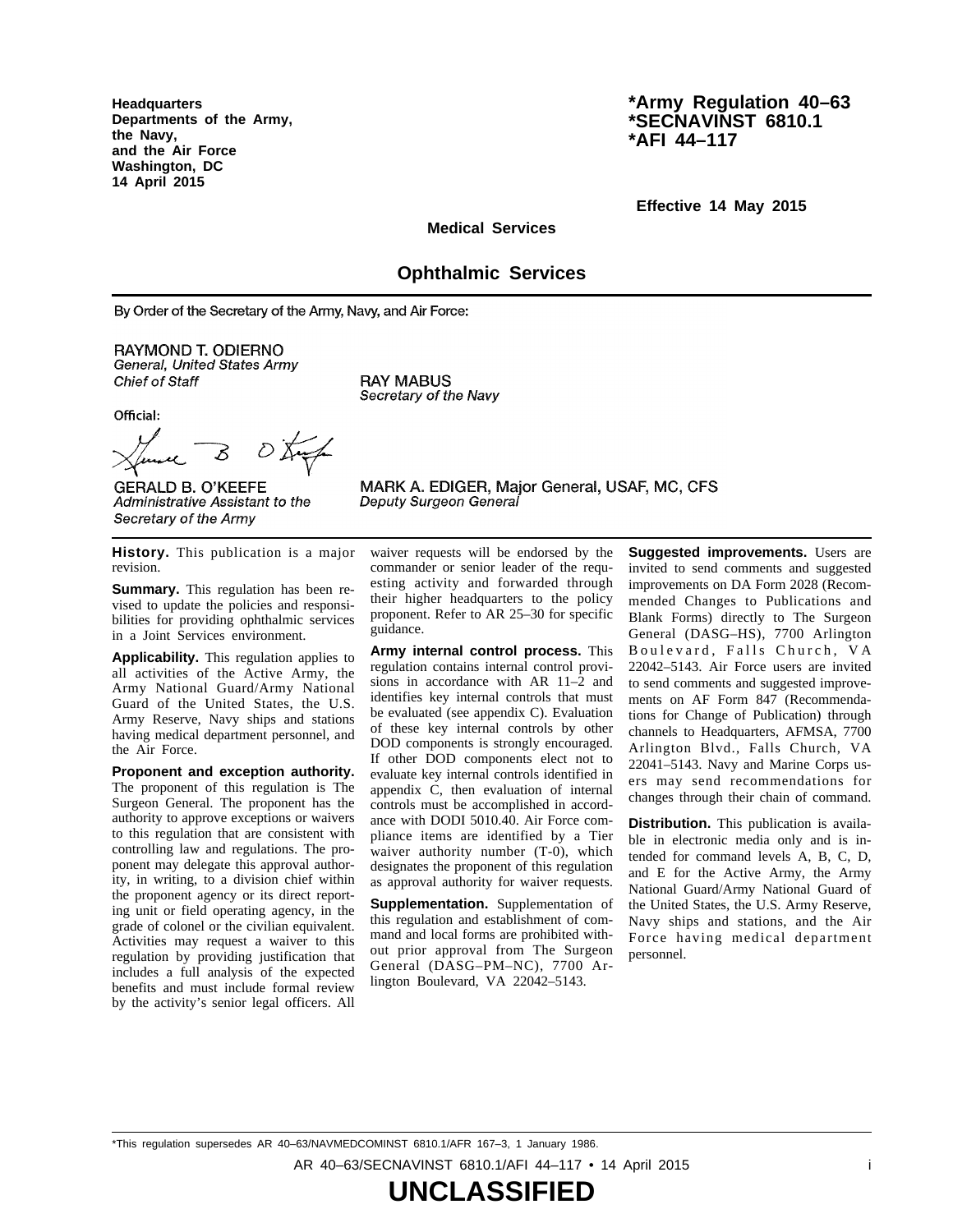**Contents** (Listed by paragraph and page number)

#### **Chapter 1**

**Introduction,** *page 1* Purpose • 1–1, *page 1* References • 1–2, *page 1* Explanation of abbreviations and terms • 1–3, *page 1* Responsibilities • 1–4, *page 1* Optical Fabrication Enterprise and the Optical Fabrication Advisory Board • 1–5, *page 1* Eligible personnel and authorized benefits • 1–6, *page 1*

# **Chapter 2**

**Obtaining Spectacles,** *page 8* Standard issue • 2–1, *page 8* Frame of choice • 2–2, *page 8* Half-eyes • 2–3, *page 9* Aviation frames • 2–4, *page 9* Protective eyewear • 2–5, *page 10* Protective mask inserts • 2–6, *page 11* Laser eye protection prescription devices • 2–7, *page 11* Lens material • 2–8, *page 11* Multifocal lenses • 2–9, *page 12* Lens tinting • 2–10, *page 12* Lens coatings • 2–11, *page 12* Specialty lenses • 2–12, *page 12*

# **Chapter 3**

**Obtaining Eyewear,** *page 12* Examination of eyes • 3–1, *page 12* Spectacle priority system • 3–2, *page 12* Ordering eyewear • 3–3, *page 13* Issue of spectacles • 3–4, *page 14* Notes on products and lens parameters • 3–5, *page 14* Delivery of spectacles • 3–6, *page 14* Repair or replacement of spectacles • 3–7, *page 15* Furnishing spectacles on a reimbursable basis • 3–8, *page 15*

#### **Chapter 4**

**Contact Lens Service,** *page 16*

Issue of contact lenses • 4–1, *page 16* Guidelines for approval and issue of contact lenses at Government expense • 4–2, *page 16* Guidelines for providing cosmetic or elective contact lens services in military eye clinics • 4–3, *page 16* Service contact lens wear policy • 4–4, *page 17*

#### **Chapter 5**

**Program Responsibilities,** *page 17* Ordering site • 5–1, *page 17* Optical fabrication laboratory • 5–2, *page 18* Spectacle Request Transmission System Program • 5–3, *page 18*

#### **Chapter 6**

**Deployment Guidance,** *page 19* Deployment to military operations • 6–1, *page 19* Deployment for humanitarian missions • 6–2, *page 19*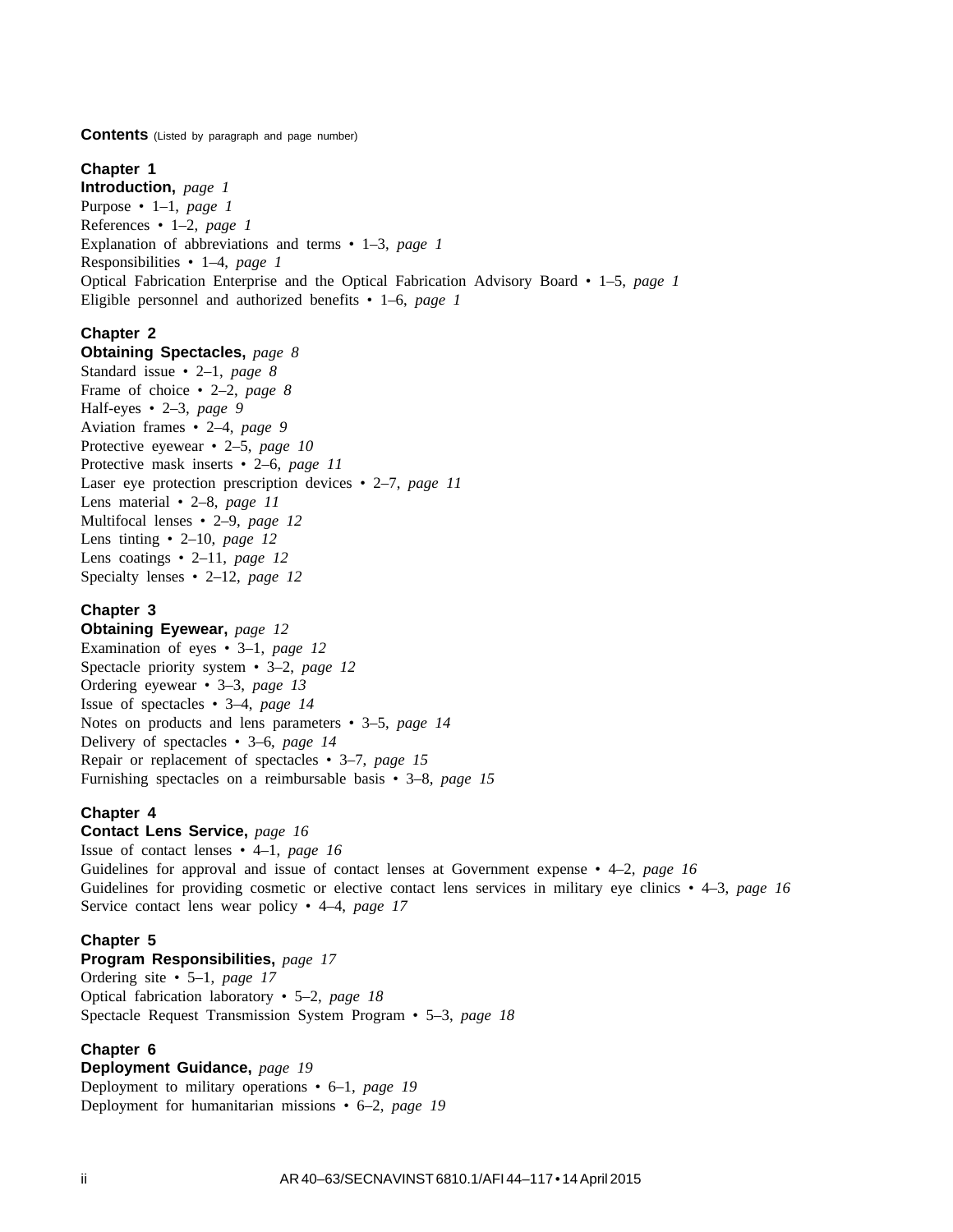# **Contents—Continued**

# **Appendixes**

- **A.** References, *page 21*
- **B.** Listing of Eligibility Codes Used for Spectacle Request Transmission System Orders, *page 22*
- **C.** Internal Control Evaluation, *page 25*

# **Table List**

Table 1–1: Personnel authorized issue of spectacles by military ophthalmic laboratories, *page 2* Table B–1: Spectacle Request Transmission System eligibility codes, *page 23*

# **Glossary**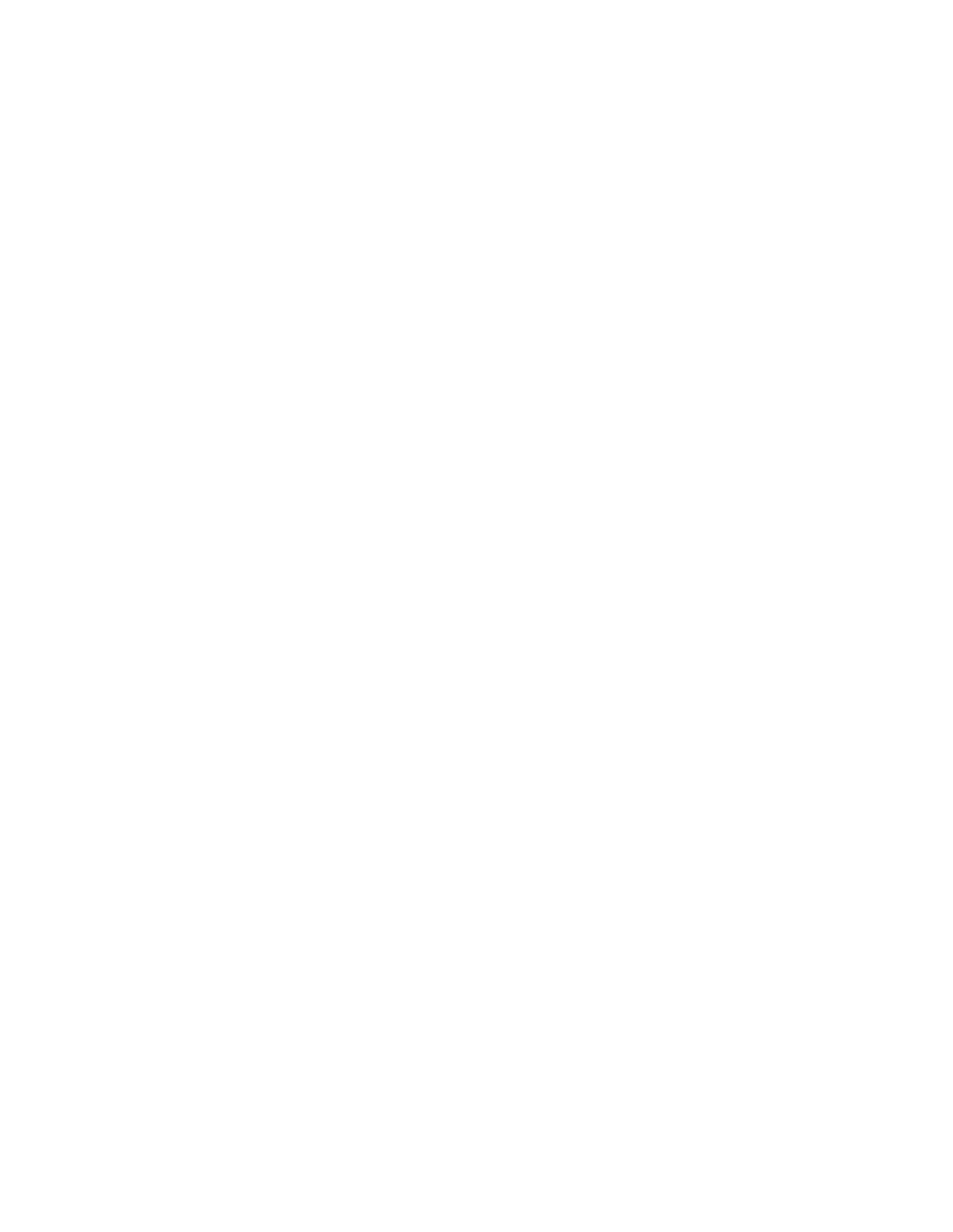# **Chapter 1 Introduction**

#### **1–1. Purpose**

This regulation provides uniform guidance and prescribes policies for spectacles, contact lenses, and related ocular devices. It includes the manner and conditions under which such eyewear is provided and indicates the source from which eyewear is obtained.

#### **1–2. References**

Required and related publications and prescribed and referenced forms are listed in appendix A.

#### **1–3. Explanation of abbreviations and terms**

Abbreviations and special terms used in this regulation are explained in the glossary.

#### **1–4. Responsibilities**

*a. Command medical authority.* The command medical authority will provide clinical ophthalmic support for their Service. This includes development of new policy and changing of existing policy, which requires the coordination of each Service.

*b. Deputy Chief of Staff for Logistics, U.S. Medical Department.* The Deputy Chief of Staff for Logistics, U.S. Medical Department will chair the Optical Fabrication Advisory Board (OFAB).

*c. Navy.* The Navy, as Executive Agent for ophthalmic fabrication will—

(1) Designate the Program Executor for ophthalmic fabrication.

(2) Provide ophthalmic fabrication support for each of the Services.

*d. Army.* The Army will provide ophthalmic fabrication support for each of the Services.

*e. Air Force.* The Air Force will provide ophthalmic clinic support. This includes development of new policy and changing of existing policy, which requires the coordination of each Service.

#### **1–5. Optical Fabrication Enterprise and the Optical Fabrication Advisory Board**

*a. Optical Fabrication Enterprise.* The Optical Fabrication Enterprise (OFE) was established by a memorandum of agreement among the Tri-Service Surgeons General in April 1999. It is comprised of Army and Navy optical fabrication labs around the world that in combination produce eyewear for DOD-approved beneficiaries. The purpose of the OFE is to coordinate and foster cooperation between the three Services to realize the greatest speed and value for optical fabrication. The Navy is the lead Service for optical fabrication, and the Navy Surgeon General has designated the Commanding Officer of the Naval Ophthalmic Support and Training Activity (NOSTRA) as the Program Executor. The OFE Executor is advised by the OFAB.

*b. Optical Fabrication Advisory Board.* The OFAB is chaired by the Deputy Chief of Staff for Logistics, U.S. Army Medical Department. Voting members of the OFAB include the chair, optometry consultants from the Army, Navy, and Air Force, and the lead enlisted opticians from the Army and Navy. Additional Tri-Service clinicians, opticians, and other support staff are determined as needed by the voting members. The OFAB provides Tri-Service advice and direction from the ophthalmic functional community. The OFAB meets quarterly to review all aspects of optical fabrication across the DOD and works in concert with the OFE to continually improve the processes and products of the OFE.

*c. Proposals for optical fabrication requirements.* Any DOD organization or outside agency proposing new requirements for lenses, frames, or inserts must coordinate action through the OFAB and the OFE Program Executor, Commanding Officer of the NOSTRA, concerning the ability to meet these requirements.

#### **1–6. Eligible personnel and authorized benefits**

The categories of individuals who are authorized the issue and repair of eyewear and the basis of issue are shown in table 1–1.

*a. Additional spectacle requirements.* The special categories listed below have additional requirements over and above those shown in table 1–1.

(1) *Aviation.* Service-approved aviation spectacles will be issued to applicants, students, and designated aviation personnel with assigned duty in a service flying class, certain nonflying aviation-related personnel, and other nonaviation personnel on flight orders as defined by Service-specific regulations (see AR 40–501, NAVMED P–117, AFI 48–123). Aviation spectacles are issued in addition to all other authorized spectacles and inserts. Additional details are in paragraph 2−4.

(2) *Submariners.* Personnel assigned to submarine duty will be issued submariner frames in addition to their normally authorized spectacles.

*b. Reimbursable fabrication.* Spectacles may be furnished to the categories of individuals below on a reimbursable basis. Computed reimbursable rates are outlined in paragraph 3−3*e*(2).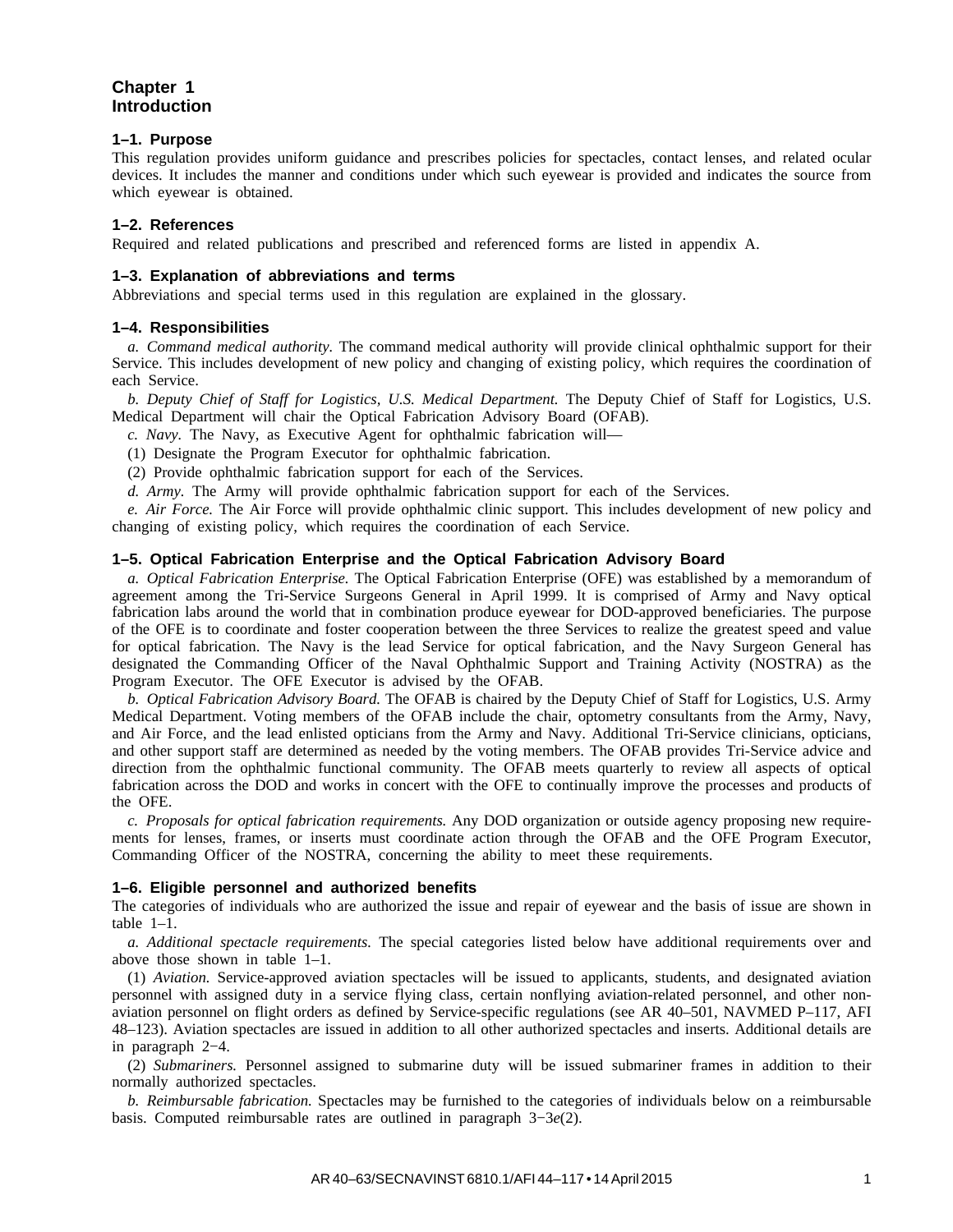(1) Dependents of members of the uniformed services outside the continental United States or at military installations within the United States that are designated as remote for the purpose of providing spectacle service to dependents per Title 10, U.S. Code, Section  $1077(b)(2)$  (10 USC  $1077(b)(2)$ ).

(2) Dependents of foreign military personnel of the North Atlantic Treaty Organization (NATO) nations and of other officially recognized foreign military personnel at military installations within the United States that are designated as remote for the purpose of providing spectacle service to dependents of members of the U.S. uniformed services.

(3) Civilian employees of the DOD (and their dependents) employed at military installations outside the United States and at stations within the United States that are designated as remote for the purpose of providing—

*(a)* Medical care to civilian employees.

*(b)* Spectacles to dependents of uniformed services personnel.

(4) Foreign civilian personnel accompanying foreign military personnel of the NATO nations (and their dependents) and other officially recognized foreign civilian personnel at military installations within the United States that are designated as remote for the purpose of providing—

*(a)* Medical care to civilian employees.

*(b)* Spectacles to dependents of uniformed services personnel.

(5) Foreign national aircrew personnel with flight orders who are assigned duties aboard a military aircraft in flight that are essential to the operation of the aircraft are eligible to receive flight frames as detailed in paragraph 2−4.

(6) Nonmilitary personnel authorized medical care at military treatment facilities (MTFs) outside the United States.

(7) DOD contracted and/or civilian aircrew personnel with flight orders who are assigned duties aboard a military aircraft in flight that are essential to the operation of the aircraft are eligible to receive flight frames as detailed in paragraph 2−4.

# **Table 1–1**

| Personnel authorized issue of spectacles by military ophthalmic laboratories                                                                                                                                                                                                                                                      |                                                                                                                                                                                     |                                                                        |
|-----------------------------------------------------------------------------------------------------------------------------------------------------------------------------------------------------------------------------------------------------------------------------------------------------------------------------------|-------------------------------------------------------------------------------------------------------------------------------------------------------------------------------------|------------------------------------------------------------------------|
| Category                                                                                                                                                                                                                                                                                                                          | Spectacles authorized                                                                                                                                                               | Basis of issue                                                         |
|                                                                                                                                                                                                                                                                                                                                   | Section I-Members of the uniformed services                                                                                                                                         | (See chap 6 for deployment issue)                                      |
| 1. Army, Navy, Marine Corps, and Air<br>Force.                                                                                                                                                                                                                                                                                    |                                                                                                                                                                                     |                                                                        |
| a. Active duty (AD).                                                                                                                                                                                                                                                                                                              | Yes.                                                                                                                                                                                | Up to 3 pair spec (1 FOC/ 2 SI), 1 PMI, and<br>MCEP insert as required |
| b. Reserve Components (RCs) on active<br>duty for 31 days or more, and members of<br>the National Guard who are called to active<br>Federal service for 31 days or more.                                                                                                                                                          | Yes.                                                                                                                                                                                | Up to 3 pair spec (1 FOC/ 2 SI), 1 PMI, and<br>MCEP insert as required |
| c. RCs and National Guard on active duty<br>for 30 days or less (active duty, active duty<br>for training, and inactive duty training), who<br>damage or lose their spectacles in the line<br>of duty and not as a result of negligence.                                                                                          | Yes.                                                                                                                                                                                | 1 pair FOC or SI, 1 PMI, and MCEP insert as<br>required                |
| d. Senior Reserve Officers' Training Corps<br>(ROTC) students who become disabled as<br>a result of injury or illness incurred in the<br>line of duty, or without reference to line of<br>duty while attending field training or prac-<br>tice cruises under the provisions of 10 USC<br>2109, and not as a result of negligence. | Yes.                                                                                                                                                                                | 1 pair FOC or SI                                                       |
| 2. Coast Guard, Commissioned Corps of<br>the Public Health Service, and Commis-<br>sioned Corps of the National Oceanic and<br>Atmospheric Administration.                                                                                                                                                                        |                                                                                                                                                                                     |                                                                        |
| a. Active duty                                                                                                                                                                                                                                                                                                                    | Yes. Reimbursable by the United States<br>(U.S.) Public Health Service, Department<br>of Homeland Security, or the Department<br>of Health and Human Services, as appro-<br>priate. | Up to 3 pair spec (1 FOC/ 2 SI), 1 PMI, and<br>MCEP insert as required |
| b. RCs on active duty for 31 days or more.                                                                                                                                                                                                                                                                                        | Yes. Reimbursable by the U.S. Public<br>Health Service, Department of Homeland<br>Security, or the Department of Health and<br>Human Services, as appropriate.                      | Up to 3 pair spec (1 FOC/ 2 SI), 1 PMI, and<br>MCEP insert as required |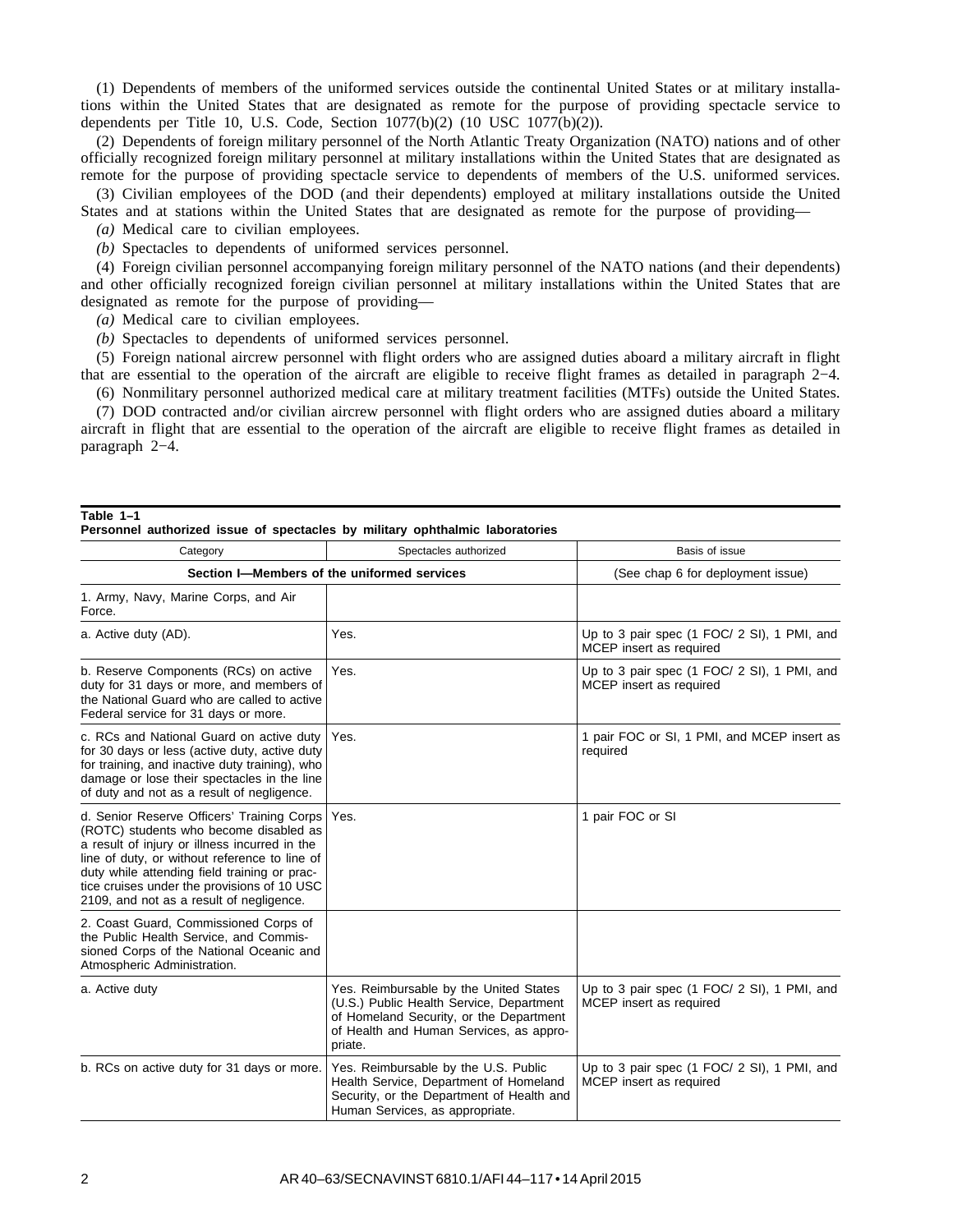|                                                                                                                                                                                                                                   | Personnel authorized issue of spectacles by military ophthalmic laboratories—Continued                                                                                                                                                                                                                                                                                                                                                                           |                                                                         |
|-----------------------------------------------------------------------------------------------------------------------------------------------------------------------------------------------------------------------------------|------------------------------------------------------------------------------------------------------------------------------------------------------------------------------------------------------------------------------------------------------------------------------------------------------------------------------------------------------------------------------------------------------------------------------------------------------------------|-------------------------------------------------------------------------|
| Category                                                                                                                                                                                                                          | Spectacles authorized                                                                                                                                                                                                                                                                                                                                                                                                                                            | Basis of issue                                                          |
| c. RCs on active duty for 30 days or less<br>(active duty, active duty for training, and in-<br>active duty training) who damage or lose<br>their spectacles in the line of duty and not<br>as a result of negligence.            | Yes. Reimbursable by the U.S. Public<br>Health Service, Department of Homeland<br>Security, or the Department of Health and<br>Human Services, as appropriate.                                                                                                                                                                                                                                                                                                   | 1 pair FOC or SI                                                        |
| 3. Former active duty under the Transition<br>Assistance Management Program (TAMP).                                                                                                                                               | No.                                                                                                                                                                                                                                                                                                                                                                                                                                                              |                                                                         |
|                                                                                                                                                                                                                                   | Section II-Retired members of the uniformed services                                                                                                                                                                                                                                                                                                                                                                                                             |                                                                         |
| 4. Retired Army, Navy, Marine Corps, and<br>Air Force                                                                                                                                                                             | Yes.                                                                                                                                                                                                                                                                                                                                                                                                                                                             | 1 pair SI                                                               |
| 5. Retired Coast Guard, Commissioned<br>Corps of the Public Health Service, and<br>Commissioned Corps of the National Oce-<br>anic and Atmospheric Administration.                                                                | Yes. Reimbursable by the U.S. Public<br>Health Service, Department of Homeland<br>Security, or the Department of Health and<br>Human Services, as appropriate.                                                                                                                                                                                                                                                                                                   | 1 pair SI                                                               |
|                                                                                                                                                                                                                                   | Section III-Dependents of the uniformed services                                                                                                                                                                                                                                                                                                                                                                                                                 |                                                                         |
| 6. Dependents of active duty and retired<br>members of the uniformed services, includ-<br>ing dependents of Service members who<br>die while on active duty or in retired status.                                                 | No, except on a reimbursable basis only as<br>provided in note 1.                                                                                                                                                                                                                                                                                                                                                                                                | 1 pair FOC or SI if eligible under note 1                               |
| 7. Dependents of active duty members<br>under the TAMP.                                                                                                                                                                           | No.                                                                                                                                                                                                                                                                                                                                                                                                                                                              |                                                                         |
|                                                                                                                                                                                                                                   | Section IV-DOD civilian employees and their dependents                                                                                                                                                                                                                                                                                                                                                                                                           |                                                                         |
| 8. DOD civilian employees authorized oc-<br>cupational health services.                                                                                                                                                           | No, except spectacle inserts (including fit-<br>ting) for protective field masks and MCEP<br>when the masks and/or MCEP are issued<br>as protective equipment under the provi-<br>sion of service safety regulations. Specta-<br>cle inserts will be furnished under the crite-<br>ria of paragraph 2-5. Military ophthalmic<br>laboratories will be reimbursed from the<br>funds financing the installation or activity to<br>which the employees are assigned. | 1 PMI, 1 MCEP insert as noted                                           |
| 9. Federal civilian employees paid from ap-<br>propriated or non-appropriated funds.                                                                                                                                              | No, except on a reimbursable basis only as<br>provided in note 2.                                                                                                                                                                                                                                                                                                                                                                                                | 1 pair FOC or SI if eligible under note 2.                              |
|                                                                                                                                                                                                                                   | Section V-Foreign nationals                                                                                                                                                                                                                                                                                                                                                                                                                                      |                                                                         |
| 10. Foreign military active duty personnel<br>of NATO, Partnership for Peace (PFP), and<br>Reciprocal Health Care Agreement (RHCA)<br>nations serving in the U.S. Includes NATO,<br>PFP, and RHCA active duty personnel:          |                                                                                                                                                                                                                                                                                                                                                                                                                                                                  |                                                                         |
| a. On duty in the U.S. at the invitation of<br>DOD or one of the military departments (in-<br>cludes visiting ships and aircraft crews).                                                                                          | Yes.                                                                                                                                                                                                                                                                                                                                                                                                                                                             | Up to 3 pair spec (1 FOC/ 2 SI), 1 PMI, and<br>MCEP insert as required. |
| b. Assigned or attached to U.S. military<br>units for duty.                                                                                                                                                                       | Yes.                                                                                                                                                                                                                                                                                                                                                                                                                                                             | Up to 3 pair spec (1 FOC/ 2 SI), 1 PMI, and<br>MCEP insert as required. |
| c. Accredited to Joint U.S. defense boards<br>or commissions.                                                                                                                                                                     | Yes.                                                                                                                                                                                                                                                                                                                                                                                                                                                             | Up to 3 pair spec (1 FOC/ 2 SI), 1 PMI, and<br>MCEP insert as required. |
| d. Assigned to their country's embassy.                                                                                                                                                                                           | Yes.                                                                                                                                                                                                                                                                                                                                                                                                                                                             | Up to 3 pair spec (1 FOC/ 2 SI), 1 PMI, and<br>MCEP insert as required. |
| 11. Dependents of the above foreign mili-<br>tary personnel of NATO, PFP, and RHCA<br>nations in the U.S.                                                                                                                         | No, except on a reimbursable basis only as<br>provided in note 3.                                                                                                                                                                                                                                                                                                                                                                                                | 1 pair FOC or SI if eligible under note 3.                              |
| 12. Foreign civilian personnel accompany-<br>ing foreign military personnel of NATO and<br>PFP nations in the U.S. and their depend-<br>ents; and other officially recognized foreign<br>civilian personnel in the U.S. Includes: |                                                                                                                                                                                                                                                                                                                                                                                                                                                                  |                                                                         |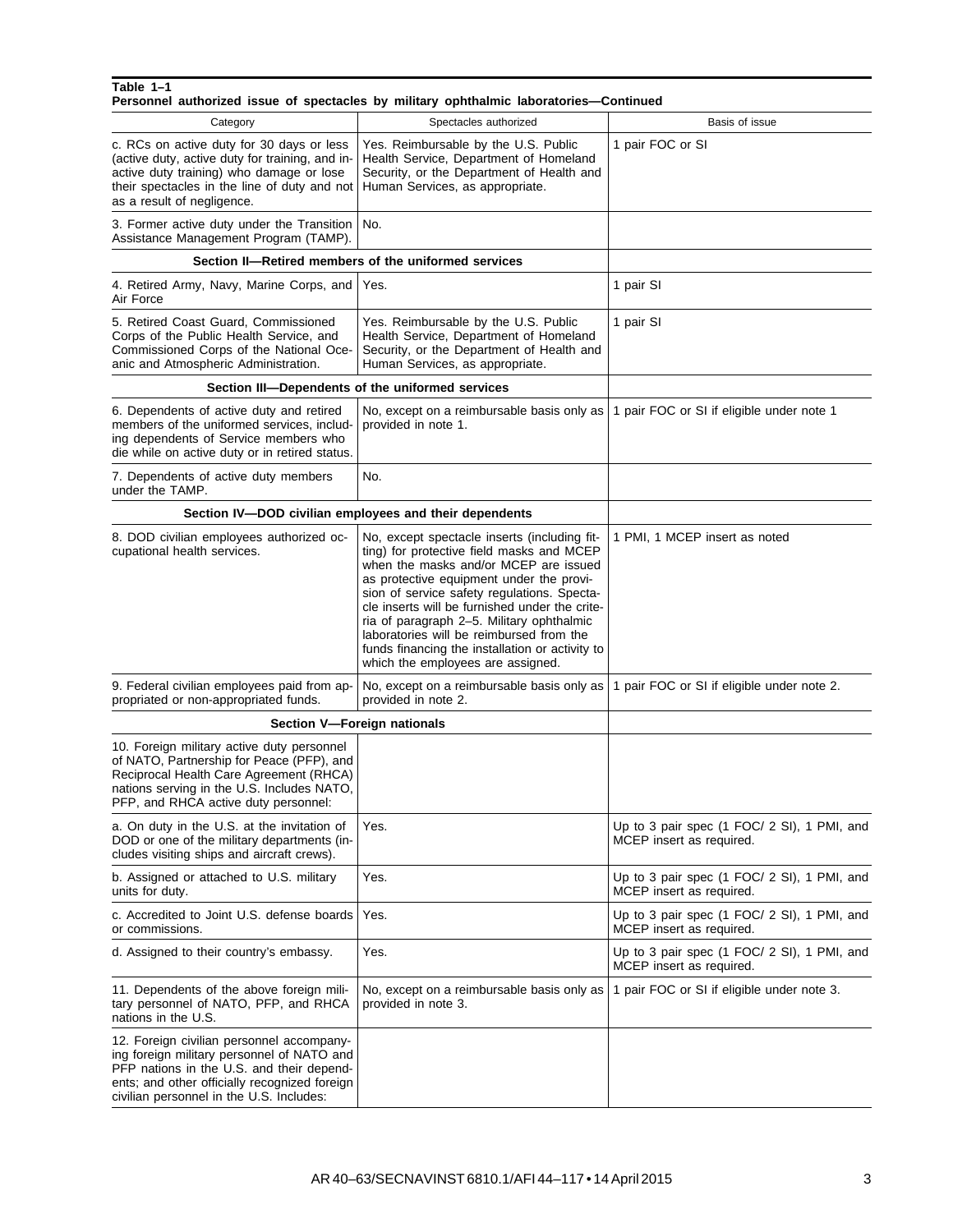| Personnel authorized issue of spectacles by military ophthalmic laboratories—Continued |  |  |  |  |  |  |  |  |  |
|----------------------------------------------------------------------------------------|--|--|--|--|--|--|--|--|--|
|----------------------------------------------------------------------------------------|--|--|--|--|--|--|--|--|--|

| Category                                                                                                                                                                                                                                                                                                                                                                                                                                                                                                                                                                 | Spectacles authorized                                             | Basis of issue                                                          |
|--------------------------------------------------------------------------------------------------------------------------------------------------------------------------------------------------------------------------------------------------------------------------------------------------------------------------------------------------------------------------------------------------------------------------------------------------------------------------------------------------------------------------------------------------------------------------|-------------------------------------------------------------------|-------------------------------------------------------------------------|
| a. Accompanying NATO and PFP military<br>personnel as employees of an armed serv-<br>ice of the nation concerned (providing they<br>are neither Stateless persons nor nationals<br>of any State that is not a party of NATO or<br>PFP, nor nationals of ordinarily residents in<br>the U.S. to include dependents).                                                                                                                                                                                                                                                      | No, except on a reimbursable basis only as<br>provided in note 4. | 1 pair FOC or SI if eligible under note 4                               |
| b. Not covered elsewhere in this category<br>but are in the U.S. in a status officially rec-<br>ognized by and determined to be eligible<br>by the sponsoring military department. The<br>person must apply for determination of eli-<br>gibility through the military attaché of his or<br>her country stationed in Washington, DC.                                                                                                                                                                                                                                     | No, except on a reimbursable basis only as<br>provided in note 4. | 1 pair FOC or SI if eligible under note 4                               |
| 13. Foreign military active duty personnel<br>of non-NATO nations serving in the U.S.<br>Includes non-NATO active duty personnel:                                                                                                                                                                                                                                                                                                                                                                                                                                        |                                                                   |                                                                         |
| a. On duty in the U.S. at the invitation of<br>DOD or one of the military departments (in-<br>cludes visiting ships and aircraft crews).                                                                                                                                                                                                                                                                                                                                                                                                                                 | Yes, on a reimbursable basis.                                     | Up to 3 pair spec (1 FOC/ 2 SI), 1 PMI, and<br>MCEP insert as required. |
| b. Assigned or attached to U.S. military<br>units for duty.                                                                                                                                                                                                                                                                                                                                                                                                                                                                                                              | Yes, on a reimbursable basis.                                     | Up to 3 pair spec (1 FOC/ 2 SI), 1 PMI, and<br>MCEP insert as required. |
| c. Accredited to joint U.S. defense boards<br>or commissions.                                                                                                                                                                                                                                                                                                                                                                                                                                                                                                            | Yes, on a reimbursable basis.                                     | 1 pair FOC or SI                                                        |
| d. Assigned to their country's embassy.                                                                                                                                                                                                                                                                                                                                                                                                                                                                                                                                  | Yes, on a reimbursable basis.                                     | 1 pair FOC or SI                                                        |
| 14. Dependents of the above foreign mili-<br>tary personnel of non-NATO nations in the<br>U.S.                                                                                                                                                                                                                                                                                                                                                                                                                                                                           | No, except on a reimbursable basis only as<br>provided in note 3. | 1 pair FOC or SI if eligible under note 3                               |
| 15. Foreign civilian personnel accompany-<br>ing foreign military personnel of non-NATO<br>nations in the U.S. and their dependents;<br>and other officially recognized foreign civil-<br>ian personnel in the U.S.                                                                                                                                                                                                                                                                                                                                                      | No, except on a reimbursable basis only as<br>provided in note 4. | 1 pair FOC or SI if eligible under note 4                               |
| 16. International Military Educational Train-<br>ing (IMET) trainees (military and civilian)<br>when assigned or attached to U.S. military<br>units for training. Reimbursement will be<br>obtained in accordance with Service regu-<br>lations.                                                                                                                                                                                                                                                                                                                         | Yes, on a reimbursable basis.                                     | Up to 3 pair spec (1 FOC/ 2 SI), 1 PMI, and<br>MCEP insert as required  |
| 17. Dependents of IMET military trainees.                                                                                                                                                                                                                                                                                                                                                                                                                                                                                                                                | No, except on a reimbursable basis only as<br>provided in note 5. | 1 pair FOC or SI if eligible under note 5                               |
| 18. Foreign military sales trainees (military<br>and civilian) when assigned or attached to<br>U.S. military units for training. Reimburse-<br>ment will be obtained in accordance with<br>Service regulations.                                                                                                                                                                                                                                                                                                                                                          | Yes, on a reimbursable basis.                                     | Up to 3 pair spec (1 FOC/ 2 SI), 1 PMI, and<br>MCEP insert as required  |
| 19. Special foreign nationals outside the<br>U.S. when the major overseas commander<br>determines that such action can be ex-<br>pected to contribute to the advancement of<br>the public interest of the U.S. Generally,<br>this service will be afforded only to foreign<br>officials of high national importance. Nor-<br>mally, the recommendations of the chief of<br>the diplomatic mission to the country in-<br>volved will be sought before making the<br>foregoing determination. Reimbursement<br>will be obtained in accordance with Service<br>regulations. | Yes, on a reimbursable basis.                                     | Up to 3 pair spec (1 FOC/ 2 SI), 1 PMI, and<br>MCEP insert as required  |
| 20. Liaison personnel (officers and mem-<br>bers of liaison detachments) from a NATO<br>or PFP Armed Force outside the U.S.                                                                                                                                                                                                                                                                                                                                                                                                                                              | Yes.                                                              | Up to 3 pair spec (1 FOC/ 2 SI), 1 PMI, and<br>MCEP insert as required  |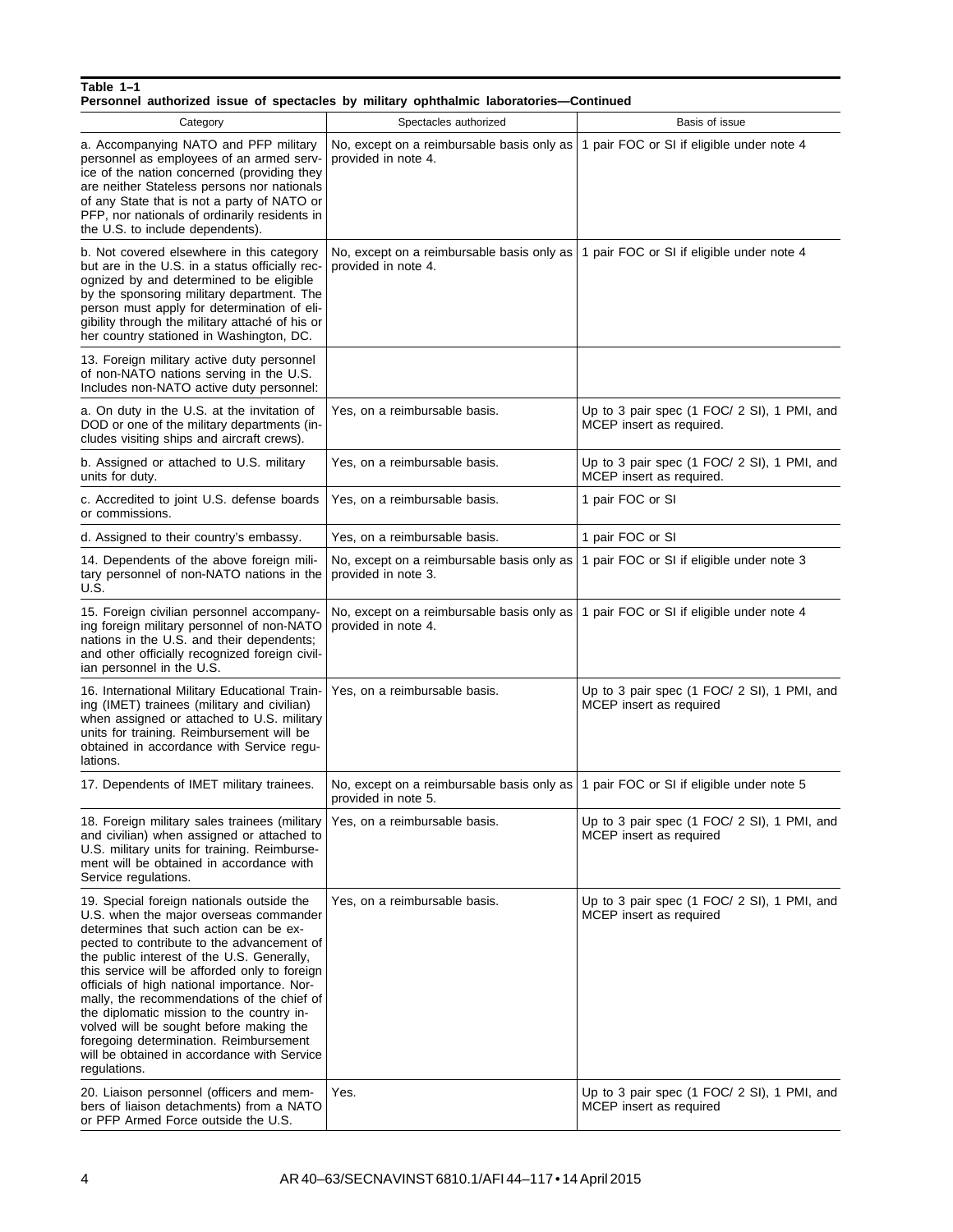#### **Table 1–1 Personnel authorized issue of spectacles by military ophthalmic laboratories—Continued**

| Category                                                                                                                                                                                                                                                                                                                                                                   | Spectacles authorized                                             | Basis of issue                                                                                     |
|----------------------------------------------------------------------------------------------------------------------------------------------------------------------------------------------------------------------------------------------------------------------------------------------------------------------------------------------------------------------------|-------------------------------------------------------------------|----------------------------------------------------------------------------------------------------|
| 21. Foreign nationals who contribute to the<br>accomplishment of the mission of an over-<br>seas commander when such service is<br>deemed essential by the major overseas<br>commander concerned and it has been de-<br>termined that adequate civilian facilities are<br>not available.                                                                                   | No, except on a reimbursable basis only as<br>provided in note 6. | Up to 3 pair spec (1 FOC/ 2 SI), 1 PMI, and<br>MCEP insert as required if eligible under note<br>6 |
|                                                                                                                                                                                                                                                                                                                                                                            | Section VI-Beneficiaries of other Federal agencies                |                                                                                                    |
| 22. Beneficiaries of the Veterans' Adminis-<br>tration (VA) when authorized in advance by<br>the VA field office having jurisdiction. DD<br>Form 7A (Report of Treatment Furnished<br>Pay Patients: Outpatient Treatment Fur-<br>nished (Part B)), submitted as directed by<br>Service regulations will show type of spec-<br>tacles furnished and the cost.               | Yes, on a reimbursable basis.                                     | 1 pair FOC or SI                                                                                   |
| 23. The Office of Workers' Compensation<br>Program's (OWCP) beneficiary personnel<br>listed below when required in the proper<br>treatment of a case, upon presentation of<br>Department of Labor (DOL) Form CA-16<br>(Authorization for Examination and/or<br>Treatment) with Part A prepared and<br>signed by the official superior of the benefi-<br>ciary:             |                                                                   |                                                                                                    |
| a. Members of the ROTC of the U.S. Army,<br>Navy, and Air Force, provided the condition<br>necessitating the use of spectacles for<br>treatment was incurred in the line of duty<br>under one of the circumstances below.                                                                                                                                                  | Yes.                                                              | 1 pair FOC or SI                                                                                   |
| (1) While performing travel to or from<br>camps or cruises.                                                                                                                                                                                                                                                                                                                |                                                                   |                                                                                                    |
| (2) While undergoing flight instruction.                                                                                                                                                                                                                                                                                                                                   |                                                                   |                                                                                                    |
| (3) During attendance at training camps or<br>while on cruises (care after termination of<br>training camps or cruises).                                                                                                                                                                                                                                                   |                                                                   |                                                                                                    |
| b. Employees of the U.S. Government. For<br>injury or disease that is the proximate re-<br>sult of their employment. The OWCP will<br>not be billed for spectacles furnished to a<br>Service's own employees.                                                                                                                                                              | Yes.                                                              | 1 pair FOC or SI                                                                                   |
| c. Volunteer civilian members of the Civil<br>Air Patrol (except Civil Air Patrol cadets).<br>For injury or disease that is the proximate<br>result of active service, and travel to and<br>from such service, rendered in perform-<br>ance or support of operational missions of<br>the Civil Air Patrol under direction and writ-<br>ten authorization of the Air Force. | Yes.                                                              | 1 pair FOC or SI                                                                                   |
| d. Peace Corps volunteers. For injury or<br>disease that is the proximate result of their<br>employment or that was sustained or con-<br>tracted while located outside the U.S. or its<br>territories.                                                                                                                                                                     | Yes.                                                              | 1 pair FOC or SI                                                                                   |
| e. Job Corps enrollees and Volunteers in<br>Service to America. For injury or disease<br>that is the proximate result of their employ-<br>ment. When spectacles are furnished to an<br>Office of Foreign Economic Coordination<br>beneficiary, DD Form 7A will be submitted<br>as in category 21 above.                                                                    | Yes.                                                              | 1 pair FOC or SI                                                                                   |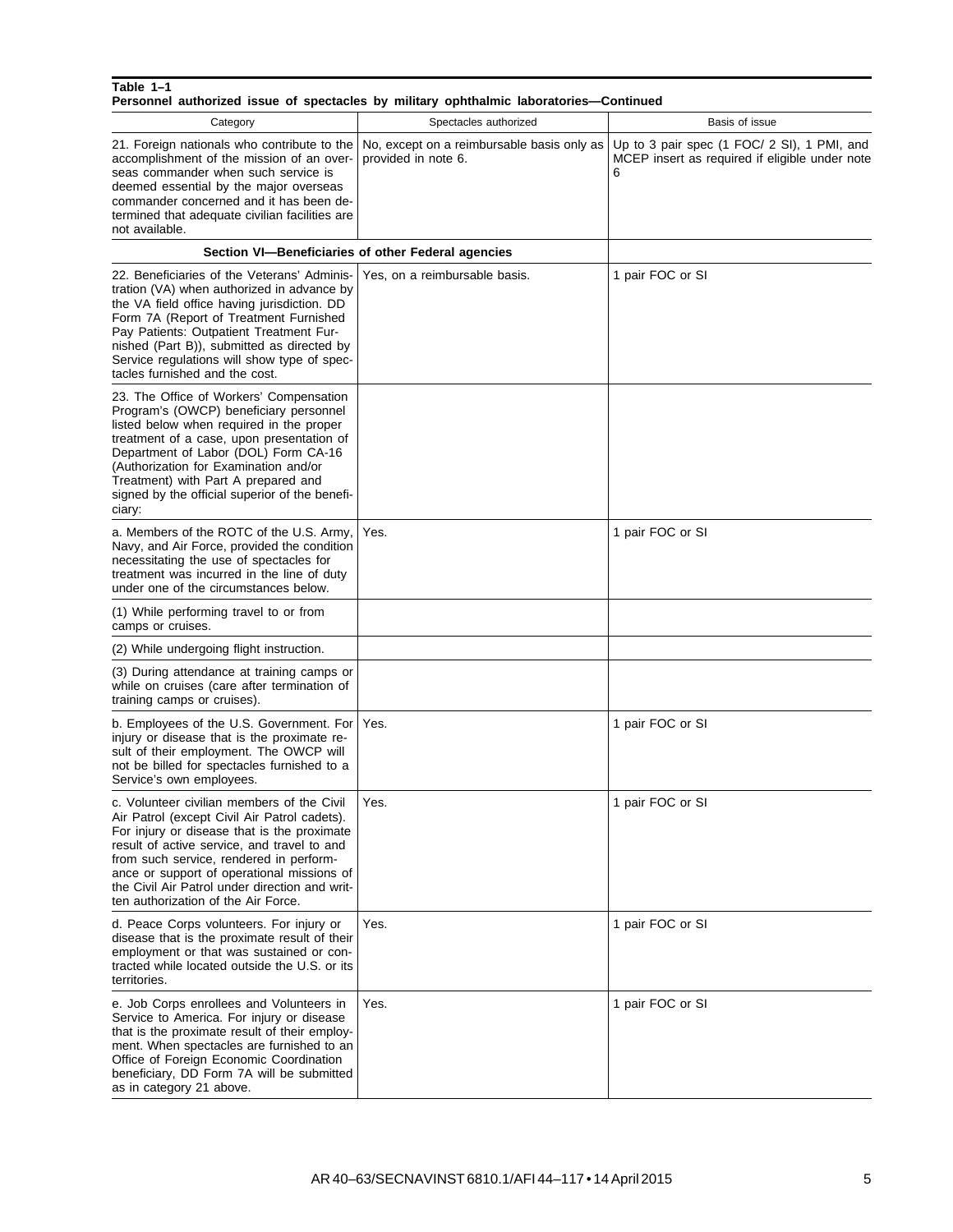**Personnel authorized issue of spectacles by military ophthalmic laboratories—Continued**

| Category                                                                                                                                                                                                                                               | Spectacles authorized                                               | Basis of issue                             |
|--------------------------------------------------------------------------------------------------------------------------------------------------------------------------------------------------------------------------------------------------------|---------------------------------------------------------------------|--------------------------------------------|
| 24. Beneficiaries of the Public Health Serv-<br>ice to include:                                                                                                                                                                                        |                                                                     |                                            |
| a. Members of crews of vessels of the Na-<br>tional Oceanic and Atmospheric Adminis-<br>tration, other than commissioned officers.                                                                                                                     | No, except on a reimbursable basis only as<br>provided in note 6.   | 1 pair FOC or SI if eligible under note 6  |
| b. American seamen aboard privately<br>owned and operated vessels of U.S. regis-<br>try and vessels owned and operated by the<br>U.S. Government, active enrollees in the<br>U.S. Maritime Service, and members of the<br>Merchant Marine Cadet Corps. | No, except on a reimbursable basis only as<br>provided in note 6.   | 1 pair FOC or SI if eligible under note 6  |
| c. American Indians, Eskimos, and Aleuts.                                                                                                                                                                                                              | No, except on a reimbursable basis only as<br>provided in note 6.   | 1 pair FOC or SI if eligible under note 6  |
| 25. Beneficiaries of the Department of<br>State and associated agencies.                                                                                                                                                                               | No, except on a reimbursable basis only as<br>provided in note 6.   | 1 pair FOC or SI if eligible under note 6  |
| 26. Peace Corps personnel in the following<br>categories:                                                                                                                                                                                              |                                                                     |                                            |
| a. Peace Corps volunteers, volunteer<br>leaders, and their dependents; and em-<br>ployees and dependents who are benefici-<br>aries of the Peace Corps outside the U.S.                                                                                | No, except on a reimbursable basis only as<br>provided in note 6.   | 1 pair FOC or SI if eligible under note 6  |
| b. Peace Corps employees and their de-<br>pendents who are not beneficiaries of the<br>Peace Corps outside the U.S.                                                                                                                                    | No, except on a reimbursable basis only as  <br>provided in note 6. | 1 pair FOC or SI if eligible under note 6  |
| 27. Persons in military custody when civil-<br>ian facilities are not available or their use is<br>not feasible because of operational or se-<br>curity considerations in the following cate-<br>gories:                                               |                                                                     |                                            |
| a. Prisoners of War (POWs), retained per-<br>sonnel, and internees.                                                                                                                                                                                    | Yes.                                                                | 1 pair SI                                  |
| b. Military personnel whose punitive dis-<br>charge has been executed but whose sen-<br>tence has not expired.                                                                                                                                         | Yes.                                                                | 1 pair SI                                  |
| 28. Volunteer subjects in approved Depart-<br>ment of the Army research projects when<br>required because of disease or injury that<br>is the proximate result of the participation<br>in such projects.                                               | Yes.                                                                | 1 pair FOC or SI                           |
| 29. U.S. nationals confined in foreign penal   Yes.<br>institutions, and their dependents, who are<br>serving with, employed by, or accompany-<br>ing the Armed Forces outside the U.S. and<br>its possessions.                                        |                                                                     | 1 pair FOC or SI                           |
| 30. Seamen in the following categories:                                                                                                                                                                                                                |                                                                     |                                            |
| a. Civilian seamen in the service of vessels<br>operated by the U.S. Army, Navy, or Mili-<br>tary Sealift Command.                                                                                                                                     | No, except on a reimbursable basis only as<br>provided in note 6.   | 1 pair FOC or SI if eligible under note 6. |
| b. Crews of ships of U.S. registry.                                                                                                                                                                                                                    | No, except on a reimbursable basis only as<br>provided in note 6.   | 1 pair FOC or SI if eligible under note 6. |
| 31. Red Cross personnel and their depend-<br>ents:                                                                                                                                                                                                     |                                                                     |                                            |
| a. Red Cross personnel, other officially rec-<br>ognized welfare workers, and non-Red<br>Cross volunteer workers when on duty with<br>a uniformed service.                                                                                             | No, except on a reimbursable basis only as<br>provided in note 6.   | 1 pair FOC or SI if eligible under note 6. |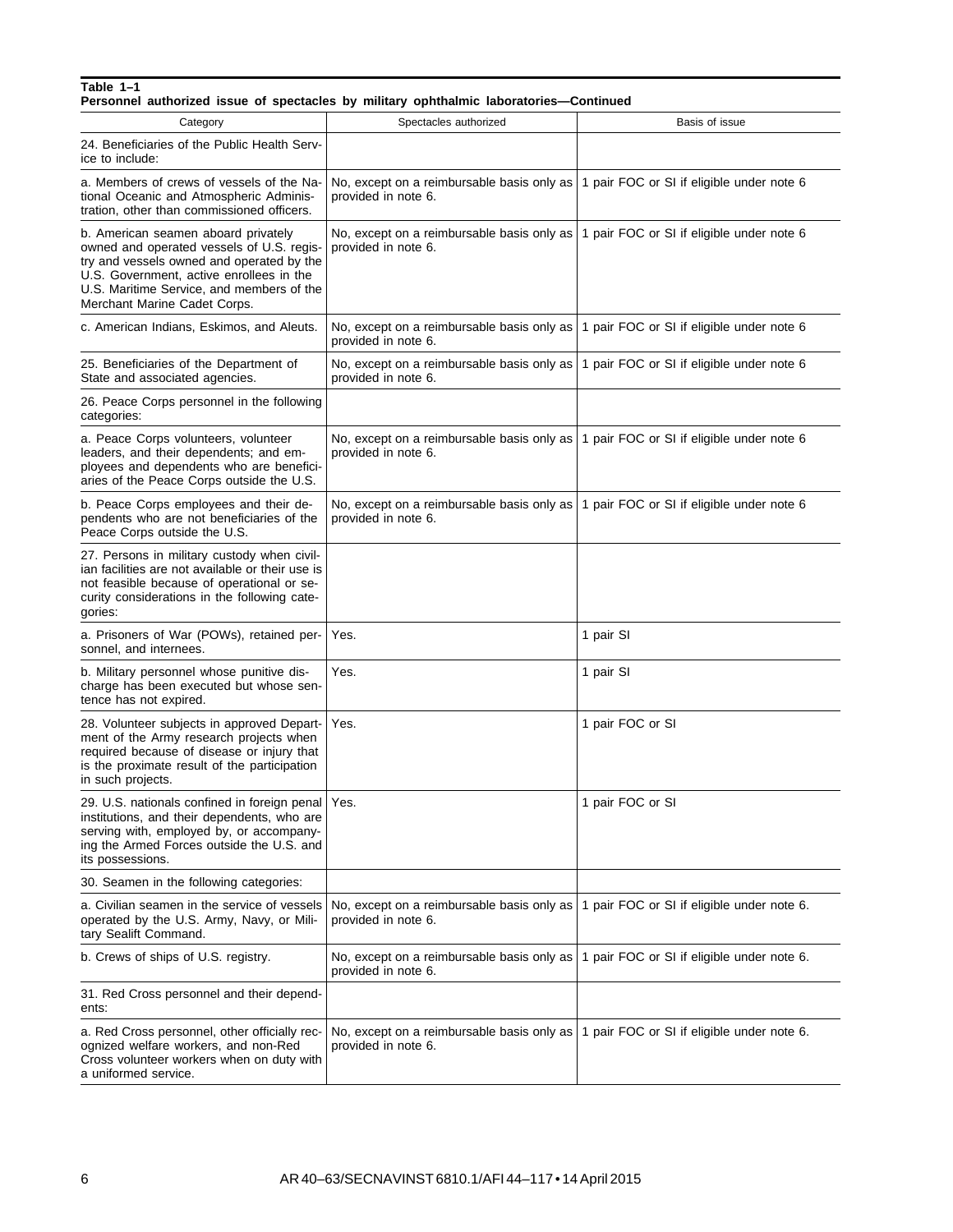|                                                                                                                                                                                                                                                                                                                                                                                                                                                                     | Personnel authorized issue of spectacles by military ophthalmic laboratories-Continued                               |                                                                                                                  |
|---------------------------------------------------------------------------------------------------------------------------------------------------------------------------------------------------------------------------------------------------------------------------------------------------------------------------------------------------------------------------------------------------------------------------------------------------------------------|----------------------------------------------------------------------------------------------------------------------|------------------------------------------------------------------------------------------------------------------|
| Category                                                                                                                                                                                                                                                                                                                                                                                                                                                            | Spectacles authorized                                                                                                | Basis of issue                                                                                                   |
| b. Dependents of full-time paid Red Cross<br>professional staff and of uniformed full-time<br>paid secretarial and clerical workers ac-<br>companying their sponsors outside the<br>U.S. when sponsors are on duty with a uni-<br>formed service.                                                                                                                                                                                                                   | No, except on a reimbursable basis only as   1 pair FOC or SI if eligible under note 6.<br>provided in note 6.       |                                                                                                                  |
| 32. Civilian employees of DOD contractors<br>and their dependents.                                                                                                                                                                                                                                                                                                                                                                                                  | No, except on a reimbursable basis only as<br>provided in notes 6 and 7.                                             | 1 pair FOC or SI if eligible under note 6 and,<br>in addition, 1 PMI, 1 MCEP insert if eligible<br>under note 7. |
| 33. Persons outside the U.S. who contrib-<br>ute to the accomplishment of a major over-<br>sea commander's mission. Includes:                                                                                                                                                                                                                                                                                                                                       |                                                                                                                      |                                                                                                                  |
| a. Civilian representatives of religious<br>groups, celebrities, and entertainers; repre-<br>sentatives of the United Services Organiza-<br>tion (USO), other social agencies, and<br>educational institutions; and persons in<br>similar status providing direct services to<br>the U.S. Armed Forces, who are acting<br>under official invitation orders from the<br>DOD, or from one of the military depart-<br>ments, to visit military commands over-<br>seas. | No, except on a reimbursable basis only as $\vert$ 1 pair FOC or SI if eligible under note 6.<br>provided in note 6. |                                                                                                                  |
| b. Dependents of the USO overseas area<br>executives, club directors, and associate<br>club directors when accompanying their<br>sponsors outside the U.S.                                                                                                                                                                                                                                                                                                          | No, except on a reimbursable basis only as<br>provided in note 6.                                                    | 1 pair FOC or SI if eligible under note 6                                                                        |
| c. Entertainers on overseas tours under the<br>Armed Forces Professional Entertainment<br>Program.                                                                                                                                                                                                                                                                                                                                                                  | No, except on a reimbursable basis only as  <br>provided in note 6.                                                  | 1 pair FOC or SI if eligible under note 6                                                                        |
| d. Educational representatives of recog-<br>nized educational institutions regularly as-<br>signed to duty in military commands over-<br>seas, and their dependents, when residing<br>with their sponsors.                                                                                                                                                                                                                                                          | No, except on a reimbursable basis only as  <br>provided in note 6.                                                  | 1 pair FOC or SI if eligible under note 6                                                                        |
| 34. Residents of the Armed Forces Retire-<br>ment Homes (Washington, DC and<br>Gulfport, MS) when authorized by the Chief<br>Operating Officer, Armed Forces Retire-<br>ment Homes.                                                                                                                                                                                                                                                                                 | Yes.                                                                                                                 | 1 pair SI                                                                                                        |
|                                                                                                                                                                                                                                                                                                                                                                                                                                                                     |                                                                                                                      |                                                                                                                  |
| Legend for Table 1-1:<br>DOL=Department of Labor<br>FOC=frame of choice<br>IMET=international military education training<br>MCEP=military combat eye protection<br>NATO=North Atlantic Treaty Organization<br>OWCP=Office of Workers' Compensation Program                                                                                                                                                                                                         |                                                                                                                      |                                                                                                                  |

PFP=partnership for peace

PMI=protective mask insert

POW=Prisoner of War RCs=Reserve Components

RHCA=Reciprocal Health Care Agreement

ROTC=Reserve Officers' Training Corps

SI=standard issue

TAMP=Transition Assistance Management Program

USO=United Services Organization

VA=Veterans Administration

Notes:

<sup>1</sup> Spectacles may be furnished on a reimbursable basis to dependents outside the U.S. and at stations within the U.S. that are designated remote for this service. Spectacles or contact lenses may be purchased, from funds available to the MTF, for dependents requiring these items for complete medical or surgical management of eye conditions.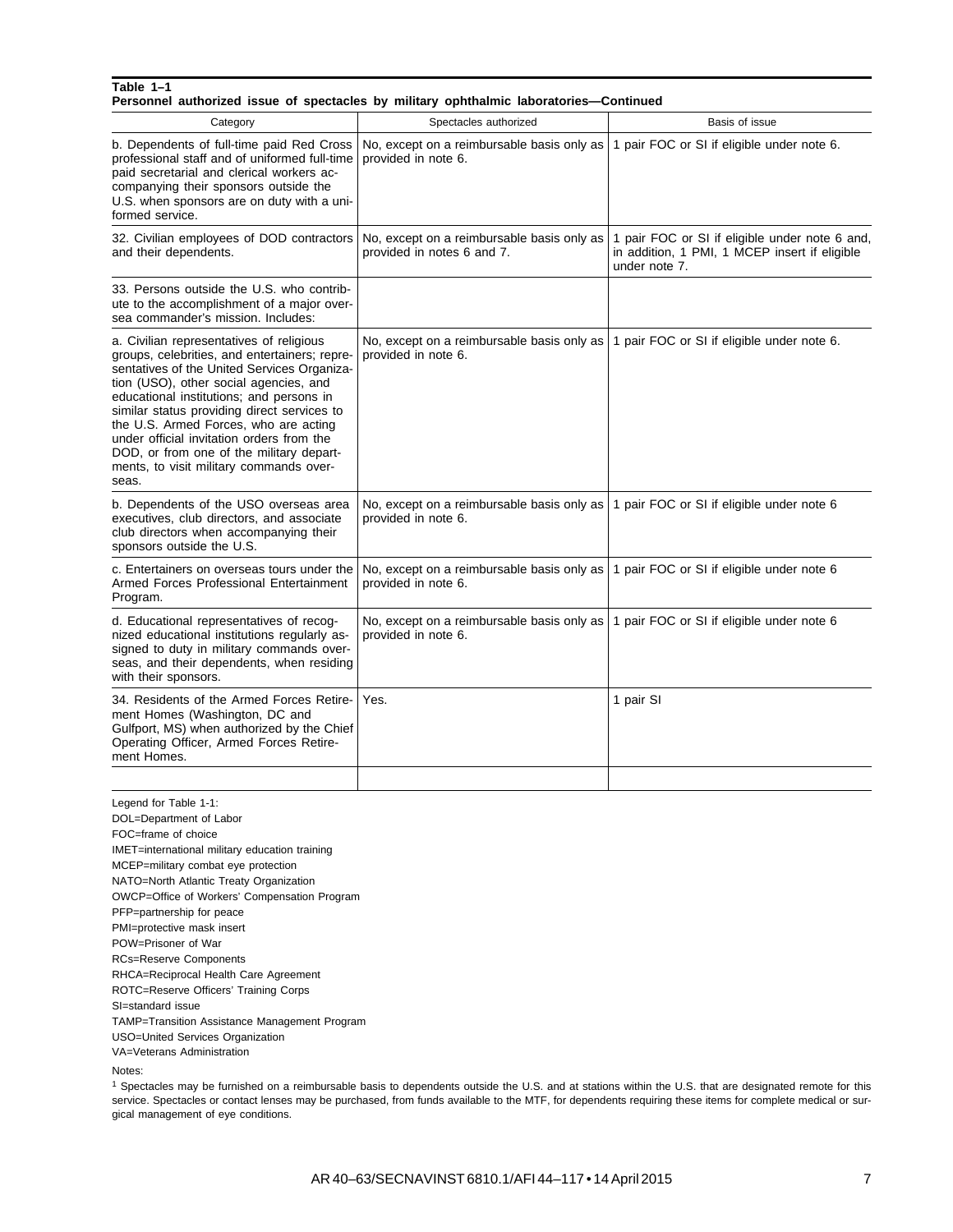**Personnel authorized issue of spectacles by military ophthalmic laboratories—Continued**

 $<sup>2</sup>$  Spectacles may be furnished for these individuals on a reimbursable basis outside the U.S. and at stations within the U.S. that are designated remote</sup> for the purpose of furnishing medical care to civilian employees and for the purpose of providing spectacles to dependents of U.S. uniformed services personnel.

<sup>3</sup> Spectacles may be furnished for these individuals on a reimbursable basis at stations within the U.S. that are designated remote for the purpose of furnishing such items to dependents of U.S. uniformed services personnel.

4 Spectacles may be furnished for these individuals on a reimbursable basis at stations within the U.S. that are designated remote for the purpose of furnishing medical care to U.S. civilian employees and for the purpose of providing spectacles to dependents of uniformed services personnel.

<sup>5</sup> Spectacles may be furnished for these individuals on a reimbursable basis outside the U.S. and at stations within the U.S. that are designated remote for the purpose of furnishing such items to dependents of U.S. Uniformed Services personnel.

 $6$  Spectacles may be furnished for these individuals on a reimbursable basis outside the continental United States.

 $7$  Contractors serving in contingency operations and/or accompanying U.S. troops on deployments will be furnished spectacle inserts for protective field masks and MCEP when the masks and/or MCEP are issued as protective equipment under the provision of service regulations on a reimbursable basis. <sup>8</sup> For available updates on eligibility, visit the OFE Web site at: http://www.med.navy.mil/sites/ofe/Pages/defauls.aspx.

# **Chapter 2 Obtaining Spectacles**

#### **2–1. Standard issue**

Standard issue frames are sturdy, durable eyewear issued to initial entry trainees of all Services. They are also available to regular AD, retirees, and other eligible beneficiaries as noted in table 1–1. For the latest information on current standard issue choices visit the OFE Web site at http://www.med.navy.mil/sites/ofe/Pages/default.aspx.

#### **2–2. Frame of choice**

FOC is a collection of civilian style frames offered to AD military and eligible National Guard and Reserve Service members after completion of initial entry training. Specific procedures and requirements for how FOC is managed are provided below.

*a. Eligibility.* The FOC Spectacle Program is available to eligible personnel at Military Health System (MHS) MTFs as follows:

(1) Permanent party AD Army, Navy, Air Force, and Marine Corps personnel.

(2) FOC will not be issued to AD personnel until after the first 30 days of current service unless specified by Service regulation (T-0).

(3) FOC will not be issued to RC personnel who are on AD orders until after the first 30 days of current continuous obligated AD for training not covered under 10 USC 10147 (T-0). Deploying Reserve Service members in receipt of orders for activation lasting longer than 30 days will be considered AD for the purpose of FOC eligibility.

(4) Other eligible beneficiaries as noted in table 1−1.

(5) Military retirees, to include retired general and/or flag officers, are not eligible for the FOC Spectacle Program. *b. Responsibilities.*

(1) *Program Executor Optical Fabrication Enterprise.* The Program Executor OFE is the administrator of the FOC Program and will—

*(a)* Develop policies and program guidance for managing, planning, organizing, directing, and controlling the FOC Program. This includes directing and coordinating the optical support units, NOSTRA satellite units, and Army optical fabrication laboratories that will provide FOCs to the Services.

*(b)* Continuously monitor and evaluate program costs.

*(c)* Measure results and maintain metrics and the reporting system.

*(d)* Coordinate with Service ordering sites for providing the FOC Program to all eligible beneficiaries.

(2) *Optical labs.* Each optical lab will act as the coordinator for the FOC Program in their service area. They are responsible for the following:

*(a)* Implementing and complying with this notice

*(b)* Maintaining lines of communication with ordering sites to conduct the FOC Program by the most effective and efficient means.

*(c)* Tracking and reporting adverse product trends to NOSTRA. This includes frame defects and poor frame durability under operational conditions.

(3) *Ordering sites.* The sites are responsible for the following:

*(a)* Fitting and dispensing FOC (T-0).

*(b)* Ordering FOC and assuring that new measurements are completed at each fitting unless an identical frame, size, and/or segment height is being reordered (T-0).

*(c)* Ordering FOC using any accepted eyewear order procedure and documenting the order and fitting characteristics in the patient's medical record (Armed Forces Health Longitudinal Technology Application or paper) (T-0).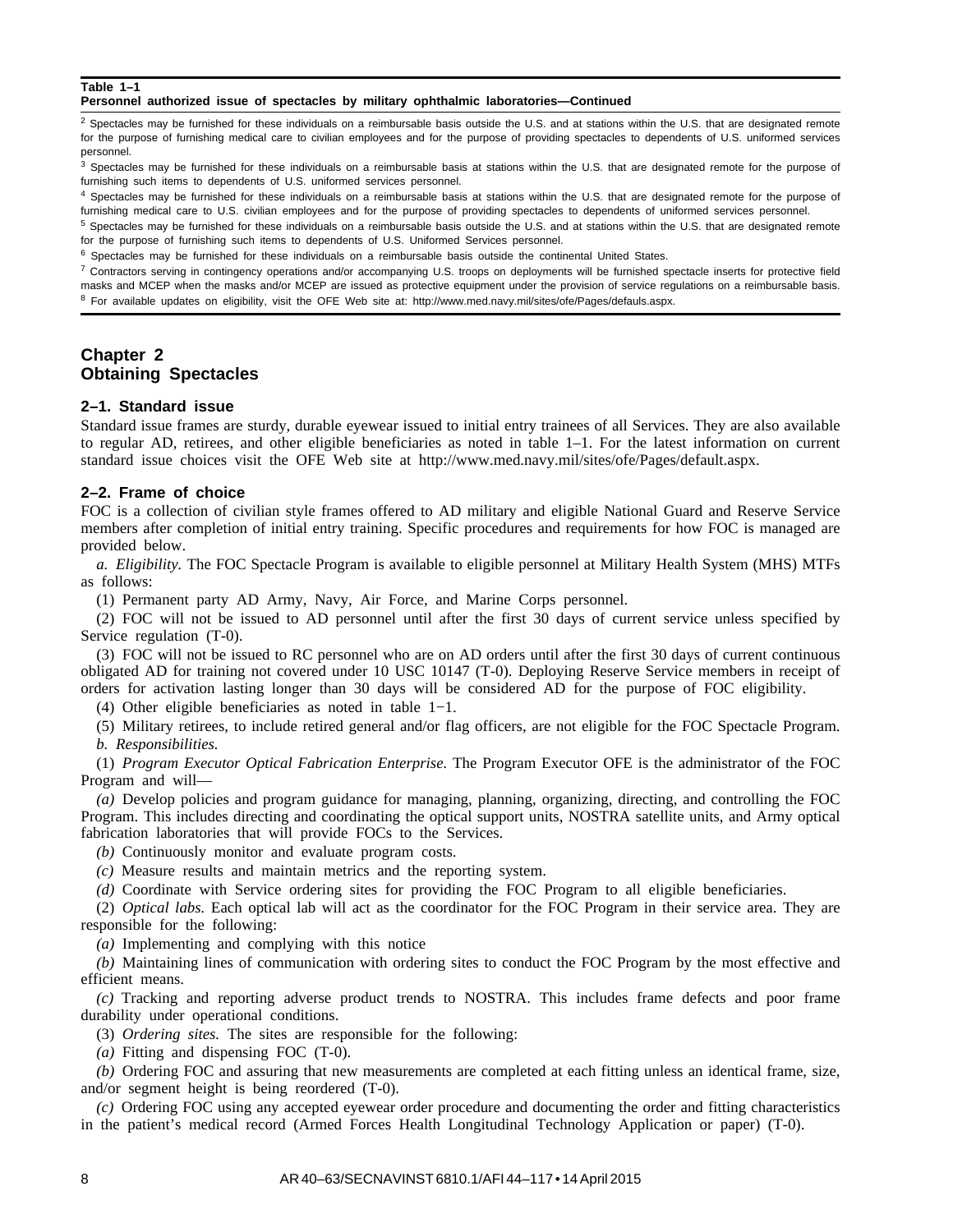*(d)* When dispensing FOC to aviation and submarine personnel, notifying them that the FOC is not intended to be worn while in an "operational" duty status (T-0).

*(e)* Reminding personnel receiving either FOC or standard issue military spectacles that the spectacles they receive are not for use as protective safety glasses during eye hazardous duties or recreational activities (T-0). Personnel who require safety glasses for performance of their duties must obtain them from their command following Service-specific policy (T-0).

*(f)* Ensuring personnel within 15 days of permanent change of station, or in school and/or student status, provide valid forwarding addresses in order to receive their FOC spectacles (T-0). If a valid address cannot be supplied, FOC orders will be deferred until arrival at new duty station. The clinic chief or their designee retains the right to defer any orders in this status if it is in the best interest of the clinic and/or patient.

*c. Policy.*

(1) One FOC, with clear lenses only, may be issued to eligible personnel on a yearly basis. Only the frames and corresponding sizes and colors in the approved fitting set will be included in the FOC Program.

(2) An appropriate prescription, not more than 2 years old, from a licensed eye care provider is required when ordering an FOC (T-0).

(3) Only Wounded Warriors with a diagnosis of traumatic brain injury (TBI) are authorized tinted lenses in the FOC Program. For additional details see paragraph 3−4*a*(4).

(4) For AD personnel, the FOC will replace one of the required two pairs of SI frames. For aviators and submariners, FOC may be in addition to the required number of flight glasses or submariner frames.

(5) For aviators and submariners, FOC is not intended to be worn while in "operational" duty status. The Submariner frame is the mask insert for use onboard submarines, and flight frames are for use during aviation duty.

(6) Foreign AD military personnel otherwise eligible for eyewear, per table 1–1, are also eligible for one FOC with clear lenses only.

(7) Deploying Reserve Service members in receipt of orders for more than 30 days will be considered AD for the purpose of FOC eligibility. Every effort should be made to ensure they deploy with the correct optical devices. The FOC will not be issued to activated RC personnel who are not deploying until after the first 30 days of continuous obligated AD for training not covered under 10 USC 10147 (T-0).

(8) In rare instances the FOC Program may be expanded in remote areas to include other eligible beneficiaries, but only after approval by the MTF commanding officer and the Program Executor for DOD OFE.

(9) FOC, like standard-issue frames, is not intended for use as safety or sports protective eyewear. Employees involved in eye hazardous operations must obtain appropriate protective eyewear as governed by Service-specific policy. (T-0) For additional details see paragraph 2−5.

(10) Personnel who damage their FOC or require a prescription change may return it for repair or replacement, and personnel who lose their FOC may request an exact replacement, if three standards are met—

*(a)* The prescription meets the required timeframe;

*(b)* The Chief of Optometry or Ophthalmology Services deems the patient has acted prudently; and

*(c)* Replacing the glasses ensures the best standard of care.

*d. Inventory.*

(1) A listing of currently available FOC frames as well as fitting kit ordering information is available from the OFE Web site at http://www.med.navy.mil/sites/ofe/Pages/default.aspx.

(2) All fabrication laboratories must use the Defense Supply Center, Philadelphia and the Electronic Catalogue for replenishing frame and lens inventory.

(3) Any issue or problem with obtaining supplies should be reported to the NOSTRA Head, Material Management Department at commercial 757–887–4261 or DSN 953–4261.

#### **2–3. Half-eyes**

Personnel requiring corrective lenses for near use are authorized one pair of half-eye spectacles. These spectacles will not be requested when the prescription requires either a myopic correction over -3.00 diopters or astigmatic correction greater than 0.75 diopters. Astigmatic correction up to 2.50 diopters can be ordered with justification to the lab. If authorized and desired, such spectacles may be issued instead of one pair of single vision lenses or one pair of bifocal lenses in the standard frame.

#### **2–4. Aviation frames**

*a.* Aviation spectacles are authorized for applicants, students, and designated aviation personnel assigned to duty in a service flying class, certain nonflying aviation-related personnel, and other non-aviation personnel on flight orders as defined by Service-specific regulations (see AR 40-501, NAVMED P-117, AFI 48-123).

*b.* Aviation prescription sunglasses, clear spectacles, and clear antireflective-coated spectacles may be issued to National Guard, Reserve, DOD civilian and/or contractor flight personnel on a reimbursable basis.

*c.* The prescribing officer and/or ordering technician will verify eligibility for aviation frames. (T-0)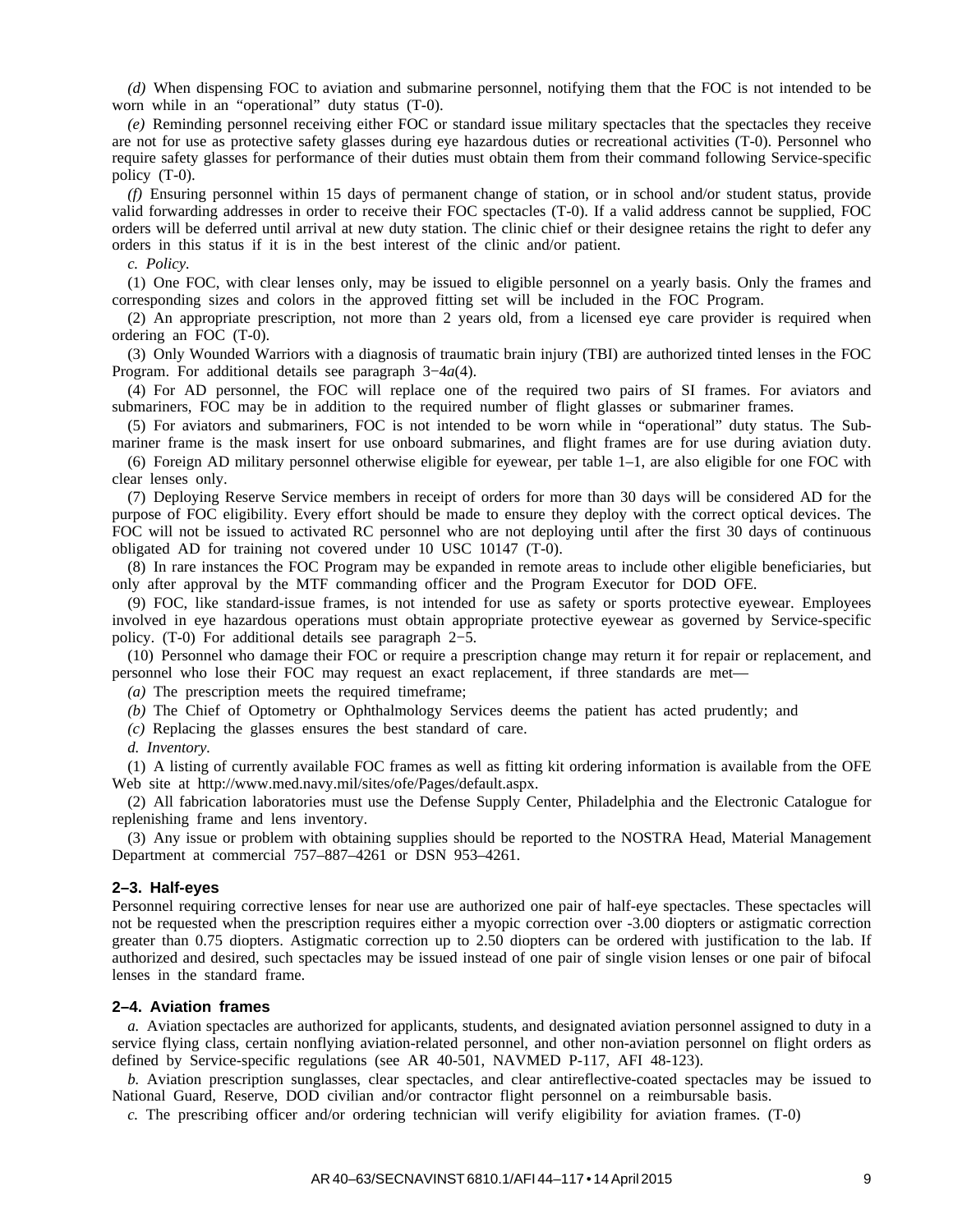*d.* Eligible personnel will be furnished the types and number of pairs of aviation spectacles shown below.

(1) *Aviation prescription spectacles.* Two pairs of clear and two pairs of N-15 grey tinted sunglasses will be provided to the following qualified personnel:

*(a)* Army flight classes 1, 2, 3, or 4.

*(b)* Navy flight classes I, II, or III.

*(c)* Air Force flight classes I, II, III and authorized Aviation-Related Special Duty. (T-0)

(2) *Aviation clear antireflective-coated spectacles (two pairs).* Coated spectacles will be provided only on a case-bycase basis when specifically requested with justification by the prescribing officer (T-0). When coated spectacles are ordered, clear spectacles authorized in paragraph (1) will not be ordered.

(3) *Night vision devices.* Air Force aircrew or authorized Aviation-Related Special Duty members who require corrective lenses in order to meet the visual acuity standards for flying, and who are required to wear night vision devices in the performance of flying duties, are encouraged to wear soft contact lenses when performing these duties. If they cannot, do not wish to, or are not authorized to wear soft contact lenses they will wear the approved Air Force flight frame with either polycarbonate or 3.0 millimeter (mm) thick CR-39 plastic when using night vision devices (see para 6–1i). (T-0) Two pairs are authorized.

(4) *Nonprescription devices.* Nonprescription (plano) clear or tinted lenses are not provided by the OFE. Nonprescription clear or sunglasses in Service-approved spectacle frames – to include polycarbonate – will be provided according to Service-specific guidance. (T-0) For information on Service-specific flight frames visit the OFE Web site at http://www.med.navy.mil/sites/ofe/Pages/default.aspx.

*e.* Specific provisions for aviation spectacles allowances—

(1) A pilot who has a significant change in vision that will, without spectacles, result in immediate grounding and degrade combat readiness and effectiveness of the unit to which assigned may be provided one pair of aviation clear spectacles on a priority basis.

(2) Pilot trainees will be provided aviation spectacles immediately before reporting for the flying phase of training. (T-0) A pilot trainee who develops ametropia either upon entering or during flight training may be provided one pair of aviation clear (uncoated) spectacles on a priority basis when necessary to prevent washback in the training program.

(3) Nonflying team members of the Navy Blue Angels and the Air Force Thunderbirds will be provided aviation prescription sunglasses (one pair) and aviation clear prescription spectacles (one pair). (T-0)

(4) Deployable members of the U.S. Navy Navigation Aids Support Unit will be provided aviation prescription sunglasses (one pair) and aviation clear prescription spectacles (one pair).

(5) Navy parachute riggers who are required to perform parachute testing will be provided one pair of aviation prescription sunglasses.

(6) Nonflying physiological training personnel required to perform chamber duties will be provided one pair of aviation clear prescription spectacles. (T-0)

(7) High altitude and/or low opening and high altitude airdrop mission support personnel will be provided two pairs of aviation clear prescription spectacles and two pairs of aviation prescription sunglasses. (T-0)

(8) Missile propellant transfer personnel required to wear rocket fuel handler clothing when performing missile fuel transfer and inspection duties will be provided two pairs of aviation clear prescription spectacles with comfort cable temples. (T-0)

(9) Other personnel, as authorized by Service-specific instruction, are also eligible for aviation frames (one pair clear, one pair N-15 grey tint), to include, but not limited to the folliwng: Medal of Honor recipients, repatriated POW, ceremonial guard units, recruiters, and Service band members.

(10) The OFE does not manage or issue plano clear or tinted aviator style frames. They are available through normal supply channels for unit order and other Service-specific methods per individual Service regulations.

#### **2–5. Protective eyewear**

*a. Industrial safety glasses.* Plano and prescription industrial safety eyewear for AD military personnel and civilian employees are not produced by the OFE and will be obtained locally by the requiring activities according to Service safety regulations. All safety eyewear will meet the performance and marking specification of the most current version of the American National Standards Institute/International Safety Equipment Association (ANSI/ISEA) Z87.1. In overseas locations where local procurement of safety eyewear is problematic, the production of MCEP inserts for use by civilians with MCEP devices may be authorized on a reimbursable basis.

*b. Military combat eye protection and/or ballistic protective eyewear.* The U.S. Army's Program Executive Office-Soldier (PEO-Soldier) has developed an authorized protective eyewear list (APEL) which contains a selection of commercial off-the-shelf products that have been tested and validated to meet both the current ANSI/ISEA Z87.1 standard as well as the enhanced V50 Military Ballistic standards. The APEL consists of both spectacle and goggle devices that provide eye protection for combat, training, and any military duty where eye hazards are present. MCEP is the term used by the Army and Navy; ballistic protective eyewear (BPE) is the term used by the Air Force and Marine Corps. The OFE does not manage or issue these devices. They are available through normal supply channels for unit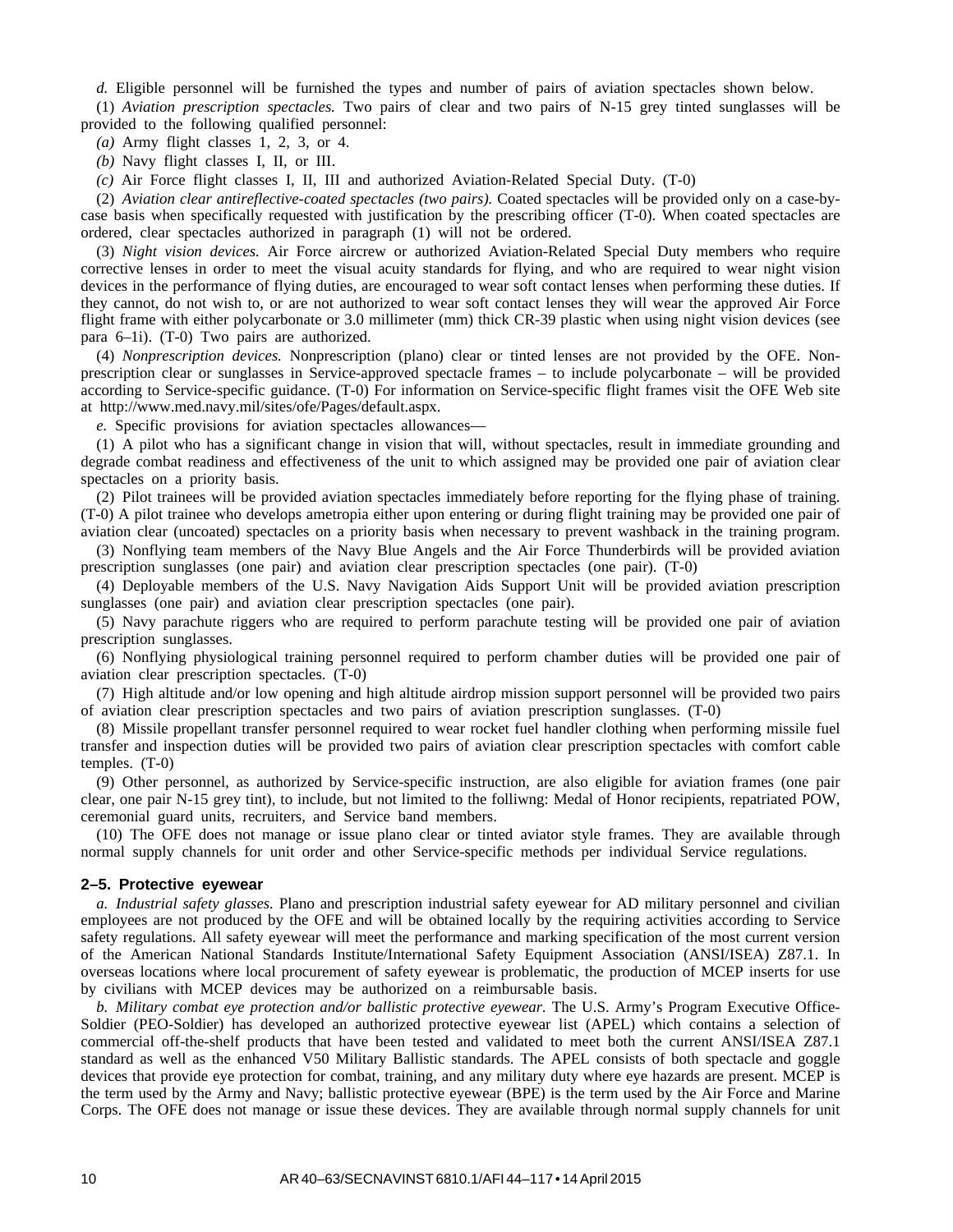order and other Service-specific methods per individual Service regulations. All devices can be worn by those not requiring a prescription. Personnel who wear glasses will be required to wear an insert as described below.

(1) Patients who require a prescription for their vision will need optical inserts for their MCEP and/or BPE devices. Only inserts produced by a military optical lab have been validated to meet all performance requirements. They are the only authorized inserts for use in APEL devices.

(2) The inserts are device specific, so patients will need to identify their device to ensure they receive the proper insert.

(3) Other inserts for additional protective eyewear programs, such as the Flight Ballistic Eyewear Program, will become available through OFE labs as they are approved. For the latest information on available MCEP/BPE inserts visit the OFE Web site at http://www.med.navy.mil/sites/ofe/Pages/default.aspx.

#### **2–6. Protective mask inserts**

Military ophthalmic laboratories fabricate spectacle inserts for most of the various types of protective masks authorized for use by the military. For the latest information on any changes visit the OFE Web site at http://www.med.navy.mil/ sites/ofe/Pages/default.aspx.

*a.* Spectacle inserts for protective masks (one pair) will be issued to personnel who are—

(1) AD military.

(2) Cadets and midshipmen of the Army, Navy, and Air Force academies.

(3) Attending service Initial Entry Training courses.

(4) Assigned to National Guard and Reserve units. Reimbursement policies apply as discussed in paragraph 3−3e(1).

(5) Civilian employees of the military departments whose duties require them to wear protective field masks. Reimbursement policies apply as discussed in paragraph 3−3e(2).

(6) Any civilian employee of the military departments deploying to a combat zone. Reimbursement policies apply as discussed in paragraph 3−3e(2).

(7) Contractors serving in contingency operations and/or accompanying U.S. troops on deployments under the provision of Service regulations. Reimbursement policies apply as discussed in paragraph 3−3e(2).

*b.* Protective mask inserts (PMIs) will be provided for eligible personnel who meet any of the following criteria: (1) Unaided visual acuity in each eye is worse than 20/20 for military vehicle operators, flight personnel, and enlisted personnel with Profile I occupational requirements, and unaided binocular visual acuity worse than 20/40 for all other personnel.

(2) Bifocal correction is required to perform assigned duties satisfactorily.

(3) Medical or employment requirements necessitate wearing spectacle inserts although the binocular visual acuity is not worse than 20/40. When inserts are prescribed under this provision, the order will be approved by the prescribing doctor and include a statement of the condition requiring the inserts. (T-0)

*c.* Spectacle inserts for authorized personnel required to wear industrial protective masks not referenced in this regulation will be procured by the Service member's organization. (T-0) The inserts will be forwarded with the prescription form (Department of Defense (DD) Form 771 (Eyewear Prescription)) to the supporting OFE multivision optical laboratory for lens fabrication. (T-0)

#### **2–7. Laser eye protection prescription devices**

Not all military laser eye protection (LEP) devices support refractive error correction. LEP prescription corrective devices will be ordered for all aircrew members who require refractive error correction. (T-0) LEP prescription corrective devices can be in the form of either prescription inserts or outserts and can be obtained by the optometry clinic through the Spectacle Request Transmission System (SRTS). Not all laboratories have the capability of making LEP prescription corrective devices. For additional details and availability contact your local lab or visit the OFE Web site at http://www.med.navy.mil/sites/ofe/Pages/default.aspx. For more information on the Air Force Aircrew LEP Program refer to AFI 48-123.

#### **2–8. Lens material**

All eyewear issued to personnel as authorized in this regulation will be fabricated with CR-39 plastic lenses with the following exceptions:

*a.* High index lenses are authorized if the total power is greater than or equal to +/-6.00 in any meridian. High index orders for other powers require a justification from the ordering clinician in the special comments section of DD Form 771 or SRTS order.

*b.* Polycarbonate lenses can be ordered for total powers between +5.00 and -8.00 on single vision jobs and +/-5.00 on multifocal jobs. Orders for higher powers require coordination with the lab.

(1) All MCEP/BPE inserts will be fabricated in polycarbonate and do not require coordination.

(2) All other orders for polycarbonate require a justification from the ordering clinician in the special comments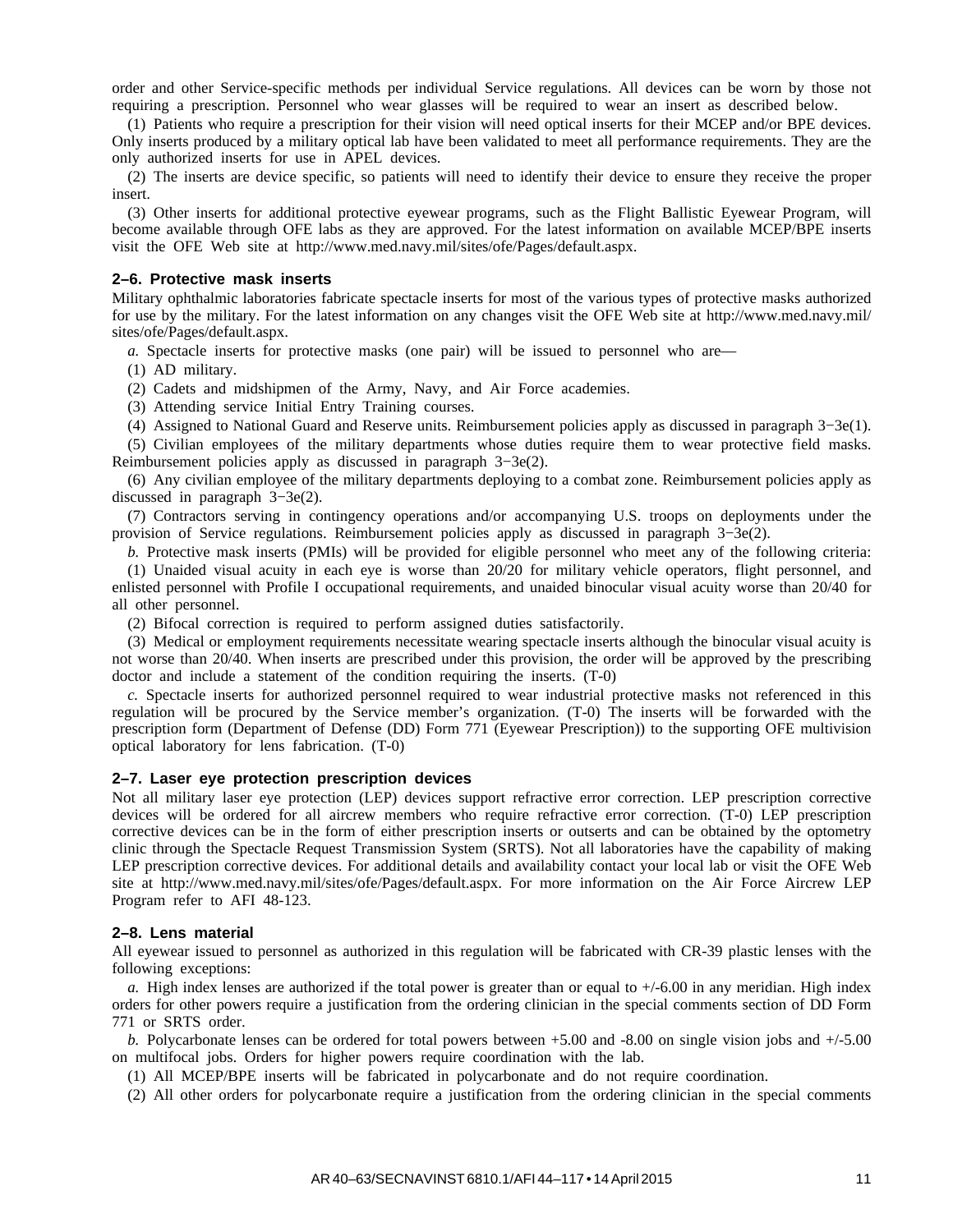section of DD Form 771 or SRTS order. For example: Polycarbonate lenses for monocular patients – "Monocular patient" would be entered into the justification block.

*c.* Glass lenses can be special ordered for quadrifocals and LEP (KG3, KG5) when authorized.

#### **2–9. Multifocal lenses**

*a. Bifocals.* The standard bifocal produced by the OFE is the Flat Top (FT) 28 mm. A wider FT 35 mm is also available. Executive style bifocals are no longer produced by the OFE. Minimum add power is +0.75 diopters.

*b. Trifocals.* The standard trifocal produced by the OFE is the FT 7x28 mm. A wider FT 7x35 mm is also available. Trifocals are 50 percent intermediate power and the minimum near add is +1.50 diopters.

*c. Progressive addition lenses.* The OFE does not produce progressive addition lenses with the exception of Wounded Warriors as noted in paragraph 3−4*a*(4).

*d. Specialty multifocals.* Double segments and quadrifocals will be issued when required for any eligible beneficiary. For details visit the OFE Web site at http://www.med.navy.mil/sites/ofe/Pages/default.aspx.

#### **2–10. Lens tinting**

When required, the standard gray tint lenses (N–15) will be prescribed. (T-0) Other shades or a different percent of light transmission may be prescribed, when necessary. Plano tinted lenses are not corrective lenses. They will not be issued by laboratories except to complete spectacles with one corrective and one plano lens or when medically required as determined by the prescribing officer.

*a.* Military personnel will be provided one standard issue frame with gray tint (N−15) lenses upon request. (T-0)

*b*. The standard tint for aviation sunglasses is the N−15 gray tint.

*c.* Frame of choice frames will not be fabricated with tinted lenses except for Wounded Warriors, AD very important persons (VIPs) (O−7 and above), or in the case of specific Navy Enlisted Classification/Military Occupational Specialty/Air Force Specialty Code authorizations (for example, Criminal Investigation Division). This information must be annotated in the comments section of DD Form 771 or the SRTS order. (T-0)

*d.* Request for tints other than standard gray N−31 or N−15 require medical justification by the prescribing officer and must be annotated in the comments section of DD Form 771 or the SRTS order. (T-0)

*e.* For additional details on tinting options and availability visit the OFE Web site at http://www.med.navy.mil/sites/ ofe/Pages/default.aspx.

#### **2–11. Lens coatings**

The following coatings are available when justification is provided by the ordering clinician:

- *a.* Ultraviolet 400.
- *b.* Anti-reflective.

#### **2–12. Specialty lenses**

When required, specialty lenses (for example, Myodisc, Lenticular, Slab-off, or Laser) may be fabricated. For additional details on specialty lens options and availability contact your local lab or visit the OFE Web site at http:// www.med.navy.mil/sites/ofe/Pages/default.aspx.

#### **Chapter 3 Obtaining Eyewear**

#### **3–1. Examination of eyes**

*a.* All military personnel will be given an eye examination as soon as possible after entering the Service. Spectacles and inserts, if required, will be ordered promptly. This procedure, combined with routine eye care and the periodic health assessment process will enhance readiness and reduce surges in fabrication orders prior to deployments and mobilizations.

*b.* When eye examinations are performed in a civilian setting for military personnel (to include National Guard and Reserve), DA Form 7655 (Armed Forces Eye and Vision Readiness Summary) should be filled out by the examining doctor and returned to the patient. This form can then be used by unit or military medical personnel to:

- (1) Update the member's vision readiness status; and
- (2) Prepare orders for any required spectacles or inserts.
- *c.* Civilian prescriptions not more than 2 years old can be used to order military eyewear.

#### **3–2. Spectacle priority system**

Medical treatment facilities will use the priority system below to designate and process spectacle orders. (T-0) The SRTS priority code will be entered in the priority drop-down section in the SRTS order or annotated in the comments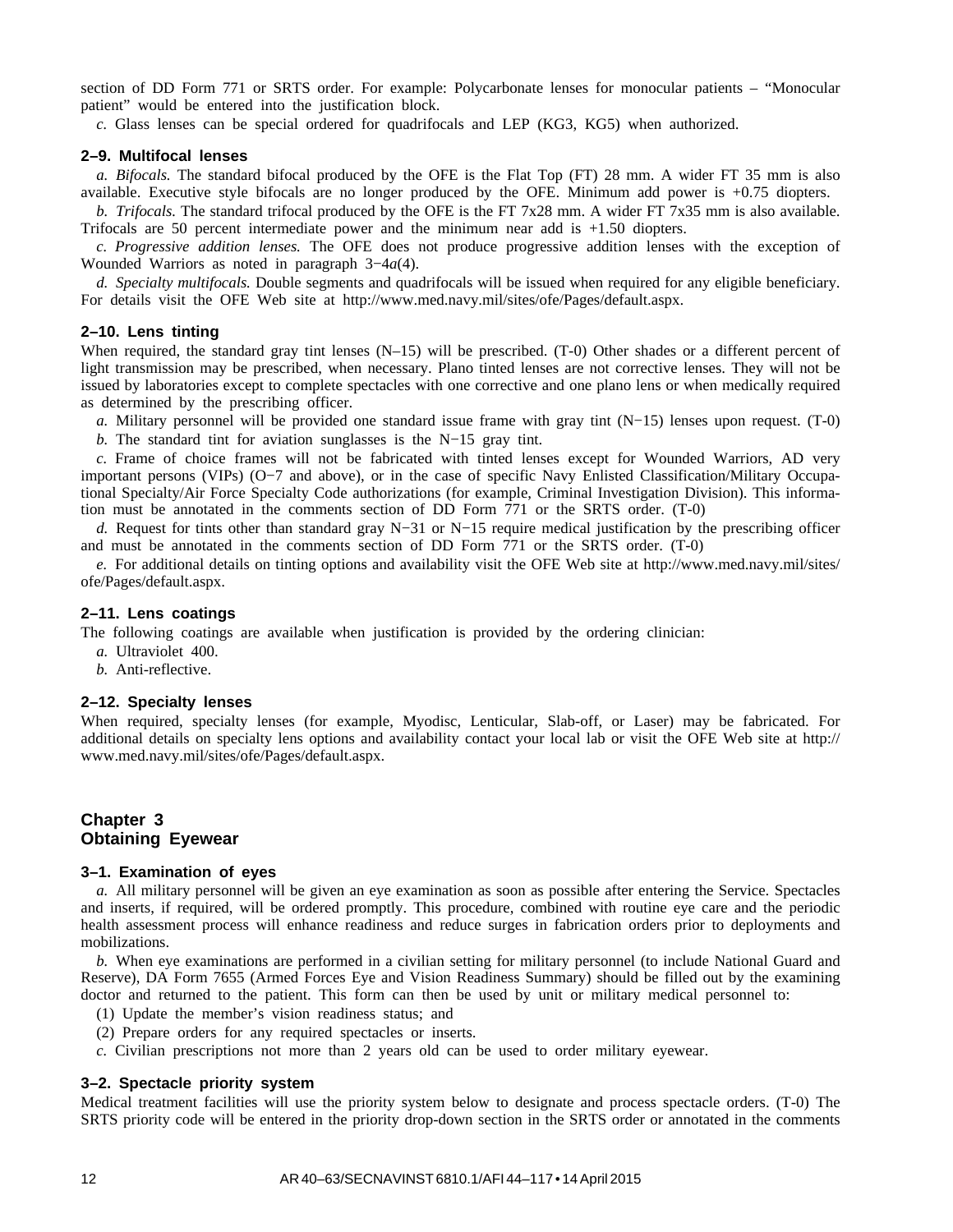section of DD Form 771. (T-0) Note: User input comments on DD Form 771 will not be used to change priority of orders.

*a. Urgent.* Priorities 1 through 5 are considered urgent and will be processed as such, usually within 24 hours of the order being received at the lab.

(1) *Priority Code 1: Readiness (Spectacle Request Transmission System Code R).* Refers to orders for those deploying within 30 days of the order.

(2) *Priority Code 2: Downed Pilot (Spectacle Request Transmission System Code P).* A pilot who has a significant change in vision that will, without spectacles, result in immediate grounding and degrade combat readiness and effectiveness of the unit to which assigned, may be provided one pair of aviation clear spectacles on a priority basis. Note that this category applies to flight frames only.

(3) *Priority Code 3: Trainee (Spectacle Request Transmission System Code T).* Spectacle and insert orders for personnel undergoing basic, recruit, ROTC, or Academy training.

(4) *Priority Code 4: Wounded Warrior (Spectacle Request Transmission System Code W)*. Used for eligible wounded personnel suffering from TBI. These patients are authorized specific lenses and frames as described in paragraph 3−4a(4).

(5) *Priority Code 5: Very important persons (Spectacle Request Transmission System Code V).* Used for ranks O−7 and above.

*b. Routine.* Priorities 6 and 7 are considered routine and apply to all orders not covered above. These orders will be fabricated as soon as possible at the lab.

(1) *Priority Code 6: Standard Issue (Spectacle Request Transmission System Code S).* Standard issue frames are routine unless they are for Readiness, Trainees, Wounded Warriors or VIPs, as noted above.

(2) *Priority Code 7: Frame of Choice (Spectacle Request Transmission System Code F).* FOC orders are always considered routine unless for Wounded Warriors or AD VIPs.

#### **3–3. Ordering eyewear**

*a. General.* Standard spectacles will not be obtained at government expense from sources other than military ophthalmic laboratories except as provided elsewhere in this regulation.

*b. Use of the Spectacle Request Transmission System.* The SRTS is the DOD standard for ordering optical devices. It is a standalone electronic ordering system used by the ordering clinics and the receiving optical labs. Clinics input and manage their optical orders through SRTS on the clinic end, while the optical labs receive the orders from the clinics on the lab end. In those labs with an electronic Lab Management System, SRTS interfaces directly with the Lab Management System to speed the order fabrication process. As SRTS is constantly evolving to meet the demands of both the clinics and the optical labs, the most current information – to include how to obtain and how to use SRTS – can be found in the SRTS section of the OFE Web site at http://www.med.navy.mil/sites/ofe/Pages/default.aspx.

*c. Remote ordering and instructions for preparation of DD Form 771.* The DD Form 771 is the standard spectacle order form for the DOD. Most orders today are done using the SRTS, which will produce a completed DD Form 771 when an order is printed. Since some remote locations and facilities do not have access to SRTS, paper or electronic copies of DD Form 771 are still used and may be faxed, mailed, or e-mailed to the servicing lab. When a faxed DD Form 771 is received it is the receiving lab's responsibility to enter the order data into the SRTS. Eligibility for remote ordering and instructions on how to fill out the DD Form 771 can be found on the OFE Web site at http://www.med. navy.mil/sites/ofe/Pages/default.aspx.

*d. G-Eyes.* G-Eyes is a Web-based interface to the SRTS that is available to deployed military personnel in specific locations to allow them to directly reorder eyewear without having to travel to an MTF. Use of the system requires the following:

(1) The user must have placed an order using SRTS within the last 4 years. Without this order in SRTS, no reorder will be available and the system cannot be used.

(2) The user's deployed mailing address (by Army orAir Force Post Office (APO)) must be in the approved use list at SRTS in order to submit the request for new optical devices. If the APO to which the order is to be sent is not an approved APO, the order will not be placed. The latest information on approved G-Eyes APOs, as well access to the G-Eyes System, are available on the OFE Web site http://www.med.navy.mil/sites/ofe/Pages/default.aspx.

*e. Reimbursement charges for spectacle orders.*

(1) Charges for spectacles and spectacle inserts authorized for issue to National Guard and Reserve personnel on a reimbursable basis will be based on the cost of components and a nominal amount to cover breakage incurred in the fabrication process. Cost of coating lenses, if contracted out by the military ophthalmic laboratory, will be included in the charges.

(2) Charges for spectacles issued under the authority of paragraph 1–6b will be based on the full-cost concept to include the cost of components and a nominal amount to cover breakage incurred in the fabrication process, supplies, civilian and military labor, and a pro rata share of base operating costs. When contractual costs are incurred by the military ophthalmic laboratory in issuing the spectacles such costs will be included in the charges. Charges will be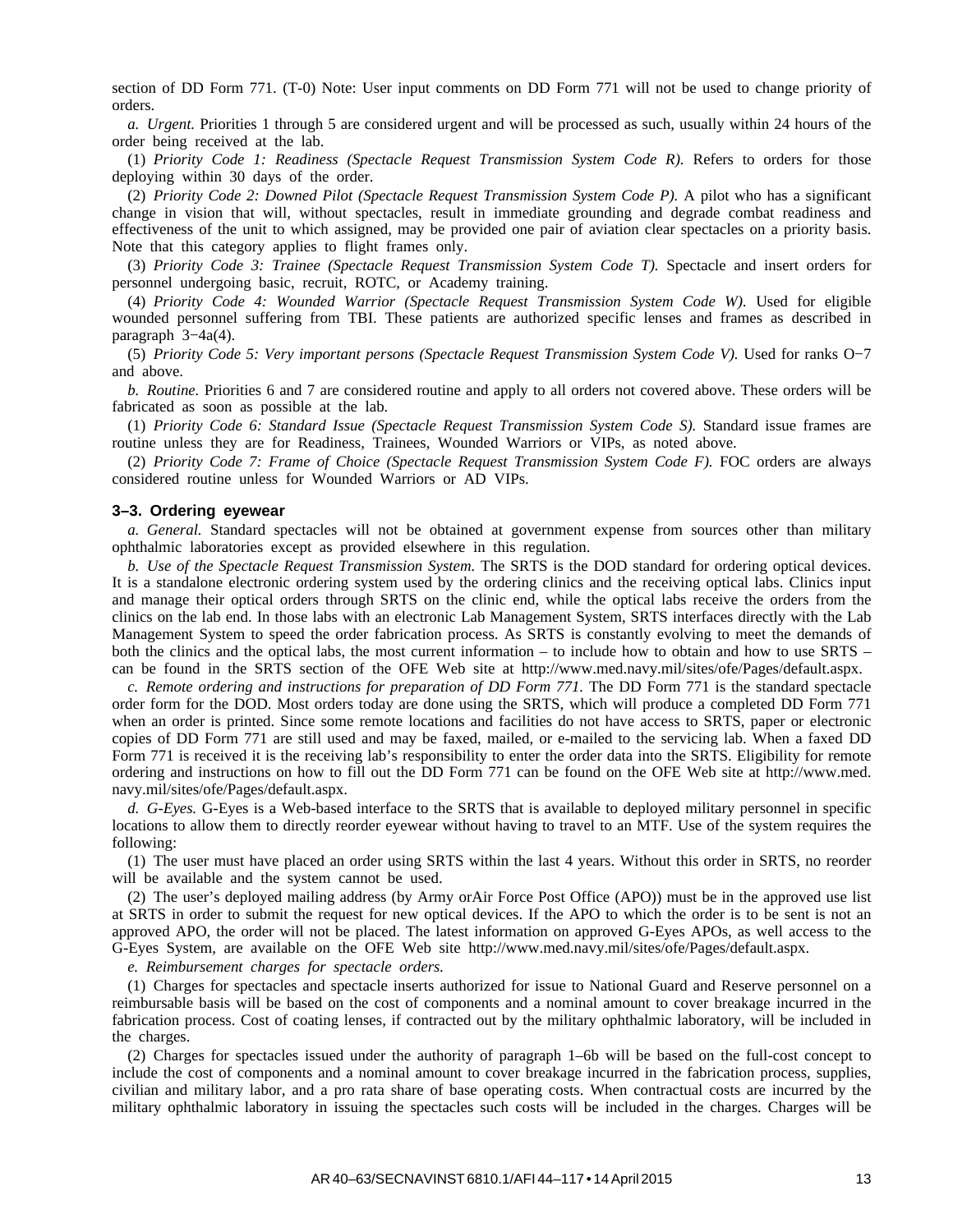collected locally from the individual, except in the case of beneficiaries of the OWCP (see table 1–1, sec VI, category 22) and beneficiaries of the VA (see table 1–1, sec VI, category 21).

(3) Charges for spectacle inserts issued to DOD civilian employees (see table 1–1, sec IV), and to employees of other Federal agencies when requested and authorized, will be based on the full-cost concept described in paragraph (2).

#### **3–4. Issue of spectacles**

*a. Number of standard spectacles to be issued.*

(1) Active duty personnel and RC personnel on AD for more than 30 consecutive days (other than for training under 10 USC 10147) who require spectacles will have two pairs in serviceable condition in addition to mask inserts as described in paragraph 2−6. If a Service member has been issued MCEP/BPE they will also be authorized the appropriate prescription insert for that item if a prescription is required. Note that Service-specific deployment issues are addressed in chapter 6.

*(a)* Standard issue and FOC can be used to meet the two-pair requirement.

*(b)* A pair of civilian spectacles with proper corrective lenses may be considered an asset toward fulfilling the twopair requirement. Repair or replacement of these spectacles at Government expense is not authorized; however, standard issue replacement is authorized.

*(c)* A pair of MCEP and/or BPE with prescription insert may be considered an asset toward fulfilling the two-pair requirement.

*(d)* One pair of SI frames with N-15 tint, when requested, may be ordered in addition to the two-pair requirement.

*(e)* Authorized aviation personnel will be issued aviation spectacles according to paragraph 2−4.

(2) A replacement pair of standard issue spectacles/inserts can be ordered when one becomes unserviceable.

(3) Retired military personnel, regardless of rank, who require vision correction, are authorized one pair of standard issue spectacles or one pair of half-eye spectacles. Two pairs of spectacles may be issued when professionally determined to be essential by the examining provider. Occupational-type spectacles, such as aviation, industrial safety, and mask insert, will not be issued by military ophthalmic laboratories for retired military personnel unless required for duties as a DOD civilian or contractor.

(4) In addition to clear lenses, Wounded Warrior Service members with mild to severe TBI are authorized FOC sunglasses to include photochromic and progressive lenses. Photochromic lenses may be ordered clear or with a base tint. The prescribing doctor will determine which lens option or combination of options best meets the patient's needs. (T-0)

(5) The basis of issue for other eligible categories of personnel is listed in table 1–1.

*b. Individual's personal property.* Spectacles, including spectacle inserts for protective masks and ballistic eyewear, are custom made for the individual. As such, they are considered personal property and will accompany the individual upon transfer.

#### **3–5. Notes on products and lens parameters**

*a.* The issuing of lenses only is not authorized. Laboratories will not accept mailing in of frames for lens fabrication.

*b.* Lenses in increments of less than 0.25 diopter will not be issued.

*c.* Photochromic lenses will not be issued except for Wounded Warriors with documented TBI.

*d.* Loupes and similar magnifying devices can be special ordered. These orders must be coordinated with the fabricating lab and will require mailing of the loupe or magnifier to the lab in order for lenses to be fabricated. Note that for some items the lab may be unable to provide this service.

*e.* Hearing aid spectacles will not be issued or fitted with lenses by ophthalmic laboratories.

*f.* Bifocal adds of less than 0.75 diopters and trifocal near adds of less than 1.50 diopters will not be issued. *g.* Shooting glasses will not be issued.

*h.* Reading glasses will not be issued in aviation frames or mask and/or ballistic inserts. When a reading prescription is required in these instances it will be ordered in the form of a bifocal or trifocal.

#### **3–6. Delivery of spectacles**

*a.* Delivery of spectacles to the patient generally occurs in one of three options:

(1) Spectacles are sent to the clinic after fabrication, checked into SRTS, and then the patient is notified that they are available for dispensing at the clinic.

(2) Spectacles are sent to the clinic after fabrication, checked into SRTS, and then mailed to the patient.

(3) Spectacles are mailed directly to the patient from the optical lab after fabrication.

*b.* Options (1) and (2) are the most commonly used by the ordering clinics as determined by location, clinic and command preference, and patient needs. In both cases, orders are checked into SRTS when received by the clinic, thereby increasing accountability of spectacle orders. Option (3) is used mostly by the optical labs when filling individual orders submitted from remote or other locations that do not have SRTS.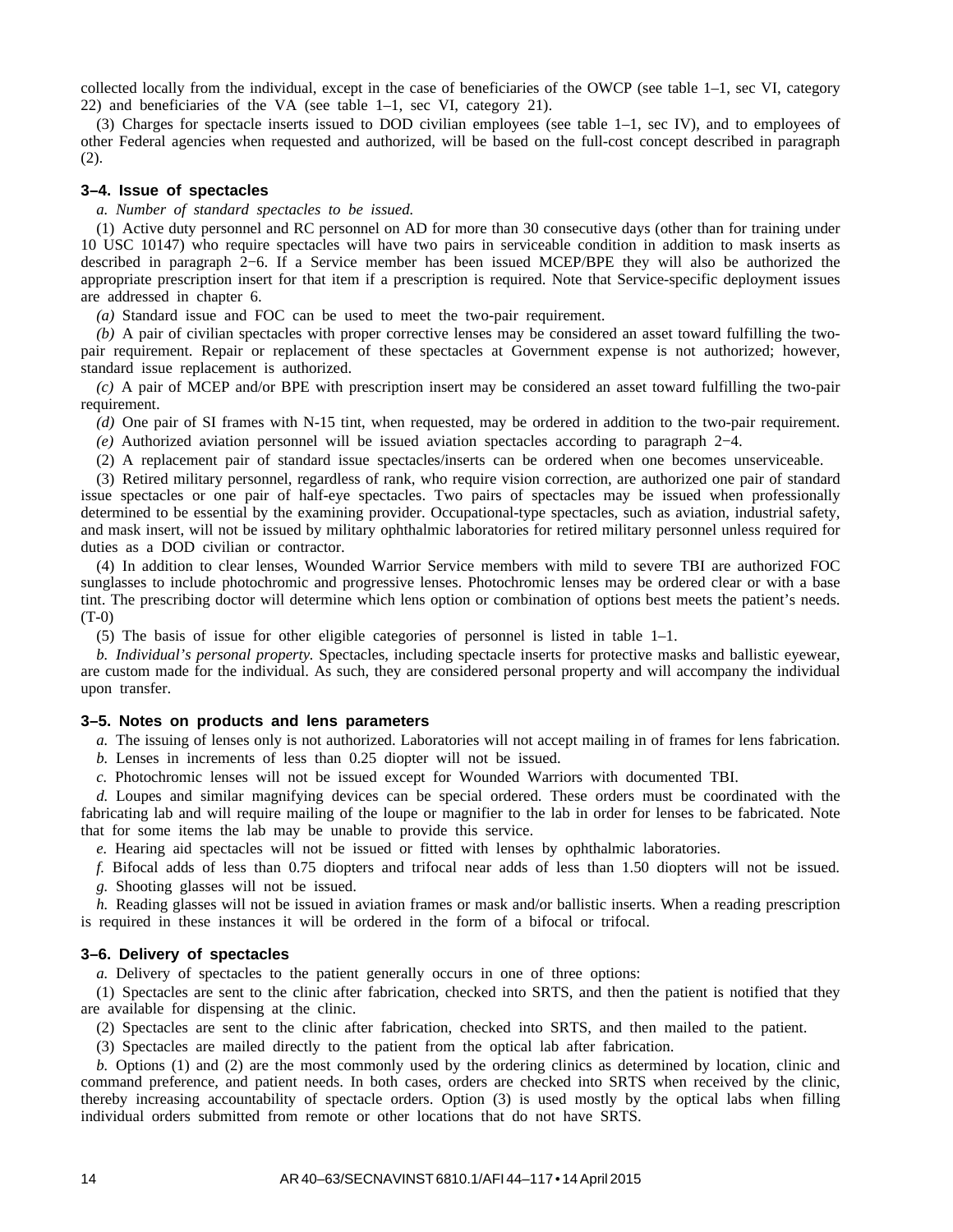*c.* Clinics will make every effort to dispense spectacles promptly upon receipt. To aid in this process it is incumbent on the ordering clinics to ensure that they gather and document accurate contact information into SRTS (that is, address, phone, e-mail, and unit) from the patient at the time the order is placed. (T-0)

*d.* Spectacles that are not picked up, or mailed spectacles that are returned as undeliverable, should be retained by the clinic for reuse (repair or replacement) after reasonable attempts to contact the patient for delivery have been exhausted.

#### **3–7. Repair or replacement of spectacles**

*a.* Clinics are encouraged to collect and store unused military issue frames and inserts, as well as undeliverable received orders, and use these items to provide repair and replacement services. An additional supply of generic screws and nosepieces is helpful in this endeavor.

*b.* Clinical judgment will be used to ensure that personnel seeking repair or replacement of eyewear are acting in good faith when requesting these services.

*c.* Clinic personnel will ensure that the prescription used for any reorders is still valid. (T-0)

*d.* If the ordering clinic or activity determines a repair is not possible, or a lost pair of spectacles and/or inserts should be replaced, then a new order must be placed.

*e.* The optical labs do not repair frames or issue orders for lenses only.

#### **3–8. Furnishing spectacles on a reimbursable basis**

*a. National Guard and/or Reserve Units (traditional).*

(1) Spectacle inserts for protective field masks and MCEP and/or BPE may be furnished to personnel assigned to National Guard and Reserve units in the Selected Reserve, or assigned to National Guard or Reserve units designated for control of civil disturbances, when directed by the appropriate responsible major command or staff agency.

(2) National Guard and Reserve units must have an account established with the OFE prior to ordering.

(3) For questions regarding account status or instructions on setting up an account, go to the OFE Web site at http:// www.med.navy.mil/sites/ofe/Pages/default.aspx.

(4) All units are encouraged to use the SRTS to place orders. Details on SRTS and instructions on how to obtain and use the program are found in paragraph 3−3b.

(5) When ordering in SRTS units must use the Reserve/National Guard Duty Status Codes: F12, F15, A12, A15, N12, and M12. (T-0)

(6) If not using SRTS, the following information must be included on the DD Form 771 when ordering:

*(a)* Account number.

*(b)* Billing address.

*(c)* National Guard or Reserve designation.

*(d)* Unit of assignment.

*(e)* State in which the unit is located.

(7) Clinics will collect a copy of National Guard and Reserve Trainee's orders and supply a copy to the servicing laboratory as justifying documentation for reimbursement. (T-0)

(8) Charges for spectacle inserts will be computed according to paragraph 3−3e(1).

*b. National Guard and/or Reserve Units (with activation orders).*

(1) Paragraphs 3−8a(1), 3–8a(2), and 3–8a(3) apply the same for units with activation orders as for units with traditional National Guard and Reserve orders.

(2) National Guard and Reserve units with activation orders can order a full complement of required eyewear (spectacles, PMI, and MCEP inserts).

(3) When ordering in SRTS units must use the AD status codes: F11, A11, N11, and M11. (T-0) Using these SRTS AD status codes will allow proper selection of required eyewear or inserts. Note that this rule does not apply to National Guard and Reserve personnel under orders for training.

(4) When ordering inserts for MCEP and/or BPE it is important to know which brand or type of inserts the unit will be issued. Refer to the APEL or contact the rapid fielding initiative or mobilization site from which the unit will deploy for assistance. If the unit is purchasing the spectacles or goggles, ensure the eyewear is listed on the APEL since all products on the APEL do not have prescription inserts available. (T-0) Once the unit has decided on the type of MCEP/BPE to be issued, inserts can be ordered at no cost to the member's unit if visual correction is required.

(5) If not using SRTS, ensure that the DD Form 771 is completely filled out. (T-0) Ensure the following items are included:

*(a)* Pupillary distances, axis if the cylinder box is filled in, and segment height if ordering bifocals.

*(b)* Ensure the return address is valid for return of the finished product via Federal Express, street address, correct zip code (No APO and/or Field Post Office (FPO) addresses) and phone number.

*c. Furnishing spectacles to other reimbursable categories.* Organizations responsible for personnel required or authorized to order optical devices on a reimbursable basis will contact the OFE for funding procedural guidance prior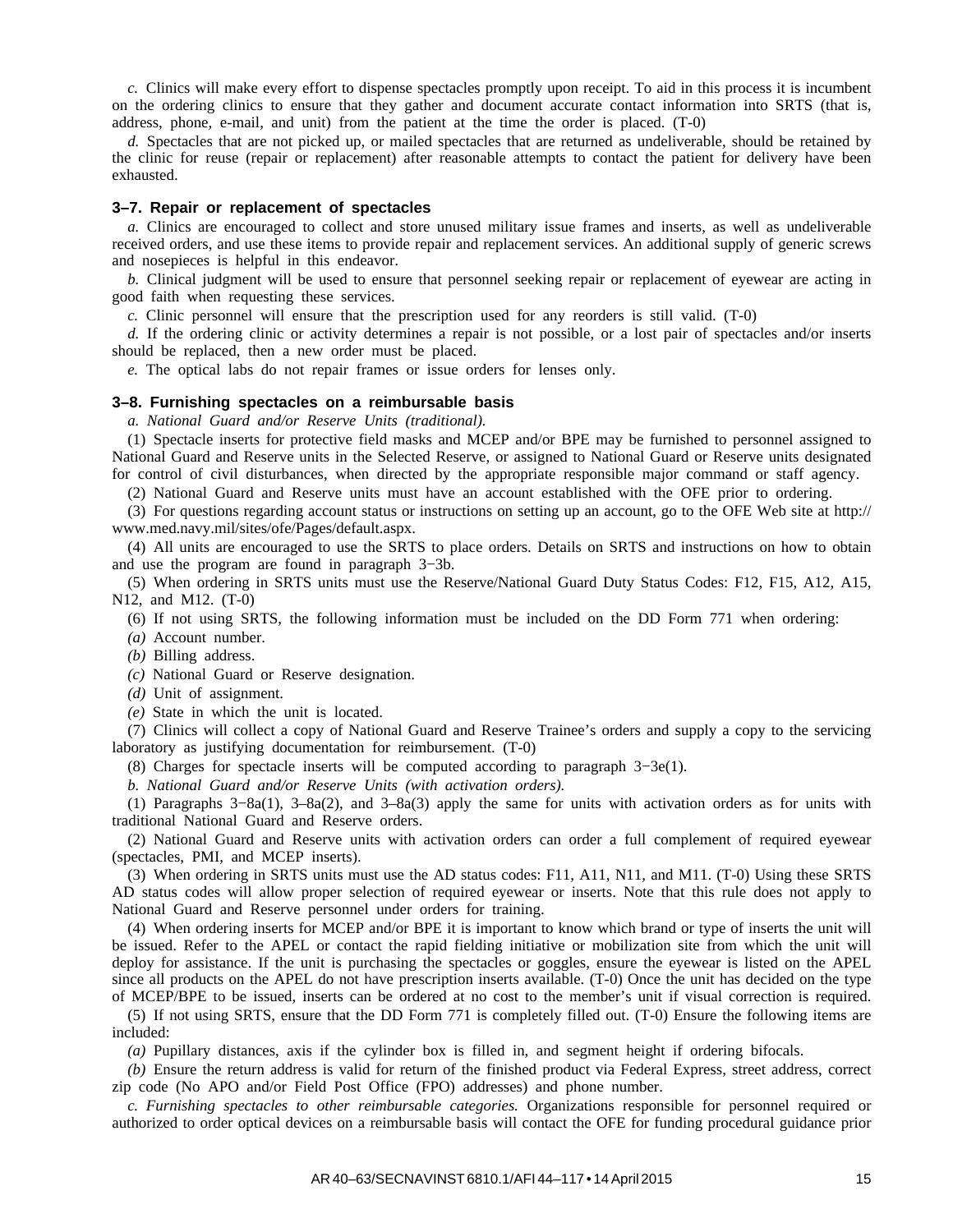to ordering. Contact information and additional guidance is available on the OFE Web site http://www.med.navy.mil/ sites/ofe/Pages/default.aspx.

# **Chapter 4 Contact Lens Service**

#### **4–1. Issue of contact lenses**

The prescribing and issue of contact lenses is authorized only at those MTFs that meet the criteria below:

- *a.* An optometrist or ophthalmologist must be available.
- *b.* Adequate diagnostic and inspection equipment must be available to ensure success in the fitting.

*c.* Staffing and facilities are able to provide contact lens services without detrimentally affecting other clinic services or access to care.

#### **4–2. Guidelines for approval and issue of contact lenses at Government expense**

General guidelines for approval and issue of contact lens at Government expense are summarized as follows:

*a.* Monocular aphakia, high degrees of anisometropia, keratoconus, or other ocular disorders, or high degrees of refractive error in which ordinary spectacles cause discomfort by reasons of ghost images or other optical phenomena. The prescribing officer will provide medical justification to the purchasing authority. The prescribing officer will provide specific justification in all of the foregoing conditions. (T-0)

*b.* Therapeutic use of contact lenses in the treatment of eye injuries, post-surgical care, corneal disease, or other ocular disorders.

*c.* Medically indicated contact lenses may be provided to dependents and retired personnel for conditions specified by TRICARE: Covered Vision Services: Glasses and Contacts.

*d.* Contact lenses procured at Government expense to meet mission requirements in situations where performance of duties is enhanced using contact lenses. Determination of mission-required contact lenses need is through Servicespecific regulations or command direction. Note that contact lenses procured at an individual's own expense, even if prescribed by a military medical provider and habitually worn are not mission-required. Also note that a missionrequired contact lens purchase only provides the care solutions and number of contact lenses required to satisfy the contact lens manufacturer's guidelines for full-time wear while performing the operational duties for which wear was authorized. If the Service member would like to wear contact lenses outside of this "operational" status, they are financially responsible for the purchase of the balance of contact lenses and care solutions. Examples include the following:

(1) Crew members of military aircraft when specifically authorized by other Services' regulations.

(2) Specialized types of military duty in a physical environment that precludes satisfactory performance of duty with ordinary spectacles. However, the issue of contact lenses is specifically prohibited for use in environments where exposure to smoke, toxic chemical vapors, sand, or dust occurs.

(3) In special instances for members of recognized military drill and athletic teams that compete at a national level, whose participation creates a morale factor for the Service at large, and for whom the wearing of ordinary lenses would be a hazard to the eyes under the prevailing conditions.

(4) For members of the 3rd U.S. Infantry (The Old Guard), the U.S. Navy Ceremonial Honor Guard, and the U.S. Air Force Presidential Honor Guard designated to take part in ceremonies where—

*(a)* Spectacles would substantially detract from the effect desired.

*(b)* The lack of vision correction would jeopardize the successful accomplishment of the ceremony.

(5) Requests for contact lenses under paragraphs (2) through (4) must be approved, in writing, by the commander concerned before submission to the supporting MTF.

*e.* When contact lenses are provided to eligible personnel under the provisions of paragraphs a through d, furnishing contact lenses depends on the individual's desire to accept and wear them, and the optometrist's or ophthalmologist's professional judgment that the wearing of the contact lenses is not contraindicated. The lenses may be obtained by local purchase according to appropriate Service regulations.

*f.* Contact lenses will be of the type, style, and manufacturer prescribed and as required by Service-specific guidance. The prescribing officer will incorporate all essential data required to duplicate or replace prescribed contact lenses into the patient's health record. (T-0)

#### **4–3. Guidelines for providing cosmetic or elective contact lens services in military eye clinics**

General guidelines for providing cosmetic or elective contact lens services in military eye clinics are summarized as follows:

*a.* The local MTF commander, with input from the chief of optometry and/or ophthalmology services, determines if the MTF will provide cosmetic or elective contact lens services for personnel authorized eye care. (T-0) The fitting of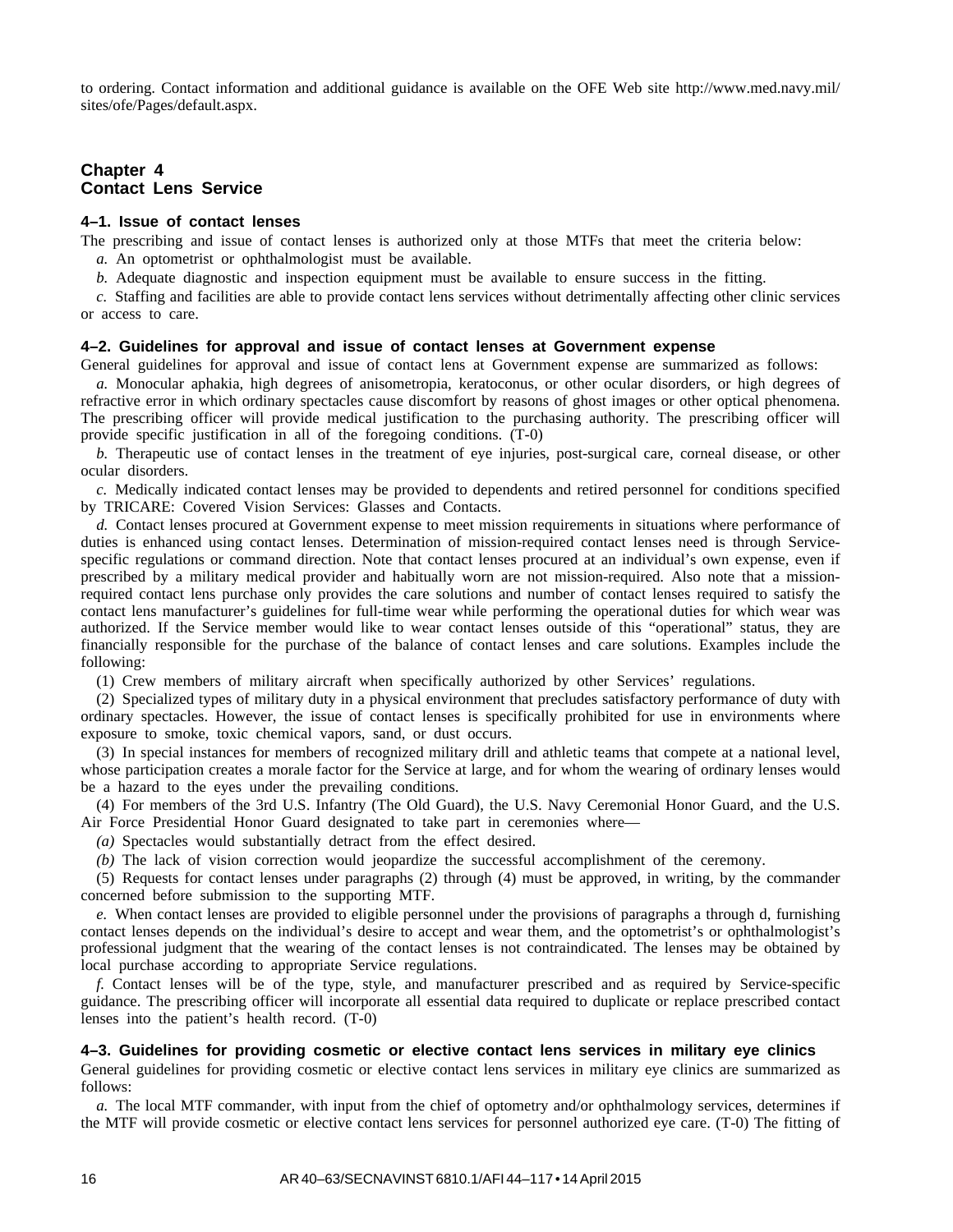contact lenses helps develop and preserve competency and proficiency for the professional personnel involved. Cosmetic or elective contact lens service, if provided, will not be permitted to interfere with the basic eye care missions. Clinics may receive trial lenses and care solutions from manufacturers for the purpose of determining the appropriate fitting, provided all contact lens and solution manufacturers have the opportunity participate. Contact lenses prescribed under such a program will be procured by and at the expense of the individuals for whom prescribed. Suggested levels of service (based on resources) are as follows:

(1) Full service: Includes first-time fittings for all soft and rigid gas permeable contact lenses and complete instruction and training on the use of contact lenses and care solutions.

(2) Modified full service: Same as in paragraph (1), without first-time fittings as no instruction on insertion and.or removal of contact lenses can be provided due to staffing.

(3) Limited service: Same as in paragraph (2) but limited only to soft contact lenses.

(4) Minimal service: Rewrites and/or modifies existing contact lens prescriptions only when complete details of the current prescription are available.

*b.* Contact lenses will be of the type, style, and manufacturer prescribed by the prescribing officer. The prescribing officer will incorporate all essential data required to duplicate or replace contact lenses prescribed into the patient's health record. (T-0)

#### **4–4. Service contact lens wear policy**

*a. Air Force (see AFI 44–102)—*

(1) The Aircrew Soft Contact Lens Program has priority over all other contact lens services. Specific aviation contact lens requirements are defined in AFI 48–123 and detailed on the Web site https://kx.afms.mil/usaf\_contact\_lens.

(2) For AD personnel with medical conditions that require contact lenses, optometrists may prescribe and issue contact lenses at government expense.

(3) The MTF commander determines whether to provide cosmetic or elective contact lenses when, for example, unique military or special duty requirements exist. (T-0)

(4) Patients pay for lenses ordered for cosmetic or elective reasons.

*b. Navy and Marine Corps (from Bureau of Medicine and Surgery (BUMED) MSG P 111510Z DEC 96)—*

(1) Contact lenses and solutions will be provided to Navy and Marine Corps air crew members and naval special warfare personnel (that is, SEALS) whose operational effectiveness would be enhanced by wearing contact lenses.

(2) The member's unit will determine eligibility for contact lens services needed to enhance operational effectiveness. The member's commander must document eligibility in writing prior to the provision of contact lenses, solutions, or fitting and/or follow-up care by the supporting MTF.

(3) The supporting Navy MTF will be responsible for procurement of lenses and solutions for mission essential contact lenses.

(4) Patients pay for lenses ordered for cosmetic or elective reasons.

*c. Army—*

(1) *General Wear Policy (see Department of the Army Pamphlet (DA Pam) 40-506).* Contact lenses will not be worn during basic training, field exercises, gas chamber exercises, deployments, or combat. The Office of The Surgeon General may approve exceptions to meet mission requirements and theater commanders have the authority to prohibit or authorize the wear of contact lenses in the theater of operations.

(2) *Aviation.* Contact lens wear in Army aviation duty is regulated by the U.S. Army Aeromedical Activity. The policy for general use will not be assumed to cover aviation duty.

#### **Chapter 5 Program Responsibilities**

#### **5–1. Ordering site**

*a. Use of Spectacle Request Transmission System.*

(1) Establish a valid SRTS account. Inform the SRTS program office of any SRTS issues.

(2) Clinics must ensure they are using the most current version of SRTS. (T-0)

(3) Ordering sites will use SRTS for all optical orders. (T-0) If SRTS is unavailable, see guidance on the OFE Web site http://www.med.navy.mil/sites/ofe/Pages/default.aspx.

(4) Ordering sites must ensure the correct eligibility code is used when an order is put into SRTS. (T-0) Appendix B lists the SRTS eligibility codes.

(5) Ordering sites must log received orders into SRTS within one business day. (T-0)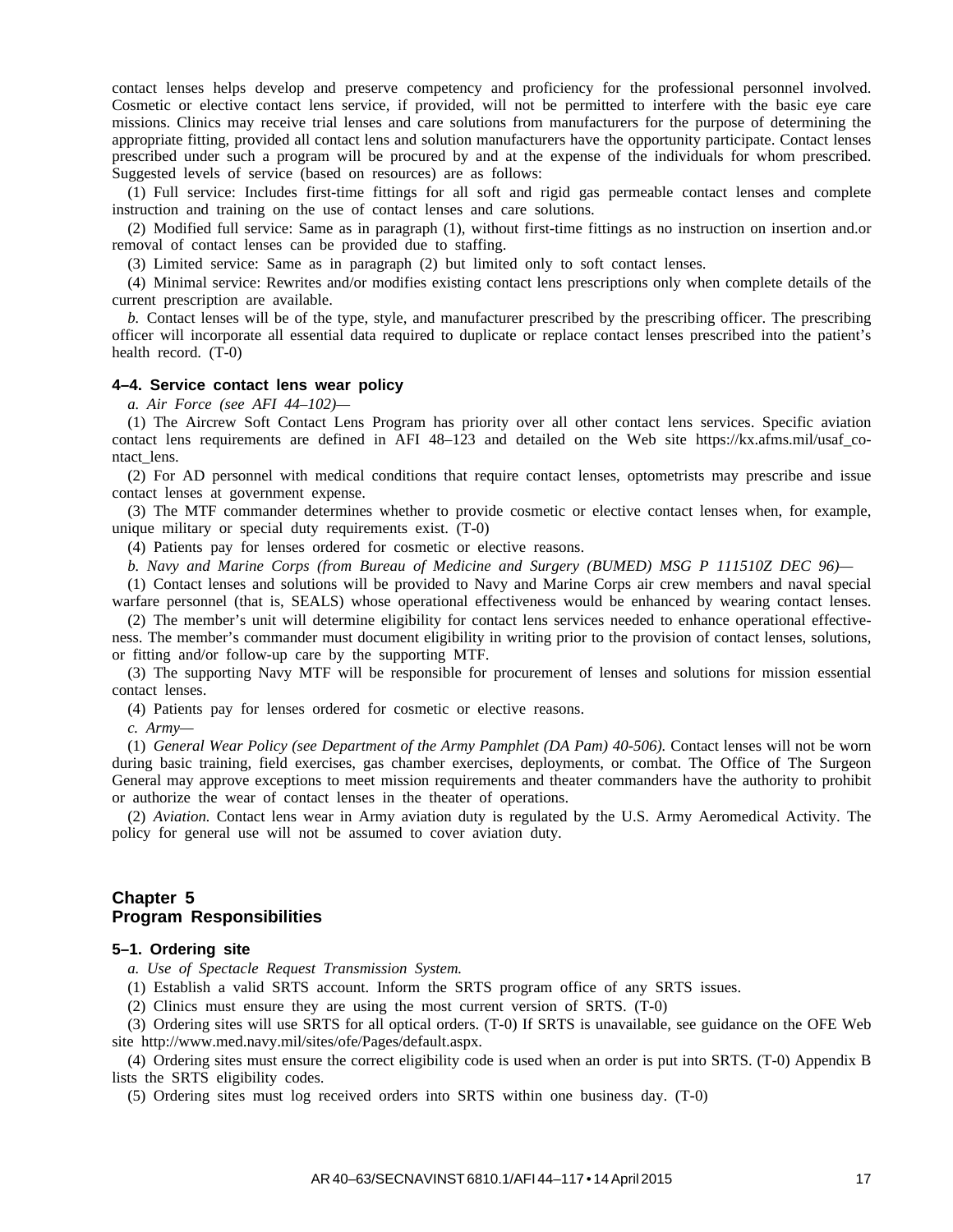(6) To accurately and efficiently manage their optical ordering process, clinics should run the following SRTS reports on a monthly basis:

*(a) Turnaround time reports.* Actual turnaround time for a clinic is calculated using the turnaround time report function in SRTS. The accuracy of this report is dependent on quick and efficient logging in of orders by the clinic once they are received from the lab.

*(b) Overdue order report.* This report provides information on orders that have not yet been received back from the lab.

(7) If an SRTS order is not received, the clinic should first contact the SRTS office to determine disposition of the order before reordering or calling the lab.

*b. Reimbursement charges for spectacles.* Ordering sites will contact their servicing lab for information regarding reimbursable orders. (T-0)

*c. Special situations.* For special orders, incorrect orders or order status, contact the supporting lab and/or the SRTS office. Procedural guidance and information can also be found on the OFE Web site.

*d. Spectacle delivery methods.* See paragraph 3−6.

*e. Spectacle frame adjustment.*

(1) Ordering clinics are responsible for all fitting and adjustments of spectacle frames and devices received from military optical labs.

(2) Clinics should provide fitting and adjustment services for all military eyewear worn by authorized users.

(3) Eyewear not produced by the OFE may be adjusted by military eye clinics. However, because damage to privately obtained eyewear is the responsibility of the clinic, care should be taken to ensure the eyewear is in good shape and unlikely to break if adjusted. Patients should be made aware of, and acknowledge the possibility eyewear may be damaged during the adjustment process and the clinic does not have the ability to provide a replacement if the eyewear is damaged.

*f. Quality assurance and/or incorrect or defective orders.*

(1) On average, 10 percent of received orders should be checked each month by the receiving clinic to ensure spectacles are not defective and meet ANSI Z80.1 and Z80.5 standards.

(2) For the monthly quality assurance check or anytime an incorrect order is identified (to include returns by patients after dispensing) the following process will be used:

*(a)* Clinics will visually inspect spectacles for damage or missing parts and verify correct frame, color, size, and lens type.  $(T-0)$ 

*(b)* Clinics will use a calibrated lens analyzer or lensometer to verify accuracy of the prescription to current ANSI/ ISEA Z87.1 standards. (T-0)

*(c)* If there are questions on whether the spectacles meet standards or if the prescription appears to be incorrect, the prescribing clinician (or other staff clinician, if the prescribing clinician is unavailable) should be consulted for clarification.

*(d)* If the clinic determines an eyewear order was defective, made incorrectly, or does not meet ANSI standards, the clinic WILL NOT reorder the eyewear in SRTS without first contacting the fabricating lab. (T-0) The optical lab will provide the procedure for reproduction of devices, as required.

(3) Report negative trends to servicing labs and the OFE. Reporting can be done through the OFE Web site at http:// www.med.navy.mil/sites/ofe/Pages/default.aspx.

#### **5–2. Optical fabrication laboratory**

*a.* Process received spectacle request orders according to applicable ANSI standards and the OFE concept of operations (CONOPS).

*b.* Submit monthly performance reports to the OFE outlining production, financial, staffing, and optical lab performance according to the OFE CONOPS.

*c.* Perform quality improvement process as outlined in OFE and/or lab CONOPS.

*d.* Efficiently communicate ordering site and SRTS issues.

#### **5–3. Spectacle Request Transmission System Program**

*a.* Maintain SRTS Software Program modifications and upgrades. Maintain SRTS central server and comply with all upgrades and security patches.

- *b.* Perform quality improvement process as outlined in the SRTS CONOPS.
- *c.* Provide program support and customer service, as required.
- *d.* Develop system enhancements and capabilities at the direction of the OFE.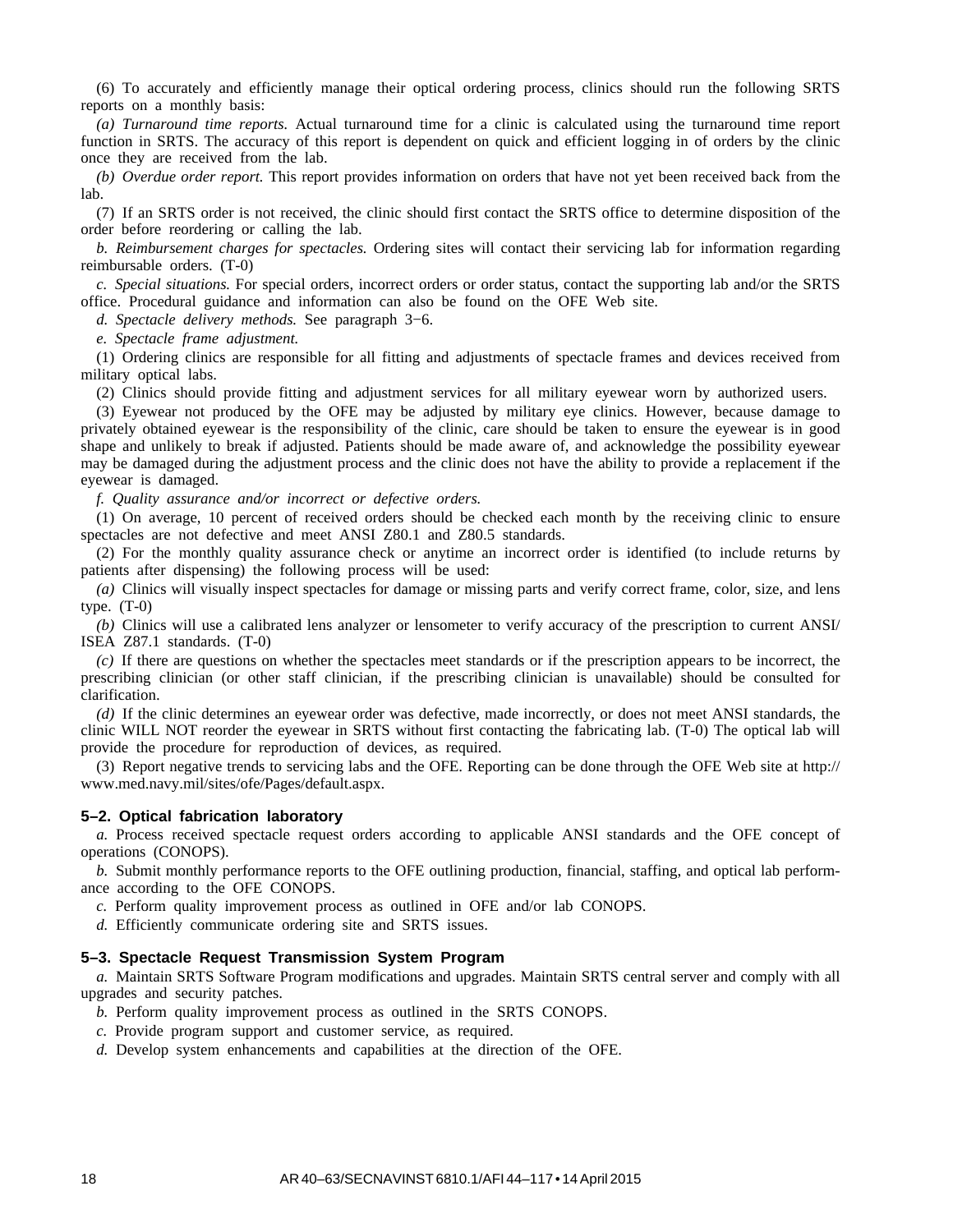#### **Chapter 6 Deployment Guidance**

#### **6–1. Deployment to military operations**

*a. Priority of orders.* Operational eyewear for personnel on deployment orders will be ordered as a "Readiness" priority. Frame of choice spectacles cannot be ordered under the "Readiness" priority.

*b. Optical readiness.* Optical readiness for deploying personnel is Service dependent and theater specific. The basic optical readiness requirement for each of the Services includes two pairs of spectacles (four for aviators) and one PMI. Theater requirements may dictate the additional issue of MCEP and/or BPE inserts or other unique operational eyewear.

*c. Authorized frames.* Spectacles for optical readiness may be any combination of military frames, civilian frames, and/or MCEP and/or BPE spectacles (with the appropriate OFE fabricated insert). Aviators must possess the required number and type of aviation frames as specified by their Service. (T-0)

*d. Military combat eye protection or ballistic protective eyewear.* All MCEP and BPE are commercial off-the-shelf products that have been approved for use by PEO Soldier or Service-specific instruction.

(1) *Authorized protective eyewear list.* The APEL is a list of authorized products which have been approved for use by PEO Soldier. This list contains both spectacle and goggle systems that are updated periodically and posted at https:// peosoldier.army.mil/pmseq/eyewear.asp. The PEO Soldier has independently verified these devices meet and/or exceed both the ANSI/ISEA Z87.1 and Military Ballistic Standards.

(2) *Procuring military combat eye protection and/or ballistic protective eyewear.* The MCEP and/or BPE is not classified as a medical item and will not be supplied through optical labs or ordering clinics. These devices will only be obtained through approved military sources.

(3) *Military combat eye protection and/or ballistic protective eyewear optical inserts.* Military optical fabrication labs are the only authorized providers of optical inserts for APEL devices.

*e. In-theater spectacle authorizations.*

(1) The Theater Surgeon will set policy for spectacle authorizations for non-U.S. military personnel.

(2) Spectacle authorizations for U.S. military personnel include the replacement of the standard issue frame, MCEP and/or BPE inserts, PMIs, and aviation frames if authorized.

*f. In-theater optical fabrication.* The Theater Commander will determine the in-theater fabrication needs and capabilities.

*g. Ordering from nontheater optical laboratories.* When prescriptions exceed the parameters of in-theater optical fabrication facilities, the order may be submitted through SRTS to an OFE laboratory.

*h. G-Eyes.* G-Eyes is a self-service optical ordering application for military personnel deployed to specific areas of operation based on their mailing APO or FPO address. This system allows warfighters to reorder eyewear directly from the G-Eyes Web site without the need to visit an eye care facility. To use this application, the warfighter must have previously placed an eyewear order through a military optometry clinic. Once ordered, the eyewear is mailed directly to the warfighter's deployed mailing address. Only operational eyewear (standard issue frames, MCEP and/or BPE inserts, and PMIs) can be reordered. If a different insert or military frame is required this can be addressed in the comments section. The latest information on approved G-Eyes APOs, as well as access to the G-Eyes system can be found on the OFE Web site at http://www.med.navy.mil/sites/ofe/Pages/default.aspx.

*i. Contact lens policy.* Army, Navy, Air Force, and Marine Corps personnel will not deploy with contact lenses unless a Service policy exception exists.

*j. Special provisions for civilian and contract personnel.*

(1) Civilian Work Force – DODI 1400.32 applies to DOD civilian work force preparedness and participation in support of humanitarian missions, disaster relief, restoring order in civilian disorders, drug interdiction, operations, contingencies, emergencies, and war. The DOD civilian work force is defined as U.S. citizens or foreign nationals hired directly or indirectly to work for the DOD, paid from appropriated or nonappropriated funds under permanent or temporary appointment. Specifically excluded are all Government contractor employees. DODI 1400.32 states, "Civilian employees should be issued, and trained in the use of uniforms, other equipment, and the same protective gear as is issued to military personnel in theater, to include lens inserts, if required." Therefore, deploying civilians will be issued the same protective mask and ballistic eye protection warfighters are issued, and if needed, spectacle inserts for both.

(2) Contract employees – DODI 3020.41states, "If vision correction is required, contractor personnel will be required to have two pairs of glasses. A written prescription may also be provided to the supporting military medical component so that eyeglass inserts for use in a compatible chemical protective mask can be prepared." If MCEP and/or BPE items are issued to deploying contractors under their contract, inserts for these items may also be ordered.

#### **6–2. Deployment for humanitarian missions**

As noted in table 1–1, section V, category 18, special foreign nationals outside the United States are eligible for the issue of eyewear when the major overseas commander determines such action can be expected to contribute to the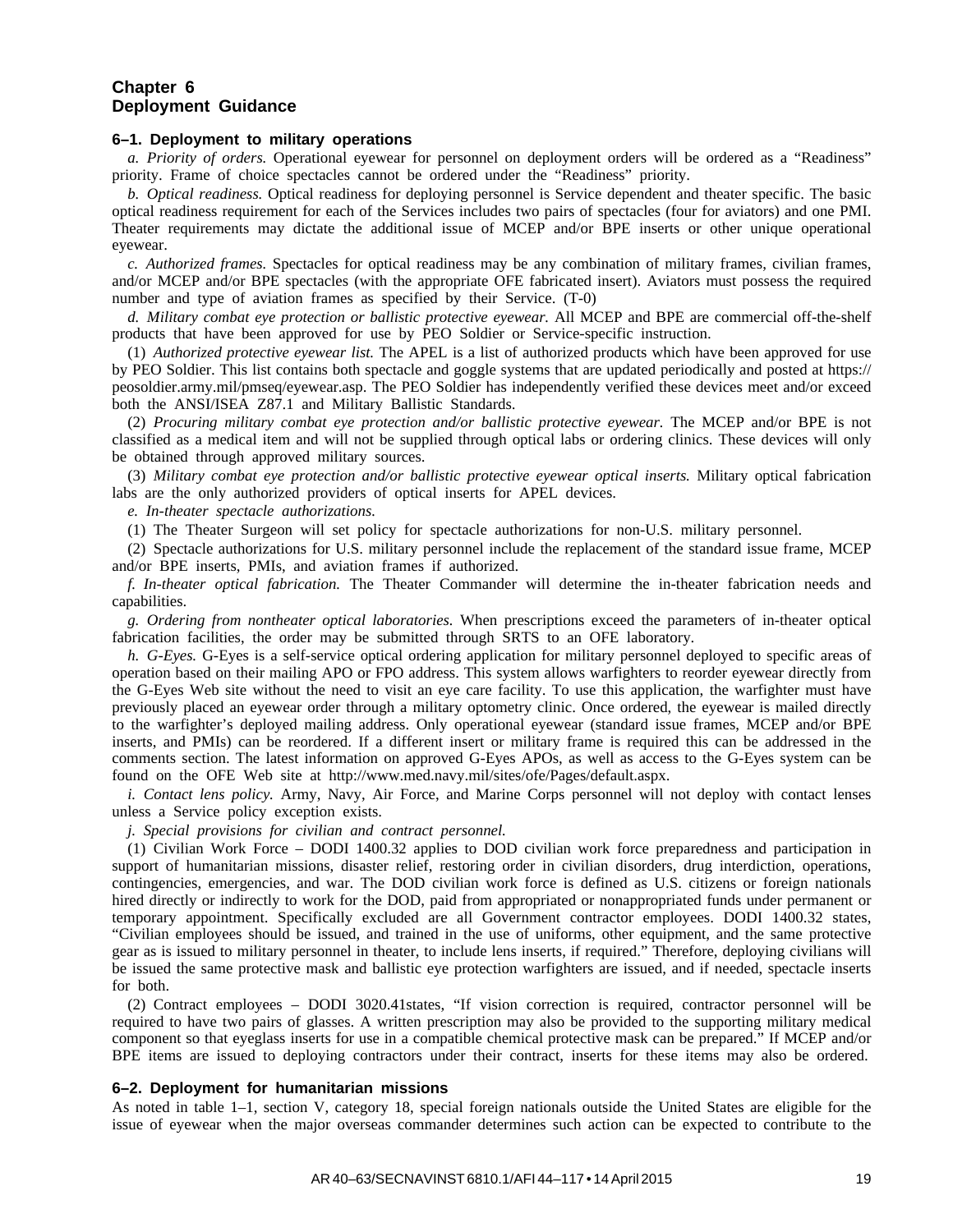advancement of the public interest of the United States. Normally, the recommendations of the chief of the diplomatic mission to the country involved will be sought before making the foregoing determination. Reimbursement will be obtained in accordance with Service regulations.

*a. Obtaining spectacles.* Humanitarian mission planners will determine the approximate number and type of generic eyewear needed to fulfill the mission. They will contact the OFE with these requirements. The OFE will determine how best to fulfill these requirements using specially ordered frames and lens stock.

*b. Dispensing spectacles.* Military ophthalmic personnel will determine the need for and type of prescription required for each patient. (T-0) Frames and lenses meeting these requirements will be fitted and dispensed by military ophthalmic personnel based on the guidelines of the particular mission. (T-0)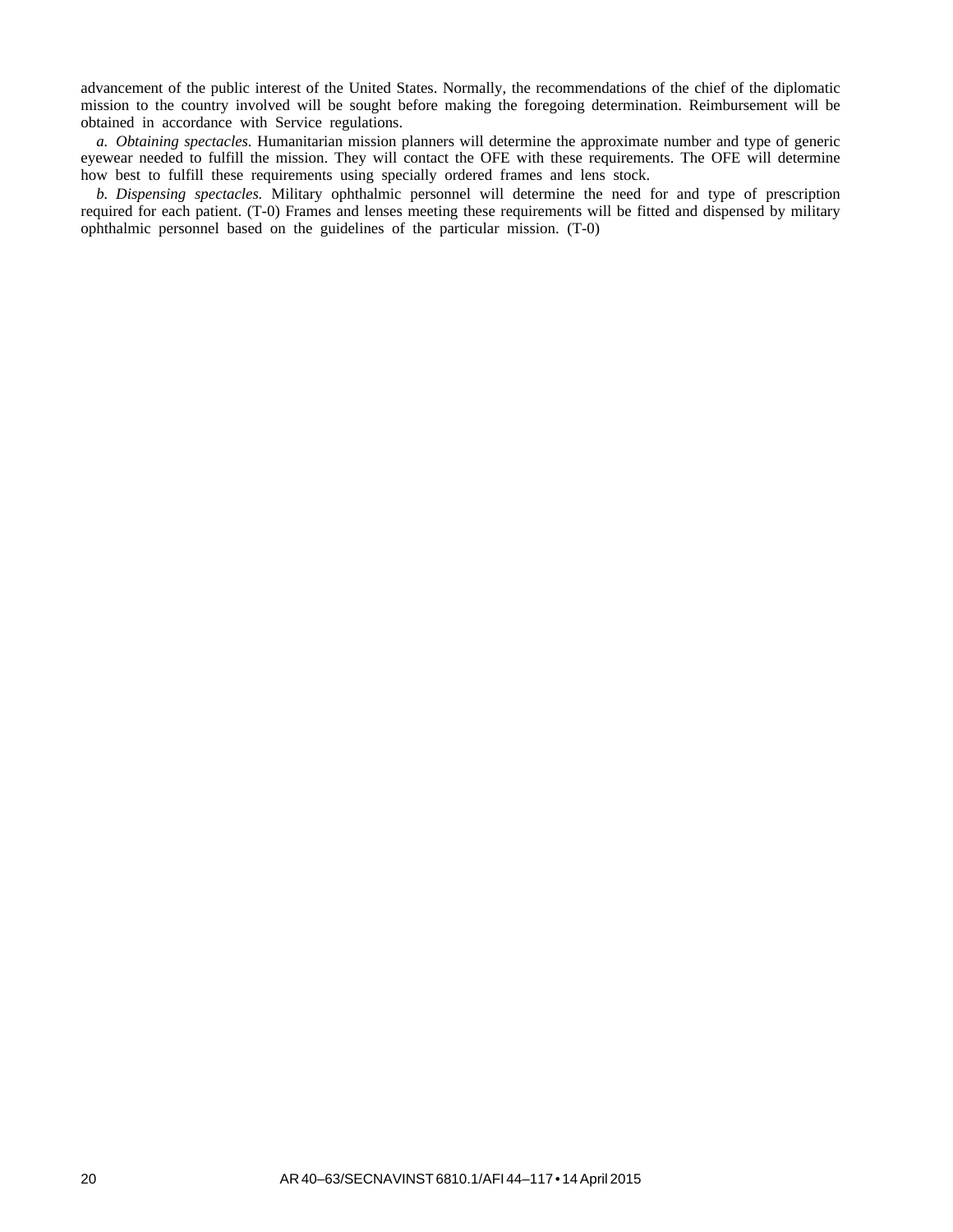# **Appendix A References**

Army regulations and Department of the Army pamphlets are available online from the Army Publishing Directorate Web site at http://www.apd.army.mil/. Department of Defense instructions are available online at http://www.dtic.mil/. The Navy Manual of the Medical Department is available online at http://www.med.navy.mil. Air Force publications are available online at http://www.e-publishing.af.mil/. The U.S. Code is available online at: http://www.gpo.gov/fdsys/.

#### **Section I Required Publications**

#### **AFI 44–102**

Medical Care Management (Cited in para 4–4*a*.)

#### **AFI 48–123**

Medical Examinations and Standards (Cited in paras 1–6*a*(1), 2–4*a*, 2–7, and 4–4*a*(1).)

#### **ANSI Z80.1**

Ophthalmics – Prescription Spectacle Lenses (Cited in para 5–1*f*(1).)

#### **ANSI Z80.5**

Ophthalmics – Requirements for Ophthalmic Frames (Cited in para 5–1*f*(1).)

#### **ANSI/ISEA Z87.1**

Standard for Occupational and Educational Personal Eye and Face Protection Devices (Cited in paras 2–5*a*, 2–5*b*, 5–1 $f(2)(b)$ , and 6–1 $d(1)$ .)

#### **AR 40–501**

Standards of Medical Fitness (Cited in paras 1–6*a*(1), 2–4*a*.)

#### **DA Pam 40–506**

The Army Vision Conservation and Readiness Program (Cited in para 4–4*c*(1).)

#### **DODI 1400.32**

DoD Civilian Work Force Contingency and Emergency Planning Guidelines and Procedures (Cited in para 6–1*j*(2).)

#### **DODI 3020.41**

Operational Contract Support (OCS) (Cited in para 6–1*j*(2).)

#### **NAVMED P117**

Manual of the Medical Department (MANMED) (Cited in paras 1–6*a*(1), 2–4*a*.)

#### **10 USC 1077**

Medical Care for Dependents: Authorized Care in Facilities of Uniformed Services (Cited in para 1–6*b*(1).)

#### **10 USC 10147**

Ready Reserve: Training Requirements (Cited in paras 2–2*a*(3), 2–2*c*(7), and 3–4*a*(1).)

#### **Section II Related Publications**

A related publication is a source of additional information. The user does not have to read it to understand this regulation.

**AFI 11–202** General Flight Rules

# **AFI 41–210**

TRICARE Operations and Patient Administration Functions

#### **AR 11–2**

Managers' Internal Control Program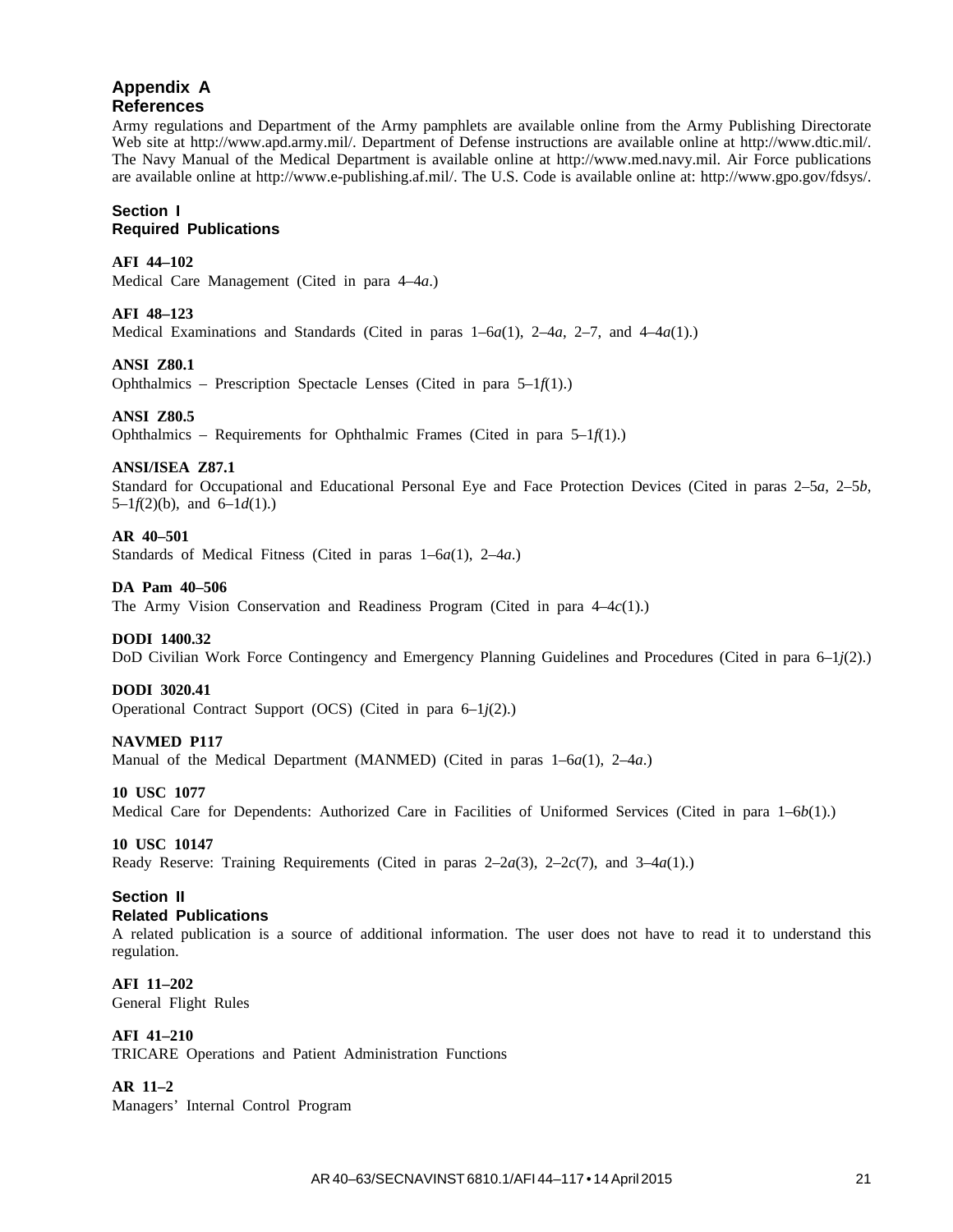**AR 25–30** The Army Publishing Program

**AR 40–5** Preventive Medicine

**AR 40–61** Medical Logistics Policies

**AR 40–400** Patient Administration

**DA Pam 40–11** Preventive Medicine

**10 USC 2109** Practical Military Training

**Section III**

# **Prescribed Forms**

Unless otherwise indicated, DD Forms are available on the Office of the Secretary of Defense (OSD) Web site: www. dtic.mil/whs/directives/infomgt/formsprogram.htm.

# **DD Form 771**

Eyewear Prescription (Prescribed in paras 2–6, 2–8, 2–10, 3–2, 3–3, and 3–8.)

# **Section IV Referenced Forms**

Unless otherwise indicated, DA Forms are available on the Army Publishing Directorate (APD) Web site http://www. apd.army.mil; DD Forms are available on the Office of the Secretary of Defense (OSD) Web site http://www.dtic.mil/ whs/directives/infomgt/formsprogram.htm.

#### **AF Form 847**

Recommendations for Change of Publication

**DA Form 11–2**

Internal Control Evaluation

**DA Form 2028**

Recommended Changes to Publications and Blank Forms

#### **DA Form 7655**

Armed Forces Eye and Vision Readiness Summary

#### **DD Form 7A**

Report of Treatment Furnished Pay Patients: Outpatient Treatment Furnished (Part B)

# **DOL Form CA–16**

Authorization for Examination and/or Treatment Contact your Workers' Compensation unit for a copy of this form. (Available at the http://www.dol.gov/owcp/dfec/regs/compliance/forms.htm).

# **Appendix B Listing of Eligibility Codes Used for Spectacle Request Transmission System Orders**

# **B–1. General**

The SRTS is the ordering system used throughout the OFE.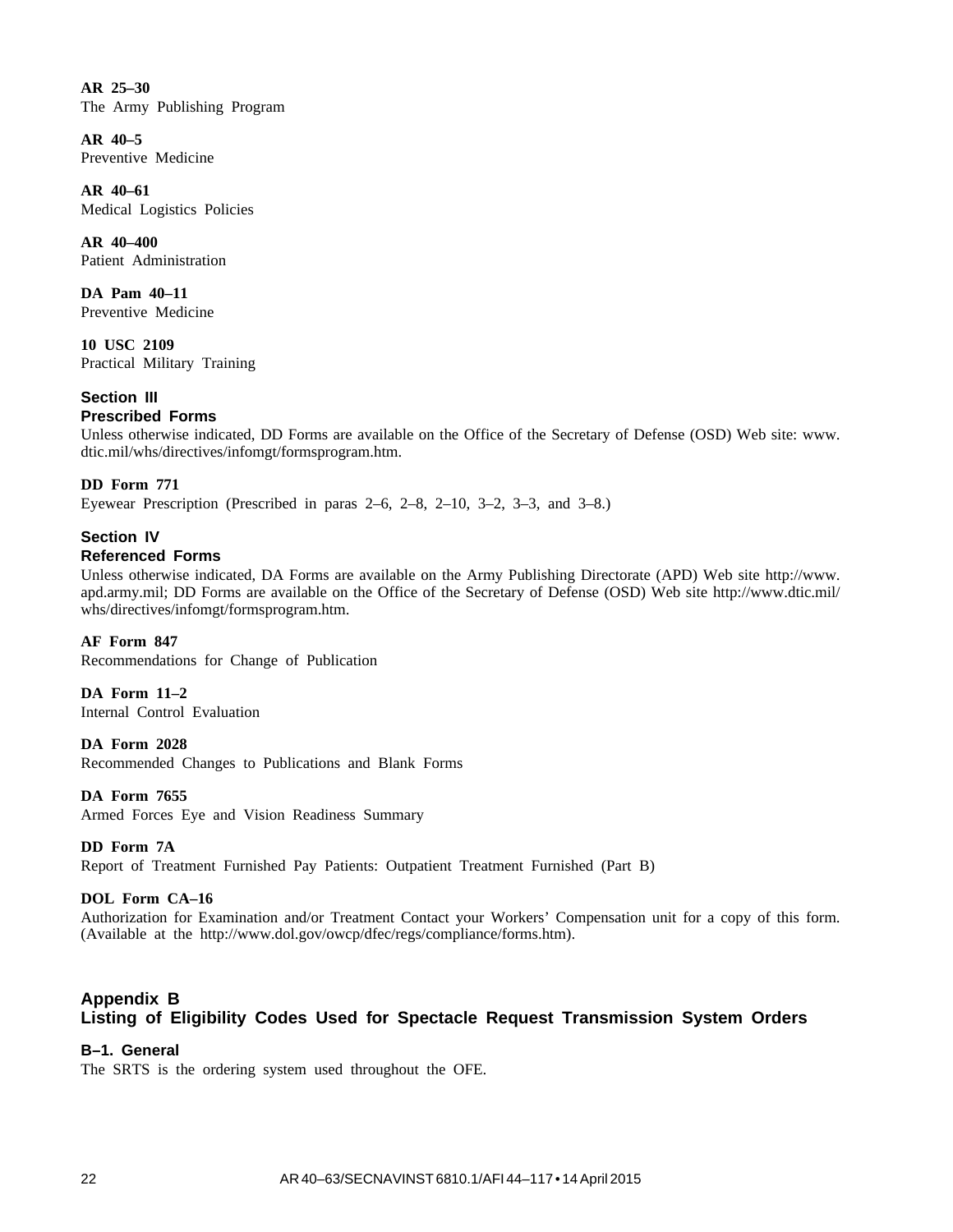# **B–2. Sites**

Ordering sites must ensure the correct eligibility code from the list provided in this appendix is used when entering orders into the SRTS (see table B–1).

| Table B-1<br>Spectacle Request Transmission System eligibility codes |                                 |  |
|----------------------------------------------------------------------|---------------------------------|--|
| Code                                                                 | Description                     |  |
| A11                                                                  | ARMY ACTIVE DUTY                |  |
| A12                                                                  | <b>ARMY RESERVE</b>             |  |
| A14                                                                  | <b>ARMY CADET</b>               |  |
| A15                                                                  | ARMY NATIONAL GUARD             |  |
| A21                                                                  | <b>ARMY ROTC</b>                |  |
| A31                                                                  | ARMY RETIRED                    |  |
| A32                                                                  | <b>ARMY PDRL</b>                |  |
| A36                                                                  | <b>ARMY FORMER POW</b>          |  |
| A41                                                                  | ARMY DEP ACTIVE DUTY            |  |
| A43                                                                  | NOAA ACTIVE DUTY                |  |
| <b>B11</b>                                                           | NOAA RETIRED                    |  |
| <b>B32</b>                                                           | <b>NOAA PDRL</b>                |  |
| <b>B36</b>                                                           | <b>NOAA FORMER POW</b>          |  |
| <b>B41</b>                                                           | <b>NOAA DEP ACTIVE DUTY</b>     |  |
| <b>B43</b>                                                           | NOAA DEP RETIRED                |  |
| C <sub>11</sub>                                                      | <b>COAST GUARD ACTIVE DUTY</b>  |  |
| C <sub>12</sub>                                                      | <b>COAST GUARD RESERVE</b>      |  |
| C14                                                                  | <b>COAST GUARD CADET</b>        |  |
| C <sub>21</sub>                                                      | <b>COAST GUARD ROTC</b>         |  |
| C31                                                                  | <b>COAST GUARD RETIRED</b>      |  |
| C32                                                                  | <b>COAST GUARD PDRL</b>         |  |
| C <sub>36</sub>                                                      | <b>COAST GUARD FORMER POW</b>   |  |
| C41                                                                  | COAST GUARD DEP ACTIVE DUTY     |  |
| C43                                                                  | <b>COAST GUARD DEP RETIRED</b>  |  |
| F11                                                                  | AIR FORCE ACTIVE DUTY           |  |
| F12                                                                  | AIR FORCE RESERVE               |  |
| F14                                                                  | AIR FORCE CADET                 |  |
| F15                                                                  | AIR FORCE NATIONAL GUARD        |  |
| F21                                                                  | AIR FORCE ROTC                  |  |
| F31                                                                  | AIR FORCE RETIRED               |  |
| F32                                                                  | AIR FORCE PDRL                  |  |
| F36                                                                  | AIR FORCE FORMER POW            |  |
| F41                                                                  | AIR FORCE DEP ACTIVE DUTY       |  |
| F43                                                                  | AIR FORCE DEP RETIRED           |  |
| K32                                                                  | OTHER PDRL                      |  |
| K36                                                                  | OTHER FORMER POW                |  |
| K51                                                                  | STATE DEPT EMPLOYEE - OVERSEAS  |  |
| K52                                                                  | STATE DEPT DEPENDENT - OVERSEAS |  |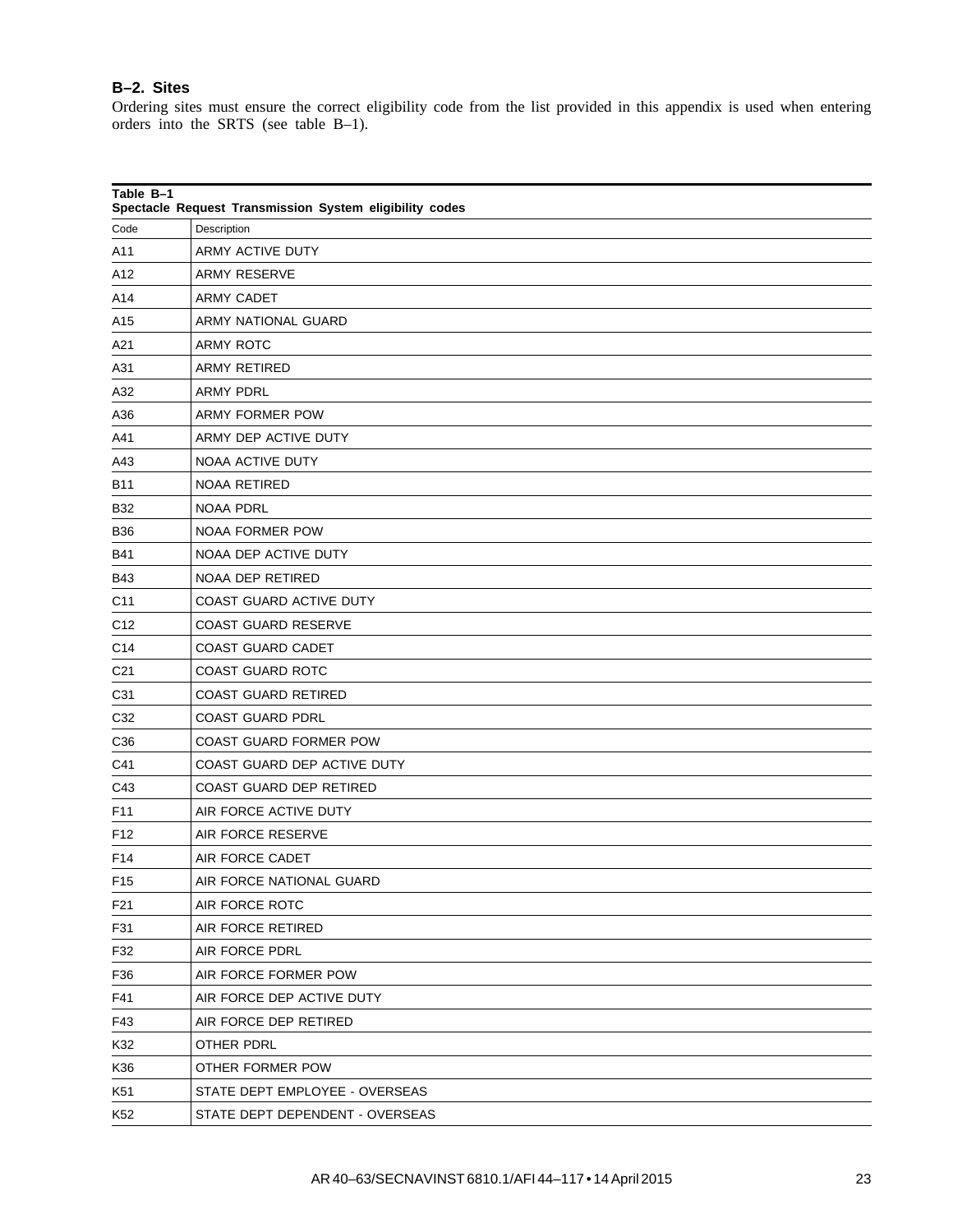| Table B-1<br>Spectacle Request Transmission System eligibility codes-Continued |                                       |
|--------------------------------------------------------------------------------|---------------------------------------|
| Code                                                                           | Description                           |
| K53                                                                            | OTHER FED AGENCY EMPLOYEE             |
| K54                                                                            | OTHER FED AGENCY DEPENDENT            |
| K55                                                                            | DOD REMOTE AREA EMPLOYEE - CONUS      |
| K56                                                                            | DOD REMOTE AREA DEPENDENT - CONUS     |
| K57                                                                            | DOD OCCUPATIONAL HEALTH               |
| K59                                                                            | OTHER EMPLOYEE & DEP (USO, RED CROSS) |
| K61                                                                            | <b>VA BENEFICIARY</b>                 |
| K62                                                                            | OFF WORKMAN'S COMP PROGRAM (OWCP)     |
| K63                                                                            | SERVICE HOME - OTHER THAN RET         |
| K64                                                                            | OTHER FEDERAL AGENCY                  |
| K65                                                                            | <b>CONTRACT EMPLOYEE</b>              |
| K66                                                                            | <b>FEDERAL PRISONER</b>               |
| K67                                                                            | AMERICAN INDIAN, ALEUT, ESKIMO        |
| K68                                                                            | MICRONESIA, SAMOA, TRUST TERRITORY    |
| K69                                                                            | OTHER US GOVERNMENT BENEFICIARY       |
| K71                                                                            | <b>IMET/SALES</b>                     |
| K72                                                                            | <b>NATO MILITARY</b>                  |
| K74                                                                            | NON-NATO MILITARY                     |
| K76                                                                            | <b>FOREIGN CIVILIAN</b>               |
| K78                                                                            | <b>FOREIGN POW/INTERNEE</b>           |
| M11                                                                            | MARINE ACTIVE DUTY                    |
| M12                                                                            | <b>MARINE RESERVE</b>                 |
| M31                                                                            | <b>MARINE RETIRED</b>                 |
| M32                                                                            | <b>MARINE PDRL</b>                    |
| M36                                                                            | <b>MARINE FORMER POW</b>              |
| M41                                                                            | MARINE DEP ACTIVE DUTY                |
| M43                                                                            | MARINE DEP RETIRED                    |
| N11                                                                            | NAVY ACTIVE DUTY                      |
| N12                                                                            | NAVY RESERVE                          |
| N14                                                                            | NAVY CADET                            |
| N21                                                                            | <b>NAVY ROTC</b>                      |
| N31                                                                            | NAVY RETIRED                          |
| N32                                                                            | <b>NAVY PDRL</b>                      |
| N36                                                                            | NAVY FORMER POW                       |
| N41                                                                            | NAVY DEP ACTIVE DUTY                  |
| N43                                                                            | NAVY DEP RETIRED                      |
| P11                                                                            | PHS ACTIVE DUTY                       |
| P12                                                                            | PHS RESERVE                           |
| P31                                                                            | PHS RETIRED                           |
| P32                                                                            | PHS PDRL                              |
| P36                                                                            | PHS FORMER POW                        |
| P41                                                                            | PHS DEP ACTIVE DUTY                   |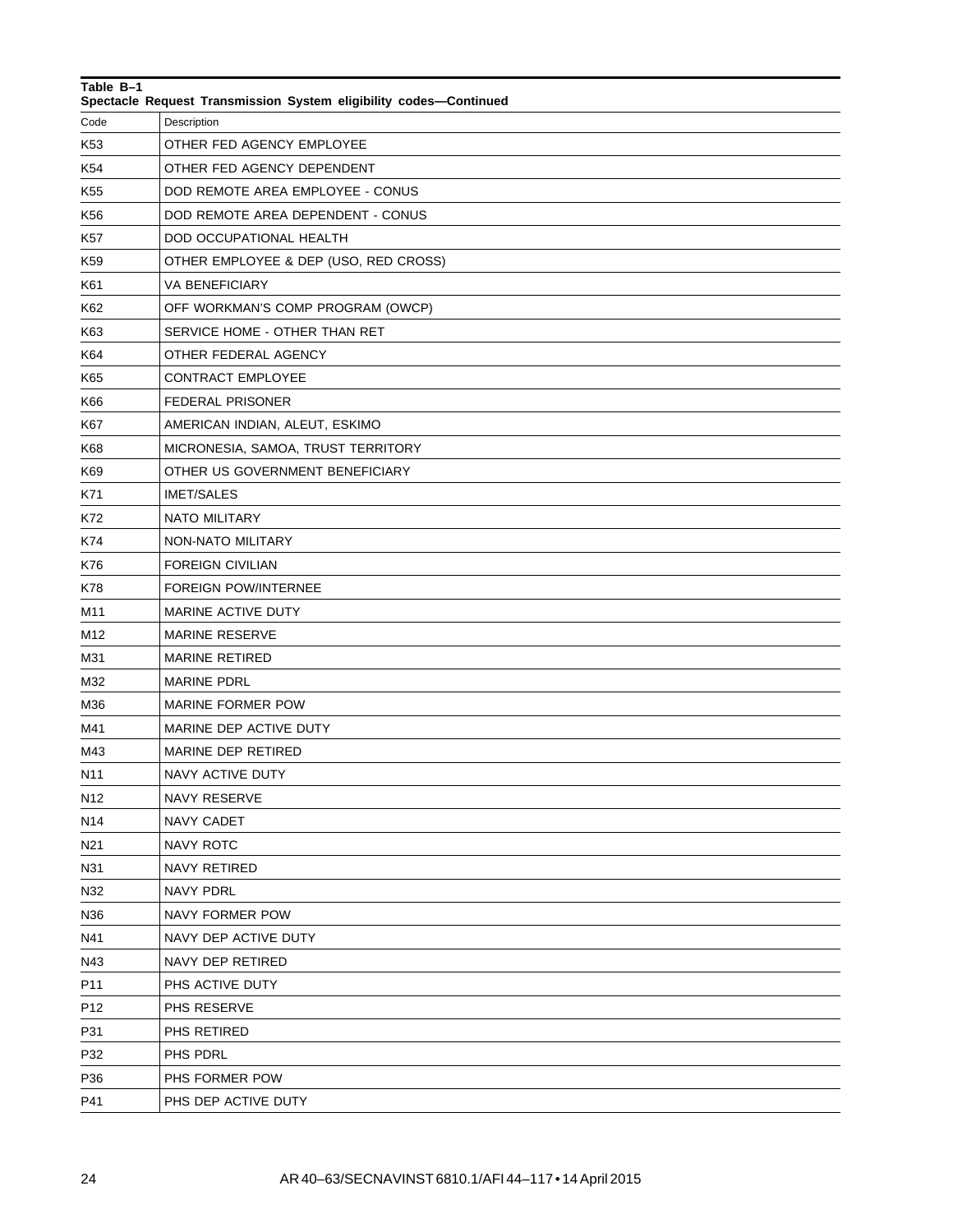**Table B–1 Spectacle Request Transmission System eligibility codes—Continued**

| Code | Description                        |
|------|------------------------------------|
| P43  | <b>DUC</b><br>⊬⊨ل<br>15 F I<br>ن ا |

# **Appendix C Internal Control Evaluation**

# **C–1. Function**

The function covered by this evaluation is Ophthalmic Services.

# **C–2. Purpose**

The purpose of this evaluation is to assist personnel engaged in ophthalmic services in evaluating the key internal controls listed. It is not intended to cover all controls at all functional levels.

# **C–3. Instructions**

Answers must be based on the actual testing of key internal controls (for example, direct observation, review of files or other documentation, analysis, sampling, simulation, interviews, other (explain)). Answers that indicate deficiencies must be explained and the corrective action identified in supporting documentation. These internal controls must be evaluated at least once every 3 years. Certification that the evaluation has been conducted must be accomplished on DA Form 11–2 (Internal Control Evaluation Certification).

#### **C–4. Test questions**

*a.* Are practices and procedures in place and operating to determine adherence to ophthalmic service standards established in pertinent DOD, Navy, Army, and Air Force regulations?

*b.* Are policies and procedures in place for managing, planning, organizing, directing, and controlling ophthalmic services?

*c.* Were new requirements for lenses, frames, or inserts coordinated through the Optical Fabrication Advisory Board (OFAB) and the Optical Fabrication Enterprise (OFE) Program Executor, Commanding Officer of the Naval Ophthalmic Support and Training Activity (NOSTRA)?

*d.* Are policies and procedures in place to ensure that only eligible personnel are issued the prescribed eyewear and in the correct quantity?

*e.* Are policies and procedures in place to ensure that only eligible personnel receive repair service for authorized eyewear?

*f.* Are there standard process outcome metrics applied to evaluate the issue and repair of eyewear as prescribed in paragraphs d and e?

*g.* Are there policies and procedures in place to continuously monitor and evaluate program costs?

*h.* Are quality assurance policies and procedures in place and metrics captured to ensure performance is within established parameters?

*i.* Are commanders, supervisors, and staff provided basic, specialized, and sustainment training that will enable them to properly execute their ophthalmic leadership and staff responsibilities?

#### **C–5. Supersession**

Not applicable.

#### **C–6. Comments**

Help make this a better tool for evaluating internal controls. Submit comments to The Surgeon General (DASG–HS), 7700 Arlington Boulevard, Falls Church, VA 22042–5143.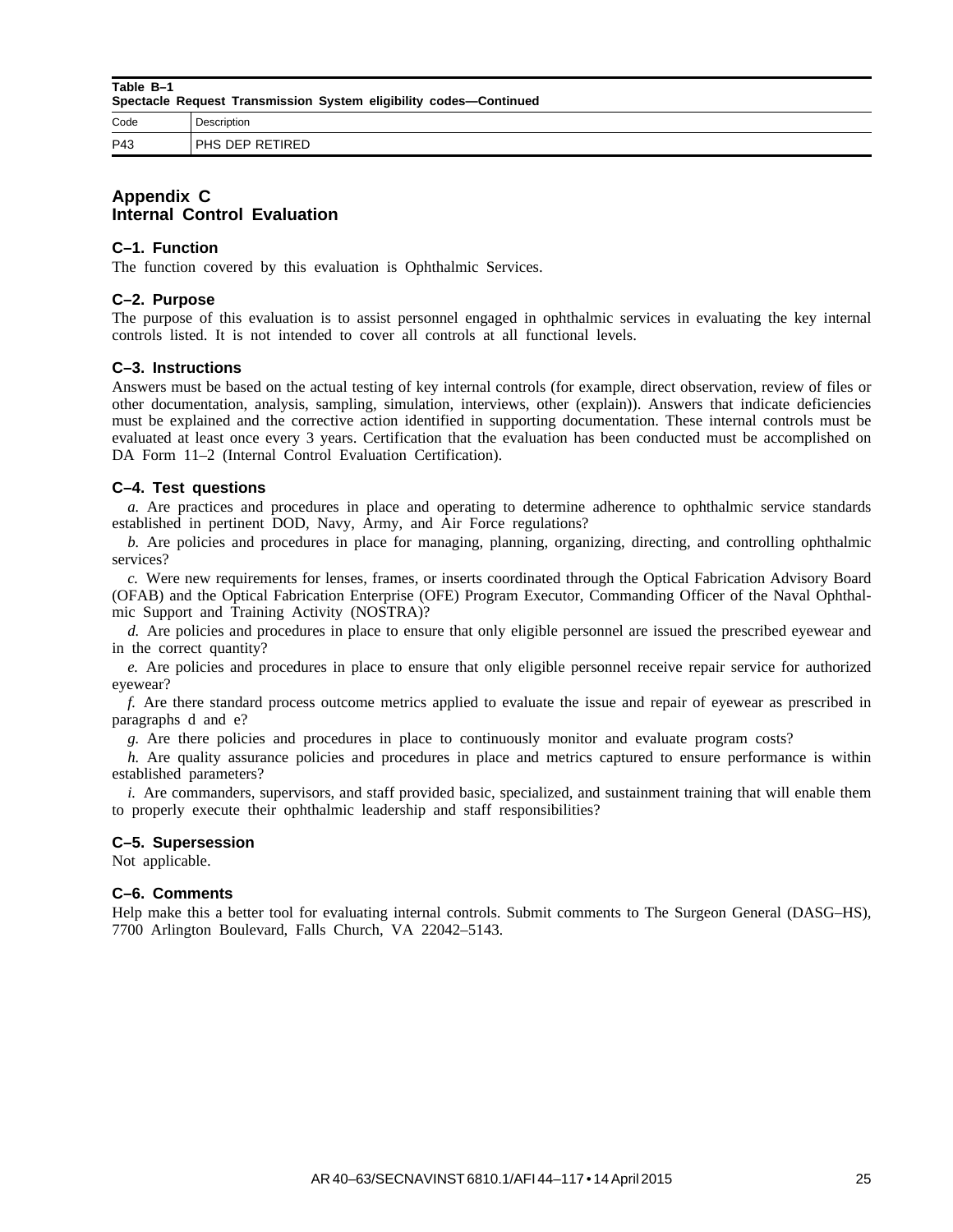# **Glossary**

**Section I Abbreviations**

**AD**

active duty

**AFI** Air Force instruction

**ANSI** American National Standards Institute

**APO** Army/Air Force Post Office

**AR** Army regulation

**BUMED** Bureau of Medicine and Surgery

**CONOPS** concept of operations

**CONUS** continental United States

**DA Pam** DA Pamphlet

**DD** Department of Defense

**DOD** Department of Defense

**DODI** Department of Defense instruction

**DOL** Department of Labor

**DSN** defense switched network

**FPO** field post office

**IMET** International Military Education Training

**MHS** Military Health System

**mm** millimeter

**MTF** medical treatment facility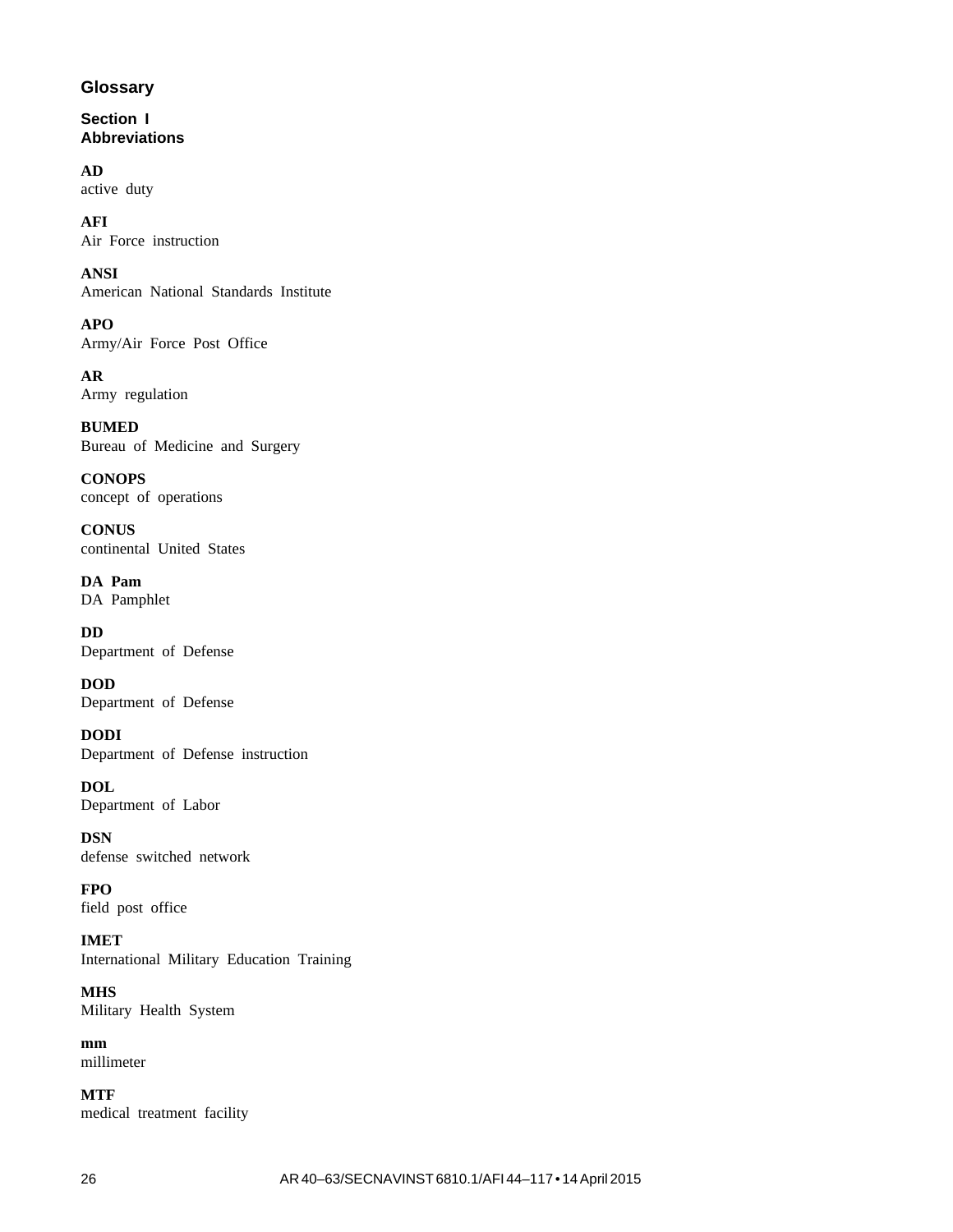**NATO** North Atlantic Treaty Organization

**NG** National Guard

**OCS** operational contract support

**OWCP** Office of Workers' Compensation Programs

**PEO** program executive office

**PFP** Partnership for Peace

**PMI** protective mask insert

**POW** Prisoner of War

**RC** Reserve Component

**ROTC** Reserve Officers' Training Corps

**SRTS** Spectacle Request Transmission System

**TBI** traumatic brain injury

**TRICARE** tri-service medical care

**USC** United States Code

**USO** United Services Organization

**VA** Veterans Administration

**VIP** very important person

**Section II Terms**

**Civilian employee** A person employed by the Federal Government and paid from appropriated or nonappropriated funds.

**Continental United States** The contiguous 48 United States and the District of Columbia.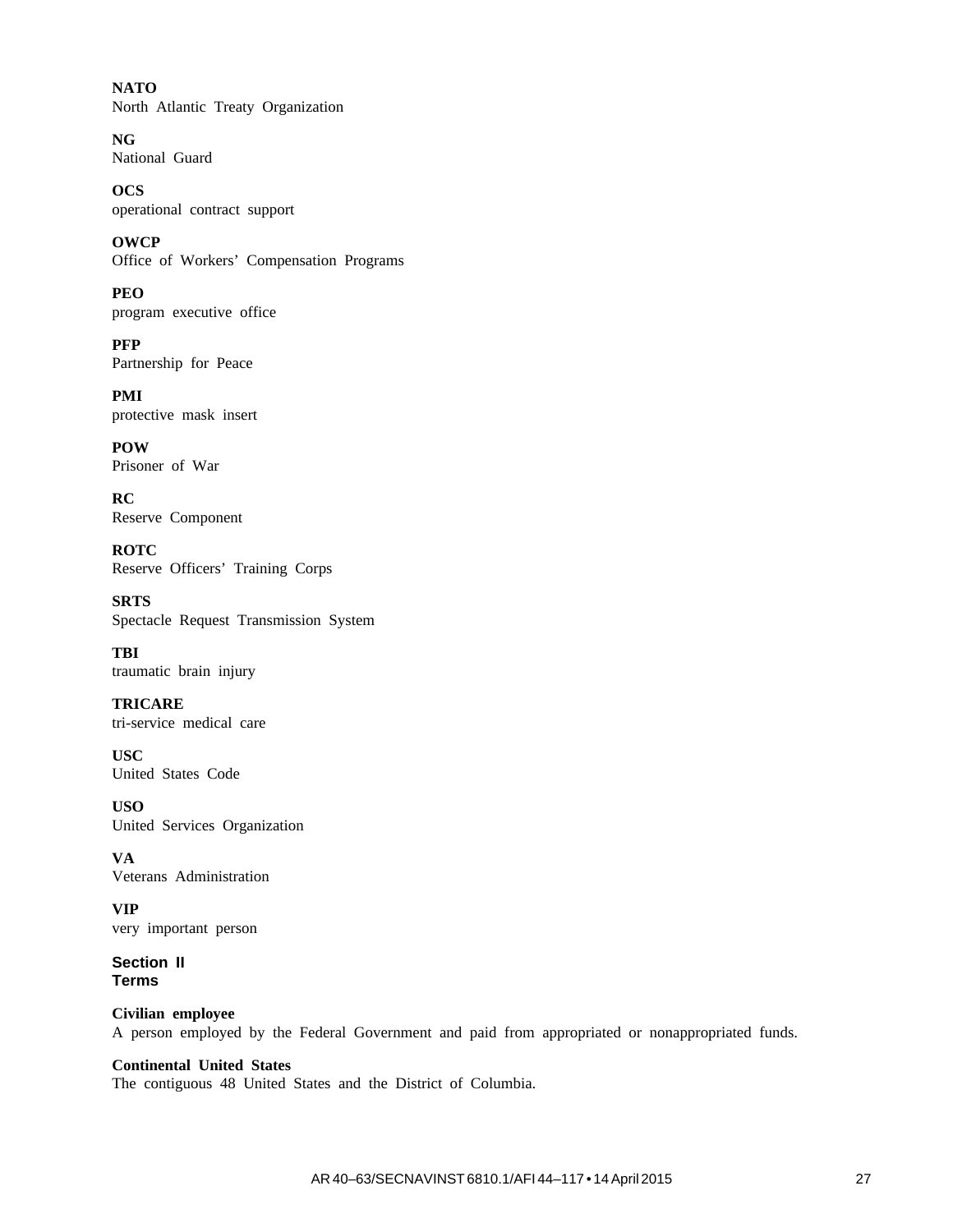#### **Dependents**

The term "dependent," with respect to a member or former member of a Uniformed Service, means  $&\#8210$ ; *a.* the spouse;

*b.* the unremarried widow;

*c.* the unremarried widower;

*d.* a child who—

(1) has not attained the age of 21;

(2) has not attained the age of 23, is enrolled in a full-time course study at an institution of higher learning approved by the administering Secretary and is, or was at the time of the member's or former member's death, in fact dependent on the member or former member for over one-half of the child's support; or

(3) is incapable of self-support because of a mental or physical incapacity that occurs while a dependent of a member or former member under clause (i) or (ii) and is, or was at the time of the member's or former member's death, in fact dependent on the member or former member for over one-half of the child's support.

*e.* a parent or parent-in-law who is, or was at the time of the member's or former member's death, in fact dependent on them for over one-half of his support and residing in the household;

*f.* the unremarried former spouse of a member or former member who—

(1) on the date of the final decree of divorce, dissolution, or annulment, had been married to the member or former member for a period of at least 20 years during which period the member or former member performed at least 20 years of service which is creditable in determining that member's eligibility for retired or retainer pay, or equivalent pay, and

(2) does not have medical coverage under an employer-sponsored health plan;

*g.* a person who—

(1) is the unremarried former spouse of a member or former member who performed at least 20 years of service which is creditable in determining the member or former member's eligibility for retired or retainer pay, or equivalent pay, and on the date of the final decree of divorce, dissolution, or annulment before April 1, 1985, had been married to the member or former member for a period of at least 20 years, at least 15 of which, but less than 20 of which, were during the period of the member or former member performed service creditable in determining the member or former member's eligibility for retired or retainer pay, and

(2) does not have medical coverage under an employer-sponsored health plan;

*h.* a person who would qualify as a dependent under clause (G) but for the fact that the date of the final decree of divorce, dissolution, annulment of the person is on or after April 1, 1985, except that the term does not include the person after the end of the one-year period beginning on the date of that final decree; and

*i.* an unmarried person who—

(1) is placed in the legal custody of the member or former member as a result of an order of a court of competent jurisdiction in the United States (or possession of the United States) for a period of at least 12 consecutive months;

(2) either—

*(a)* has not attained the age of 21;

*(b)* has not attained the age of 23 and is enrolled in a full-time course of study at an institution of higher learning approved by the administering Secretary; or

*(c)* is incapable of self-support because of a mental or physical incapacity that occurred while the person was considered a dependent of the member or former member under this subparagraph pursuant to subclause (a) or (b);

(3) is dependent on the member or former member for over one-half of the person's support;

(4) resides with the member or former member unless separated by the necessity of military service or to receive institutional care as a result of disability or incapacitation or under such other circumstances as the administering Secretary may by regulation prescribe; and

(5) is not dependent of a member or former member under any other paragraph (see 10 USC 1072 (2))

#### **Medical treatment facility**

A medical center, hospital, clinic, or other facility that is authorized to provide eye care.

#### **Ophthalmic laboratory**

A facility, activity, branch, section, unit, or team devoted to making prescription eyewear, including spectacles, protective mask inserts, and similar ocular devices.

#### **Outside the United States**

All areas exclusive of those specified for "United States" below.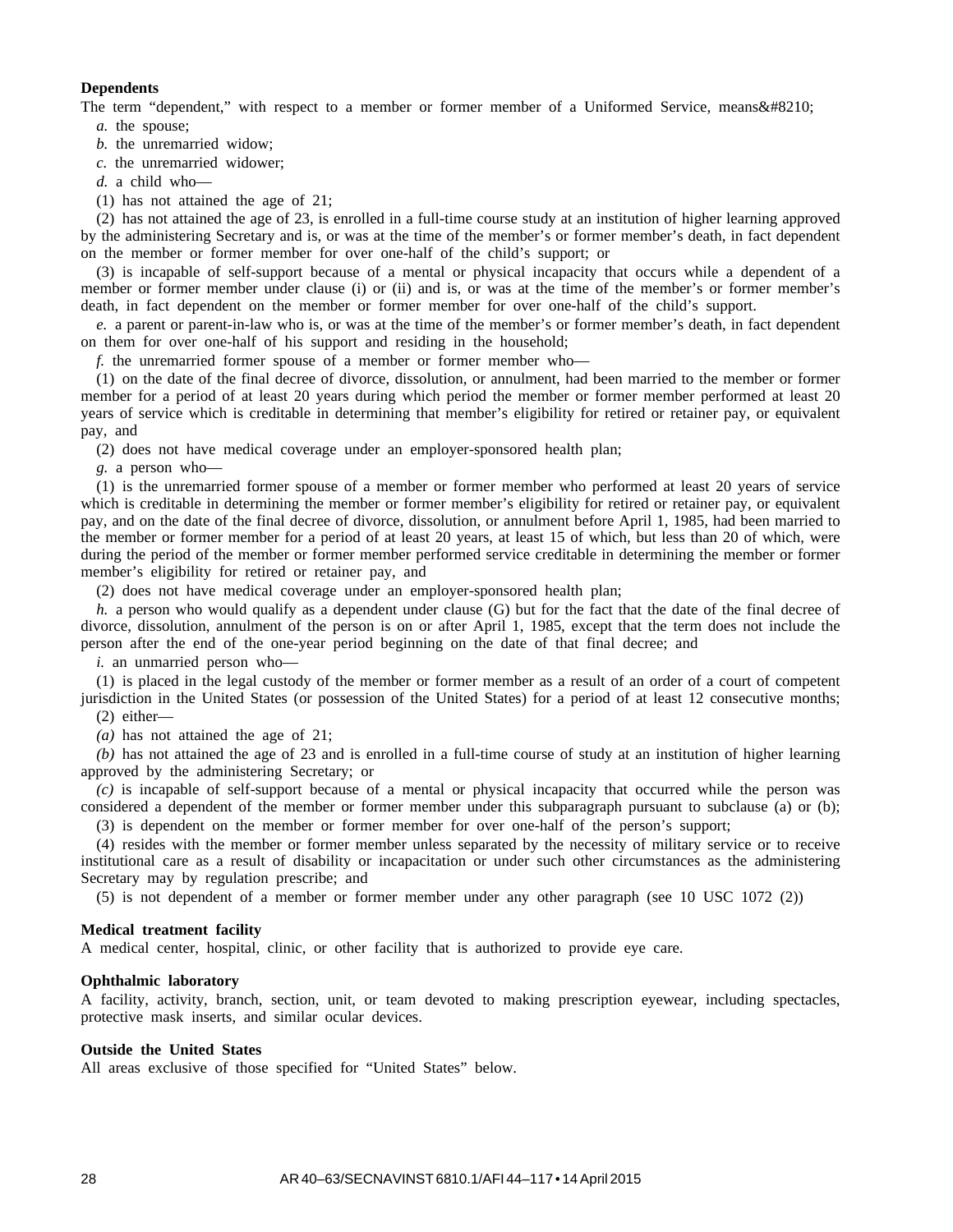#### **Repair**

Repair is limited to the replacement of lost or unserviceable screws, nose pieces, temples, or front. Replacement lenses only will not be provided.

#### **Retired member of a uniformed service**

A member or former member of a uniformed service who is entitled to retired or retainer pay.

#### **Uniformed services**

The Army, Navy, Marine Corps, Air Force, Coast Guard, Commissioned Corps of the Public Health Service, and the Commissioned Corps of the National Oceanic and Atmospheric Administration.

#### **United States**

The 50 States and the District of Columbia.

#### **Section III Special Abbreviations and Terms**

**APEL** Authorized Protective Eyewear List

**BPE** ballistic protective eyewear

**FOC** frame of choice

**FT** flat top

**ISEA** International Safety Equipment Association

**LEP** laser eye protection

**MCEP** military combat eye protection

**NAVMED** Navy Medical Department

**NAVMEDCOMINST** Naval Medical Command instruction

**NOSTRA** Naval Ophthalmic Support and Training Activity

#### **OFAB**

Optical Fabrication Advisory Board

**OFE** Optical Fabrication Enterprise

**RHCA** Reciprocal Health Care Agreement

**SEAL** sea, air, and land

**SI** standard issue